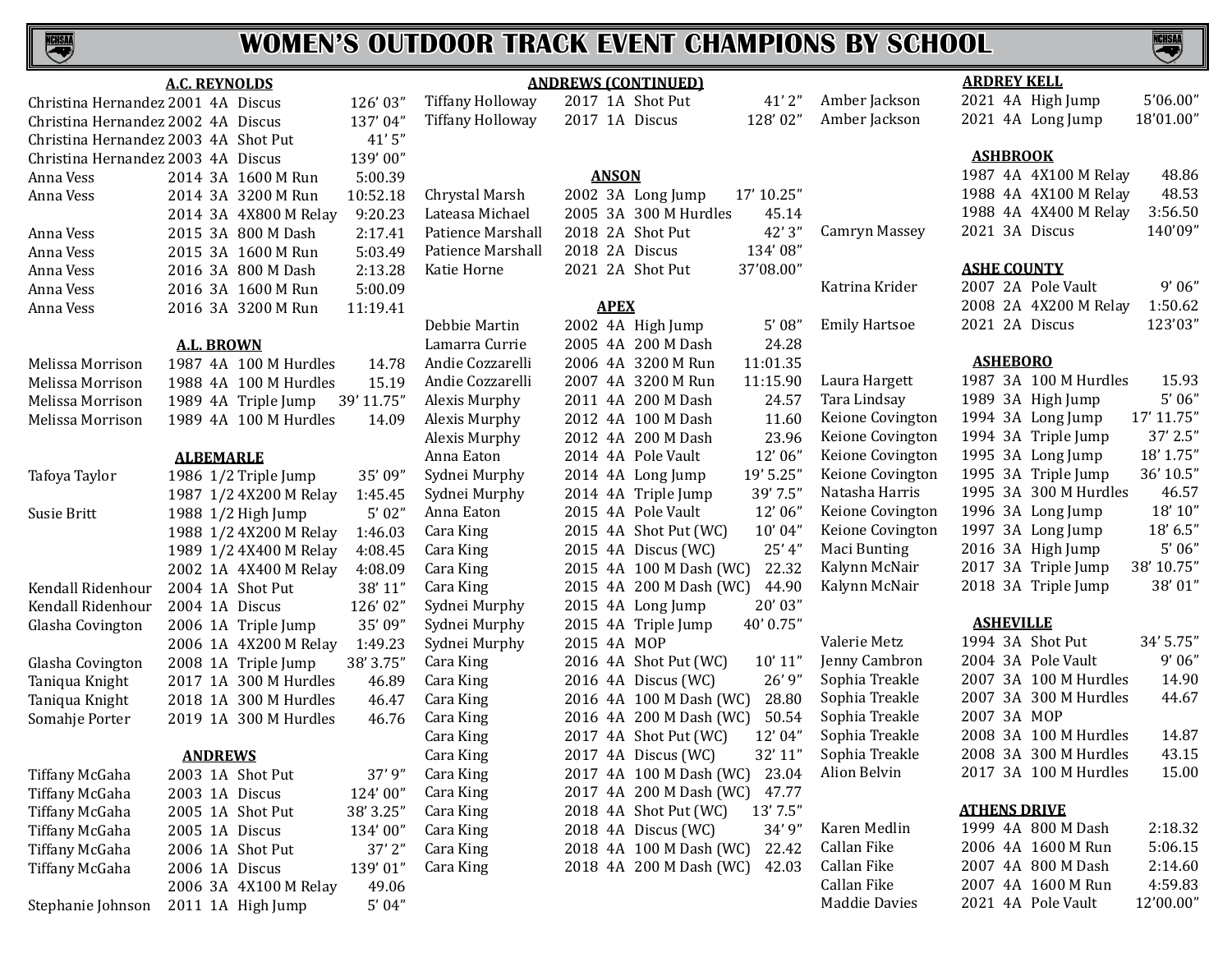

| Judith Dillashaw |
|------------------|
| Judith Dillashaw |
| Kylie Polsgrove  |
| Kylie Polsgrove  |
| Kylie Polsgrove  |
| Kylie Polsgrove  |
| Kylie Polsgrove  |
| Kylie Polsgrove  |

| Rahma Mateen   |
|----------------|
| Rahma Mateen   |
| Jeretha Massey |

| <u>AVERY COUNTY</u>  |                      |              |                    |           |  |  |  |
|----------------------|----------------------|--------------|--------------------|-----------|--|--|--|
| Judith Dillashaw     | 2007                 | 1A           | Discus             | 111'06"   |  |  |  |
| Judith Dillashaw     | 2008                 | 1A           | <b>Discus</b>      | 117'09"   |  |  |  |
| Kylie Polsgrove      | 2013                 | 1A           | 300 M Hurdles      | 46.17     |  |  |  |
| Kylie Polsgrove      | 2014                 | 1A           | 100 M Hurdles      | 15.17     |  |  |  |
| Kylie Polsgrove      | 2014                 | 1A           | 300 M Hurdles      | 45.71     |  |  |  |
| Kylie Polsgrove      | 2015                 | 1A           | High Jump          | 5'06''    |  |  |  |
| Kylie Polsgrove      | 2015                 | 1A           | 100 M Hurdles      | 14.94     |  |  |  |
| Kylie Polsgrove      | 2015                 | 1A           | 300 M Hurdles      | 45.49     |  |  |  |
|                      | <b>BEDDINGFIELD</b>  |              |                    |           |  |  |  |
| Kim Austin           | 1985 0               |              | Long Jump          | 18' 10"   |  |  |  |
| Kim Austin           |                      |              | 1986 3/4 Long Jump | 19' 11"   |  |  |  |
| Kim Austin           | 1986                 |              | 3/4 Triple Jump    | 39' 1.5"  |  |  |  |
| Kim Austin           | 1986                 |              | 3/4 MOP            |           |  |  |  |
| <b>Tishan Melton</b> | 1995                 | 3A           | 100 M Hurdles      | 15.11     |  |  |  |
|                      | 2014 2A              |              | 4X100 M Relay      | 49.35     |  |  |  |
|                      | <b>BEN L. SMITH</b>  |              |                    |           |  |  |  |
| Rahma Mateen         | 1991                 | 4A           | Long Jump          | 19' 1.5"  |  |  |  |
|                      | 1991                 | 4A           | 4X400 M Relay      | 3:55.55   |  |  |  |
| Rahma Mateen         | 1992                 | 4A           | Long Jump          | 18'08"    |  |  |  |
|                      | 1992                 | 4A           | 4X400 M Relay      | 3:58.00   |  |  |  |
|                      | 1999                 | 3A           | 4X400 M Relay      | 4:08.53   |  |  |  |
| Jeretha Massey       | 2000                 | 3A           | 400 M Dash         | 59.02     |  |  |  |
|                      | 2000                 | 3A           | 4X400 M Relay      | 4:09.13   |  |  |  |
| Jeretha Massey       | 2001                 | 3A           | 400 M Dash         | 58.16     |  |  |  |
| Leteisha Johnson     | 2001                 | 3A           | 300 M Hurdles      | 46.70     |  |  |  |
|                      | 2001                 | 3A           | 4X400 M Relay      | 3:59.91   |  |  |  |
| Jeretha Massey       | 2002                 | 3A           | 800 M Dash         | 2:20.02   |  |  |  |
| Jeretha Massey       | 2002                 | 3A           | 400 M Dash         | 57.76     |  |  |  |
|                      | 2004                 | 3A           | 4X100 M Relay      | 49.95     |  |  |  |
|                      | 2005                 | 3A           | 4X200 M Relay      | 1:44.96   |  |  |  |
|                      |                      | <b>BERRY</b> |                    |           |  |  |  |
|                      | 2013                 | 3A           | 4X100 M Relay      | 48.68     |  |  |  |
|                      | 2013 3A              |              | 4X200 M Relay      | 1:43.75   |  |  |  |
| <b>BERTIE</b>        |                      |              |                    |           |  |  |  |
| Crystal Chamblee     |                      |              | 1997 3A Shot Put   | 37' 5.25" |  |  |  |
|                      | <b>BESSEMER CITY</b> |              |                    |           |  |  |  |
| Shanara Mintz        |                      |              | 2000 2A Shot Put   | 40' 6.75" |  |  |  |
| Shanara Mintz        |                      |              | 2002 1A Shot Put   | 43' 4.75" |  |  |  |
| Shanara Mintz        |                      |              | 2002 1A Discus     | 118'0.5"  |  |  |  |

| <b>BESSEMER CITY (CONTINUED)</b> |  |  |
|----------------------------------|--|--|
|                                  |  |  |

|                 |             | 2016 1A 4X200 M Relay | 1:49.62 Cryst |        |
|-----------------|-------------|-----------------------|---------------|--------|
|                 |             | 2017 1A 4X200 M Relay | 1:46.30       |        |
| Ja'Ciya Guthrie |             | 2019 1A 100 M Hurdles | 15.04         |        |
| Ja'Ciya Guthrie |             | 2019 1A 100 M Dash    | 12.08         | Nakis  |
| Ja'Ciya Guthrie |             | 2019 1A 200 M Dash    | 25.30         | Nakis  |
| Ja'Ciya Guthrie | 2019 1A MOP |                       |               | Tria I |
|                 |             |                       |               |        |

#### **BISHOP MCGU** Heather Hoffman

|  | 2006 IA 1600 M Run             | 5:26.78 |
|--|--------------------------------|---------|
|  | 2007 1A 4X400 M Relay          | 4:12.66 |
|  | 2009 1A 4X400 M Relay          | 4:04.48 |
|  | 2013 1A 4X800 M Relay 10:00.91 |         |
|  | 2014 1A 4X800 M Relay 9:56.73  |         |
|  |                                |         |

## **BLADENBO**

| Shayla Horne | 1997 1A 300 M Hurdles |
|--------------|-----------------------|
| Shayla Horne | 1998 1A 100 M Dash    |

## **BOWMA**

| Leak | 1973 0 100 YD Dash | 11.10 |
|------|--------------------|-------|
| Leak | 1973 0 220 YD Dash | 25.40 |

## **BREVAR**

| Allison Lentz  |  | 1998 2A High Jump              | 5'04''  |
|----------------|--|--------------------------------|---------|
| Amy Steadman   |  | 2001 2A 400 M Dash             | 59.80   |
|                |  | 2001 2A 4X800 M Relay 10:21.21 |         |
|                |  | 2003 2A 4X800 M Relay 10:12.06 |         |
| Colleen McKown |  | 2004 2A 800 M Dash             | 2:22.22 |
|                |  | 2004 2A 4X800 M Relay          | 9:54.70 |
| Kaylan Lance   |  | 2010 2A 800 M Dash             | 2:19.76 |

## **BROUGHT**

| Alayne Joyner       |  | 1993 4A Discus        | 121'04"  |
|---------------------|--|-----------------------|----------|
| Meredith Faircloth  |  | 1995 4A 1600 M Run    | 5:09.29  |
| Meredith Faircloth  |  | 1995 4A 3200 M Run    | 11:20.53 |
| <b>Ashley Dutch</b> |  | 2001 4A 100 M Hurdles | 14.70    |
| <b>Ashley Dutch</b> |  | 2001 4A 300 M Hurdles | 44.94    |
| Karen Medlin        |  | 2001 4A 800 M Dash    | 2:18.79  |
|                     |  | 2012 4A 4X800 M Relay | 9:11.48  |
| Mattie Blue         |  | 2013 4A 1600 M Run    | 5:02.52  |
| Megan Sullivan      |  | 2013 4A 800 M Dash    | 2:13.29  |
|                     |  | 2013 4A 4X800 M Relay | 9:10.26  |

|                     |                          | 2017 1A 4X200 M Relay | 1:46.30  |                        |             |
|---------------------|--------------------------|-----------------------|----------|------------------------|-------------|
| Ja'Ciya Guthrie     |                          | 2019 1A 100 M Hurdles | 15.04    |                        |             |
| Ja'Ciya Guthrie     |                          | 2019 1A 100 M Dash    | 12.08    | Nakisha Stewart        | 20          |
| Ja'Ciya Guthrie     |                          | 2019 1A 200 M Dash    | 25.30    | Nakisha Stewart        | 20          |
| Ja'Ciya Guthrie     | 2019 1A MOP              |                       |          | Tria Metzler           | 20          |
|                     |                          |                       |          | Tria Metzler           | 20          |
|                     | <b>BISHOP MCGUINNESS</b> |                       |          | Marissa Bellamy        | 20          |
| Heather Hoffman     |                          | 2006 1A 1600 M Run    | 5:26.78  |                        | <b>BUNN</b> |
|                     |                          | 2007 1A 4X400 M Relay | 4:12.66  | Marisa Bellamy         | 20          |
|                     |                          | 2009 1A 4X400 M Relay | 4:04.48  | Marisa Bellamy         | 20          |
|                     |                          | 2013 1A 4X800 M Relay | 10:00.91 | Marissa Bellamy        | 20          |
|                     |                          | 2014 1A 4X800 M Relay | 9:56.73  | Marissa Bellamy        | 20          |
|                     |                          |                       |          | Marissa Bellamy        | 20          |
|                     | <b>BLADENBORO</b>        |                       |          | Mookie Chavis          | 20          |
| Shayla Horne        |                          | 1997 1A 300 M Hurdles | 46.60    | Tainasha Vines         | 20          |
| Shayla Horne        |                          | 1998 1A 100 M Dash    | 12.49    | Tainasha Vines         | 20          |
|                     |                          |                       |          | Tainasha Vines         | 20          |
|                     | <b>BOWMAN</b>            |                       |          | Tainasha Vines         | 20          |
| Leak                | 1973 0                   | 100 YD Dash           | 11.10    |                        |             |
| Leak                | 1973 0                   | 220 YD Dash           | 25.40    |                        |             |
|                     |                          |                       |          | Rolanda Gabriel        | 19          |
|                     | <b>BREVARD</b>           |                       |          | Vonteena Knotts        | 20          |
| Allison Lentz       |                          | 1998 2A High Jump     | 5'04"    | Aslynn Halvorson       | 20          |
| Amy Steadman        |                          | 2001 2A 400 M Dash    | 59.80    | Aslynn Halvorson       | 20          |
|                     |                          | 2001 2A 4X800 M Relay | 10:21.21 | Aslynn Halvorson       | 20          |
|                     |                          | 2003 2A 4X800 M Relay | 10:12.06 | Aslynn Halvorson       | 20          |
| Colleen McKown      |                          | 2004 2A 800 M Dash    | 2:22.22  | Clair Watkins          | 20          |
|                     |                          | 2004 2A 4X800 M Relay | 9:54.70  | Vashti Bandy           | 20          |
| Kaylan Lance        |                          | 2010 2A 800 M Dash    | 2:19.76  |                        |             |
|                     |                          |                       |          |                        | $\mathbf C$ |
|                     | <b>BROUGHTON</b>         |                       |          | <b>Courtney Warner</b> | 20          |
| Alayne Joyner       | 1993 4A Discus           |                       | 121'04"  | <b>Courtney Warner</b> | 20          |
| Meredith Faircloth  |                          | 1995 4A 1600 M Run    | 5:09.29  | <b>Courtney Warner</b> | 20          |
| Meredith Faircloth  |                          | 1995 4A 3200 M Run    | 11:20.53 | <b>Courtney Warner</b> | 20          |
| <b>Ashley Dutch</b> |                          | 2001 4A 100 M Hurdles | 14.70    |                        |             |
| <b>Ashley Dutch</b> |                          | 2001 4A 300 M Hurdles | 44.94    |                        | <b>CAM</b>  |
| Karen Medlin        |                          | 2001 4A 800 M Dash    | 2:18.79  | Taneshia Walker        | 19          |
|                     |                          | 2012 4A 4X800 M Relay | 9:11.48  | Sydney McCoy           | 20          |
| Mattie Blue         |                          | 2013 4A 1600 M Run    | 5:02.52  | Sydney McCoy           | 20          |

| <b>BUNKER HILL</b>     |         |             |                         |           |  |  |  |  |  |
|------------------------|---------|-------------|-------------------------|-----------|--|--|--|--|--|
| Crystal Forney         |         |             | 1996 2A High Jump       | 5'02''    |  |  |  |  |  |
| <b>BUNN</b>            |         |             |                         |           |  |  |  |  |  |
| Nakisha Stewart        | 2003 2A |             | <b>Shot Put</b>         | 38' 0.5"  |  |  |  |  |  |
| Nakisha Stewart        | 2005    | 2A          | <b>Shot Put</b>         | 39'0"     |  |  |  |  |  |
| Tria Metzler           | 2005 2A |             | 3200 M Run              | 11:31.90  |  |  |  |  |  |
| Tria Metzler           | 2006 2A |             | 3200 M Run              | 11:29.49  |  |  |  |  |  |
| Marissa Bellamy        | 2009 2A |             | 200 M Dash              | 24.69     |  |  |  |  |  |
|                        |         |             | <b>BUNN (CONTINUED)</b> |           |  |  |  |  |  |
| Marisa Bellamy         | 2011    | 2A          | 100 M Dash              | 11.91     |  |  |  |  |  |
| Marisa Bellamy         | 2011    | 2A          | MOP                     |           |  |  |  |  |  |
| Marissa Bellamy        | 2011    | 2A          | 200 M Dash              | 24.39     |  |  |  |  |  |
| Marissa Bellamy        | 2011    | 2A          | 400 M Dash              | 56.74     |  |  |  |  |  |
| Marissa Bellamy        | 2012 2A |             | 400 M Dash              | 55.73     |  |  |  |  |  |
| Mookie Chavis          | 2012    | 2A          | <b>Shot Put</b>         | 38' 3.25" |  |  |  |  |  |
| Tainasha Vines         | 2013 2A |             | Triple Jump             | 38'06"    |  |  |  |  |  |
| Tainasha Vines         | 2014 2A |             | Long Jump               | 18' 7.5"  |  |  |  |  |  |
| Tainasha Vines         | 2014 2A |             | Triple Jump             | 39' 1.5"  |  |  |  |  |  |
| Tainasha Vines         | 2015 2A |             | Triple Jump             | 38'8.75"  |  |  |  |  |  |
|                        |         |             |                         |           |  |  |  |  |  |
| <b>BUTLER</b>          |         |             |                         |           |  |  |  |  |  |
| Rolanda Gabriel        | 1999 4A |             | 300 M Hurdles           | 45.39     |  |  |  |  |  |
| Vonteena Knotts        | 2004 4A |             | Long Jump               | 19' 4.5"  |  |  |  |  |  |
| Aslynn Halvorson       | 2008 4A |             | <b>Shot Put</b>         | 42' 4"    |  |  |  |  |  |
| Aslynn Halvorson       | 2008 4A |             | <b>Discus</b>           | 139' 10"  |  |  |  |  |  |
| Aslynn Halvorson       | 2009 4A |             | <b>Shot Put</b>         | 44' 2"    |  |  |  |  |  |
| Aslynn Halvorson       | 2009 4A |             | <b>Discus</b>           | 139'07"   |  |  |  |  |  |
| Clair Watkins          | 2010 4A |             | <b>Shot Put</b>         | 41'8.5"   |  |  |  |  |  |
| Vashti Bandy           | 2010    | 4A          | 100 M Dash              | 12.05     |  |  |  |  |  |
|                        |         |             |                         |           |  |  |  |  |  |
|                        |         |             | <b>C.B. AYCOCK</b>      |           |  |  |  |  |  |
| <b>Courtney Warner</b> | 2014 3A |             | 100 M Dash              | 11.93     |  |  |  |  |  |
| <b>Courtney Warner</b> | 2014 3A |             | 200 M Dash              | 24.87     |  |  |  |  |  |
| <b>Courtney Warner</b> | 2015 3A |             | 100 M Dash              | 11.80     |  |  |  |  |  |
| <b>Courtney Warner</b> | 2015 3A |             | 200 M Dash              | 24.23     |  |  |  |  |  |
| <b>CAMDEN COUNTY</b>   |         |             |                         |           |  |  |  |  |  |
| Taneshia Walker        | 1997 1A |             | Long Jump               | 16' 07"   |  |  |  |  |  |
| Sydney McCoy           | 2014 1A |             | Long Jump               | 17' 11"   |  |  |  |  |  |
| Sydney McCoy           | 2016    | $1\text{A}$ | Long Jump               | 17' 1.5'' |  |  |  |  |  |
| Sydney McCoy           | 2016 1A |             | 100 M Dash              | 12.17     |  |  |  |  |  |
|                        |         |             |                         |           |  |  |  |  |  |

**NCHSAL**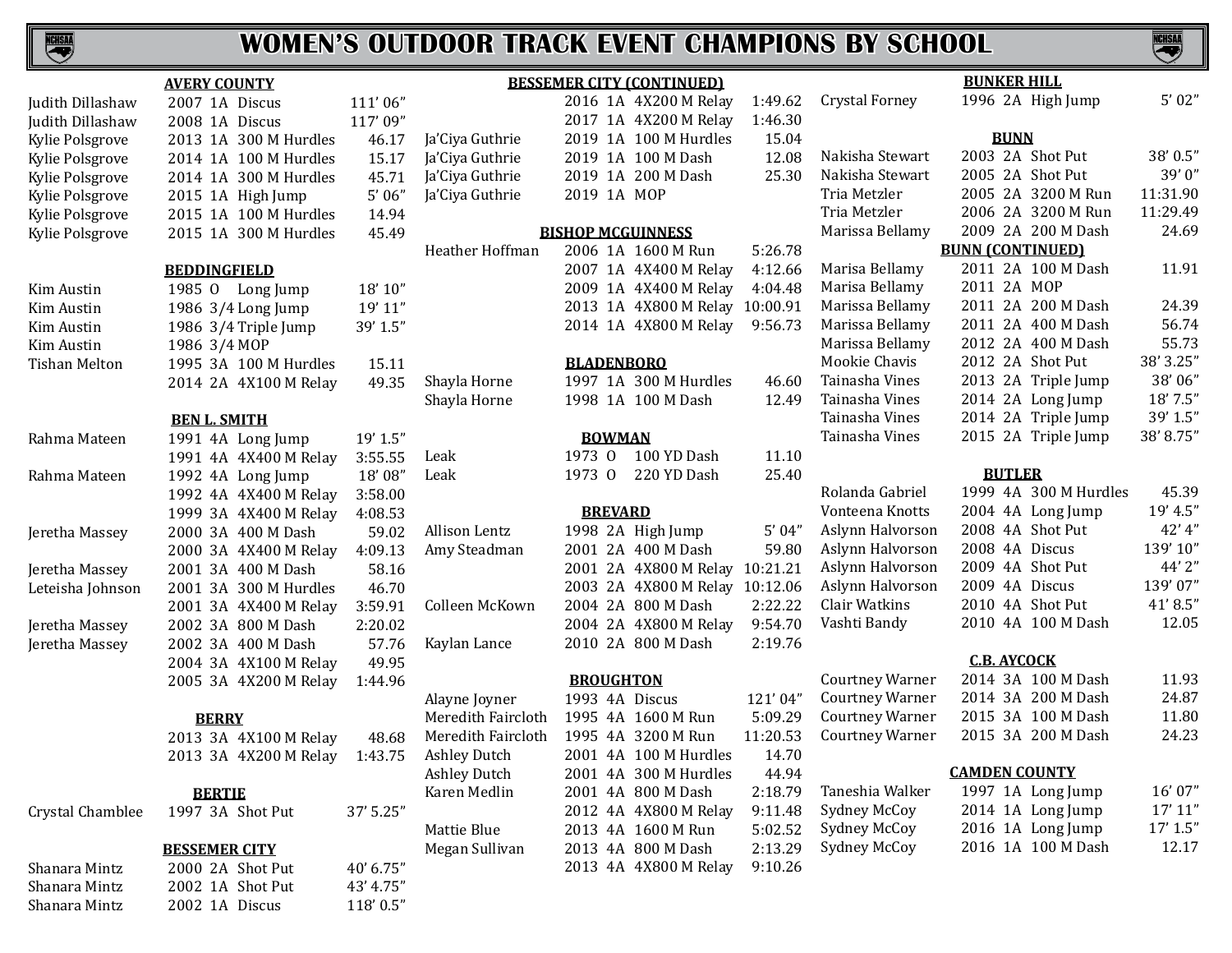

|                                       | <b>CAPE FEAR</b>        |                        |           |                     | <b>CARRBORO</b>  |                       |          | <b>CEDAR RIDGE</b>                           |                           |           |
|---------------------------------------|-------------------------|------------------------|-----------|---------------------|------------------|-----------------------|----------|----------------------------------------------|---------------------------|-----------|
| McNeill                               |                         | 1978 O Long Jump       | 19'07''   | Francesca Perone    |                  | 2010 2A 1600 M Run    | 5:25.44  | <b>Italie Murphy</b>                         | 2003 2A 400 M Dash        | 59.06     |
| Sylvia Crumpler                       | 1987 4A Shot Put        |                        | 38'0"     |                     |                  | 2010 2A 4X800 M Relay | 9:46.00  | <b>Italie Murphy</b>                         | 2004 2A 400 M Dash        | 56.27     |
| Sylvia Crumpler                       | 1987 4A Discus          |                        | 115'01"   | Grace Morken        |                  | 2011 2A 800 M Dash    | 2:13.09  | Italie Murphy                                | 2005 2A 400 M Dash        | 58.02     |
| Sylvia Crumpler                       | 1987 4A MOP             |                        |           | Grace Morken        |                  | 2011 2A 1600 M Run    | 5:13.09  | Jordan Lee                                   | 2005 2A High Jump         | 5'02"     |
| Sylvia Crumpler                       | 1988 4A Shot Put        |                        | 39'7"     |                     |                  | 2011 2A 4X800 M Relay | 9:49.09  | Kennedy Wolfe                                | 2006 2A 800 M Dash        | 2:20.01   |
| Sylvia Crumpler                       | 1989 4A Shot Put        |                        | 38' 9.75" | Grace Morken        |                  | 2012 2A 800 M Dash    | 2:18.26  | Jordan Lee                                   | 2007 2A High Jump         | 5'06''    |
|                                       |                         |                        |           | Grace Morken        |                  | 2012 2A 1600 M Run    | 5:09.13  | Kennedy Wolfe                                | 2007 2A 800 M Dash        | 2:22.77   |
|                                       | <b>CARDINAL GIBBONS</b> |                        |           |                     |                  | 2012 2A 4X800 M Relay | 9:48.60  | Lindsay Fuller                               | 2007 2A 100 M Dash        | 12.27     |
| Julie Shea                            | 1975 0                  | 880 YD Dash            | 2:14.40   | Grace Morken        |                  | 2013 2A 800 M Dash    | 2:16.71  | Lindsay Fuller                               | 2008 2A 100 M Dash        | 12.40     |
| Julie Shea                            | 1976 0                  | 1 Mile Run             | 4:50.80   | Grace Morken        |                  | 2013 2A 1600 M Run    | 5:13.00  | Lindsay Fuller                               | 2009 2A 100 M Dash        | 12.44     |
| Julie Shea                            | 1977 0                  | 880 YD Dash            | 2:16.60   |                     |                  | 2013 2A 4X400 M Relay | 4:05.12  |                                              | 2009 2A 4X100 M Relay     | 49.73     |
| Julie Shea                            | 1977 0                  | 1 Mile Run             | 4:43.10   |                     |                  | 2013 2A 4X800 M Relay | 9:42.41  |                                              | 2009 2A 4X200 M Relay     | 1:43.91   |
| Mary Shea                             | 1978 0                  | 2 Mile Run             | 10:17.50  | Maysa Araba         |                  | 2014 2A 800 M Dash    | 2:16.41  | Libby Florence                               | 2010 2A High Jump         | 5'03''    |
| Mary Shea                             | 1979 0                  | 880 YD Dash            | 2:13.20   | Maysa Araba         |                  | 2014 2A 1600 M Run    | 5:03.52  | Morgan Lau                                   | 2012 2A Discus            | 112'03"   |
| Mary Shea                             | 1979 0                  | 1 Mile Run             | 4:58.00   | Helen Morken        |                  | 2015 2A 3200 M Run    | 11:24.70 | Kacia Vines                                  | 2014 3A Long Jump         | 17' 10''  |
| Mary Shea                             | 1979 0                  | 2 Mile Run             | 10:08.40  | Maysa Araba         |                  | 2015 2A 800 M Dash    | 2:15.18  | Kacia Vines                                  | 2015 3A Long Jump         | 18'07"    |
| Heather Beichner                      |                         | 2006 2A 1600 M Run     | 5:08.50   | Maysa Araba         |                  | 2015 2A 1600 M Run    | 4:55.78  |                                              |                           |           |
|                                       |                         | 2006 2A 4X800 M Relay  | 9:39.46   | Maysa Araba         | 2015 2A MOP      |                       |          |                                              | <b>CENTRAL CABARRUS</b>   |           |
| Heather Beichner                      |                         | 2007 2A 1600 M Run     | 5:09.50   | Hannah Preisser     |                  | 2019 2A 3200 M Run    | 11:31.43 | Jahaila Wright                               | 2021 3A Triple Jump       | 37'11.00" |
|                                       |                         | 2007 2A 4X800 M Relay  | 10:06.39  |                     |                  | 2019 2A 4X800 M Relay | 9:52.12  |                                              |                           |           |
| Heather Beichner                      |                         | 2008 2A 800 M Dash     | 2:18.61   |                     |                  |                       |          |                                              | <b>CHAPEL HILL</b>        |           |
| Heather Beichner                      |                         | 2008 2A 1600 M Run     | 4:57.05   |                     | <b>CARVER</b>    |                       |          | <b>Briscoe</b>                               | 880 YD Dash<br>1978 0     | 2:17.10   |
|                                       |                         | 2008 2A 4X400 M Relay  | 4:11.97   |                     |                  | 2011 2A 4X100 M Relay | 49.46    | Angie Morey                                  | 1996 4A 3200 M Run        | 11:34.43  |
|                                       |                         | 2008 2A 4X800 M Relay  | 9:55.84   |                     |                  |                       |          | Rachel Kitson                                | 2001 4A 1600 M Run        | 5:11.93   |
| <b>Halsey Merritt</b>                 |                         | 2009 2A 3200 M Run     | 11:46.64  |                     | <b>CARY</b>      |                       |          | Rachel Kitson                                | 2001 4A 3200 M Run        | 11:15.32  |
| <b>Halsey Merritt</b>                 |                         | 2009 2A 1600 M Run     | 5:16.82   | Diana Jones         | 1988 4A Discus   |                       | 117'02"  |                                              | 2017 3A 4X800 M Relay     | 9:26.90   |
|                                       |                         | 2009 2A 4X800 M Relay  | 9:57.11   | Wendy Utley         | 1991 4A Shot Put |                       | 37' 3.5" | Megan Marvin                                 | 2018 3A 800 M Dash        | 2:12.74   |
| Sarah Rapp                            |                         | 2010 3A 1600 M Run     | 5:04.10   |                     |                  | 1993 4A 4X800 M Relay | 9:52.30  |                                              | 2018 3A 4X800 M Relay     | 9:18.55   |
| Sarah Rapp                            |                         | 2010 3A 3200 M Run     | 11:00.10  |                     |                  | 1997 4A 4X800 M Relay | 9:41.61  | Megan Marvin                                 | 2019 3A 800 M Dash        | 2:13.26   |
| Megan Kunkel                          |                         | 2011 3A 800 M Dash     | 2:17.74   | Nneka Martin        |                  | 2000 4A 300 M Hurdles | 44.23    |                                              | 2019 3A 4X800 M Relay     | 9;23.62   |
| Sarah Rapp                            |                         | 2011 3A 1600 M Run     | 5:07.05   | <b>Kinsey Batts</b> |                  | 2002 4A Pole Vault    | 10'06"   |                                              |                           |           |
| Sarah Rapp                            |                         | 2011 3A 3200 M Run     | 11:03.44  | Melissa Council     |                  | 2003 4A Long Jump     | 17' 11'' |                                              | <b>CHARLOTTE CATHOLIC</b> |           |
|                                       |                         | 2011 3A 4X800 M Relay  | 9:29.25   | Melissa Council     |                  | 2003 4A 200 M Dash    | 24.45    | Onya Edwards                                 | 2012 3A Long Jump         | 16' 11''  |
| Mary Grace Doggett 2012 3A 3200 M Run |                         |                        | 11:21.84  | Melissa Council     |                  | 2003 4A 300 M Hurdles | 43.61    |                                              |                           |           |
| Sophie Ebihara                        |                         | 2013 3A 3200 M Run     | 11:08.52  | Melissa Council     | 2003 4A MOP      |                       |          |                                              | <b>CHASE</b>              |           |
| Sophie Ebihara                        |                         | 2015 3A 3200 M Run     | 11:06.99  |                     |                  | 2010 4A 4X800 M Relay | 9:18.33  | Lamonda Miller                               | 1985 0 100 M Dash         | 11.90     |
|                                       |                         | 2018 4A 4X800 M Relay  | 9:26.83   |                     |                  |                       |          | 2011 4A 4X800 M Relay 9:06.17 Lamonda Miller | 1985 O 200 M Dash         | 24.64     |
| Caroline Todd                         |                         | 2019 4A 800 M Dash     | 2:15.08   | Layla White         |                  | 2014 4A 400 M Dash    | 55.41    |                                              | 1990 1/2 4X100 M Relay    | 50.73     |
| Taylor McKinnon                       |                         | 2019 4A 100 M Hurdles  | 13.88     |                     |                  | 2014 4A 4X800 M Relay | 9:09.58  |                                              | 1991 1/2 4X100 M Relay    | 50.14     |
| Shawnti Jackson                       |                         | 2021 4A 100 Meter Dash | 11.48     |                     |                  | 2015 4A 4X800 M Relay | 9:14.45  |                                              |                           |           |
| Shawnti Jackson                       |                         | 2021 4A 200 Meter Dash | 23.06     | Olivia Goodwin      |                  | 2017 4A Pole Vault    | 12'06"   |                                              | <b>CHATHAM CENTRAL</b>    |           |
|                                       |                         | 2021 4A 4X100 Relay    | 47.33     |                     |                  |                       |          | Wendy Wilson                                 | 1994 1A 100 M Dash        | 13.14     |
|                                       |                         |                        |           |                     |                  |                       |          | <b>Holly Gaines</b>                          | 2011 1A 400 M Dash        | 59.06     |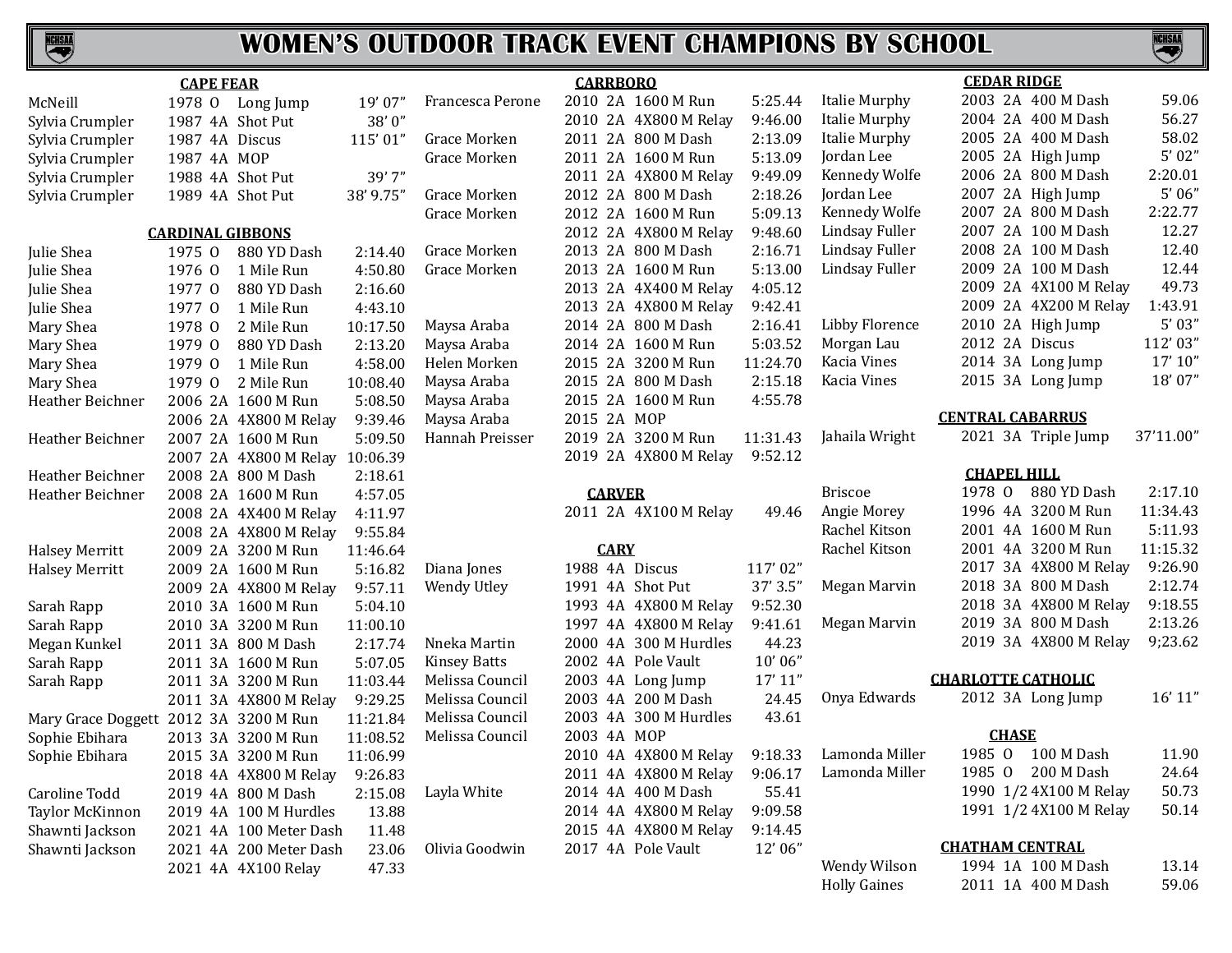## **NCHSMA**

## **WOMEN'S OUTDOOR TRACK EVENT CHAMPIONS BY SCHOOL**

|                 | <b>CHEROKEE</b>    |                                     |           |                            |
|-----------------|--------------------|-------------------------------------|-----------|----------------------------|
| Miranda Long    |                    | 2000 1A Discus                      | 116' 9.5" | Candra Ga                  |
| Miranda Long    |                    | 2001 1A Discus                      | 118'04"   | Candra Ga                  |
| Amanada Cagle   |                    | 2008 1A Shot Put                    | 37'00"    | Ameika R                   |
| Hallah Panther  |                    | 2019 1A Pole Vault                  | 10'00''   | Carol Kise                 |
|                 | <b>CHERRYVILLE</b> |                                     |           |                            |
| Sarah Herd      |                    | 2007 1A High Jump                   | 5'02"     | Tori Elliot<br>Tori Elliot |
|                 | <b>CLAYTON</b>     |                                     |           |                            |
| Anissa Gainey   |                    | 1997 2A 200 M Dash                  | 25.54     |                            |
| Anissa Gainey   |                    | 1998 3A 100 M Dash                  | 12.20     |                            |
| Anissa Gainey   |                    | 1999 3A Long Jump                   | 18'06"    | Samantha                   |
| Anissa Gainey   |                    | 1999 3A 100 M Dash                  | 12.12     | Samantha                   |
| Anissa Gainey   |                    | 1999 3A 200 M Dash                  | 24.79     | Samantha                   |
| Annissa Gainey  | 1999 3A MOP        |                                     |           | Samantha                   |
| Anissa Gainey   |                    | 2000 3A 100 M Dash                  | 12.06     | Kaleigh H                  |
| Anissa Gainey   |                    | 2000 3A 200 M Dash                  | 25.18     |                            |
| Keni Harrison   |                    | 2010 4A 100 M Hurdles               | 14.56     | Kaleigh H                  |
| Keni Harrison   |                    | 2010 4A 300 M Hurdles               | 42.53     |                            |
| Keni Harrison   | 2010 4A MOP        |                                     |           |                            |
| Keni Harrison   |                    | 2011 4A 100 M Hurdles               | 13.69     |                            |
| Keni Harrison   |                    | 2011 4A 300 M Hurdles               | 41.41     | Clara Rus                  |
| Keni Harrison   | 2011 4A MOP        |                                     |           | Tara Burr                  |
| Mollie Williams |                    | 2012 4A 100 M Hurdles               | 13.66     |                            |
| Mollie Williams |                    | 2013 4A 100 M Hurdles               | 13.98     | Candy Gra                  |
| Ariana Daley    |                    | 2021 3A 400 Meter Dash              | 56.91     | Candy Gra                  |
|                 |                    |                                     |           | Tara Burr                  |
|                 | <b>CLEVELAND</b>   |                                     |           | DeAnne L                   |
| Sydni Fields    |                    | 2016 3A 100 M Hurdles               | 14.98     | DeAnne L                   |
| Sydni Fields    |                    | 2016 3A 300 M Hurdles               | 44.59     | DeAnne L                   |
|                 |                    |                                     |           | DeAnne L                   |
|                 |                    | <b>COMMUNITY SCHOOL OF DAVIDSON</b> |           |                            |
| Malia Ellington |                    | 2013 1A 800 M Dash                  | 2:20.37   | DeAnne L                   |
| Malia Ellington |                    | 2013 1A 1600 M Run                  | 5:01.37   | DeAnne L                   |
| Malia Ellington |                    | 2013 1A 3200 M Run                  | 11:42.66  | DeAnne L                   |
| Malia Ellington |                    | 2014 1A 800 M Dash                  | 2:15.87   | DeAnne D                   |
| Malia Ellington |                    | 2014 1A 1600 M Run                  | 4:59.88   |                            |
| Malia Ellington |                    | 2014 1A 3200 M Run                  | 12:02.69  |                            |
| Maria Ellington | 2014 1A MOP        |                                     |           | DeAnne L                   |
| Malia Ellington |                    | 2015 1A 800 M Dash                  | 2:12.26   | DeAnne L                   |
| Malia Ellington |                    | 2015 1A 1600 M Run                  | 5:04.85   | DeAnne L                   |
| Malia Ellington |                    | 2015 1A 3200 M Run                  | 11:28.59  | DeAnne L                   |
| Maria Ellington | 2015 1A MOP        |                                     |           | DeAnne L                   |
|                 |                    | 2015 1A 4X400 M Relay               | 4:04.26   |                            |

|                     | <b>CONCORD</b>  |  |                       | <b>CUMMINGS (CONTINUED)</b> |                         |             |  |                       |            |
|---------------------|-----------------|--|-----------------------|-----------------------------|-------------------------|-------------|--|-----------------------|------------|
| Candra Gayle        |                 |  | 1989 3A Discus        | 127'08"                     |                         |             |  | 1995 2A 4X200 M Relay | 1:44.71    |
| Candra Gayle        | 1989 3A MOP     |  |                       |                             |                         |             |  | 1995 2A 4X400 M Relay | 4:06.14    |
| Ameika Robinson     |                 |  | 1990 3A Shot Put      | 36' 5.25"                   | DeAnne Davis            |             |  | 1996 2A Long Jump     | 18' 10.75" |
| Carol Kiser         |                 |  | 1999 3A High Jump     | 5'04"                       | DeAnne Davis            |             |  | 1996 2A Triple Jump   | 40'02"     |
|                     |                 |  |                       |                             | DeAnne Davis            |             |  | 1996 2A 100 M Hurdles | 14.63      |
|                     | <b>COX MILL</b> |  |                       |                             | DeAnne Davis            |             |  | 1996 2A 300 M Hurdles | 45.40      |
| Tori Elliott        |                 |  | 2011 3A Long Jump     | 17' 10''                    | DeAnne Davis            | 1996 2A MOP |  |                       |            |
| Tori Elliott        | 2011 3A MOP     |  |                       |                             |                         |             |  | 1996 2A 4X100 M Relay | 50.12      |
|                     |                 |  | 2016 3A 4X100 M Relay | 48.27                       |                         |             |  | 1996 2A 4X200 M Relay | 1:45.71    |
|                     |                 |  |                       |                             | Deidre Mapp             |             |  | 1997 2A 100 M Hurdles | 15.63      |
|                     | <b>CROATAN</b>  |  |                       |                             | Lisa Bradsher           |             |  | 1997 2A 300 M Hurdles | 45.79      |
| Samantha Layko      |                 |  | 2013 2A Discus        | 122'01"                     | Deidre Mapp             |             |  | 1998 1A Triple Jump   | 35' 3.5"   |
| Samantha Layko      |                 |  | 2014 2A Discus        | 131'05"                     | Deidre Mapp             |             |  | 1998 1A 100 M Hurdles | 15.75      |
| Samantha Layko      |                 |  | 2015 2A Shot Put      | 39' 6.5"                    | Deidre Mapp             |             |  | 1998 1A 300 M Hurdles | 46.36      |
| Samantha Layko      |                 |  | 2015 2A Discus        | 128' 11"                    | Latoya Walters          |             |  | 1998 1A 400 M Dash    | 1:00.08    |
| Kaleigh Hanson      |                 |  | 2017 2A 800 M Dash    | 2:19.28                     |                         |             |  | 1998 1A 4X400 M Relay | 4:13.96    |
|                     |                 |  | 2017 2A 4X400 M Relay | 4:07.97                     | <b>Beverly Burnette</b> |             |  | 2000 1A Shot Put      | 38' 10.25" |
| Kaleigh Hanson      |                 |  | 2018 2A 800 M Dash    | 2:19.43                     | Paula Moore             |             |  | 2000 1A Triple Jump   | 36' 5.25"  |
|                     |                 |  | 2018 2A 4X400 M Relay | 4:02.93                     | Paula Moore             | 2000 1A MOP |  |                       |            |
|                     |                 |  |                       |                             |                         |             |  | 2000 1A 4X200 M Relay | 1:47.80    |
|                     | <b>CUMMINGS</b> |  |                       |                             |                         |             |  | 2000 1A 4X400 M Relay | 4:12.58    |
| Clara Russell       |                 |  | 1987 3A 400 M Dash    | 58.70                       | <b>Beverly Burnette</b> |             |  | 2001 1A Shot Put      | 38' 3.25"  |
| Tara Burns          |                 |  | 1987 3A 300 M Hurdles | 45.98                       | Chandra Pulliam         |             |  | 2001 1A 100 M Hurdles | 14.35      |
|                     |                 |  | 1987 3A 4X400 M Relay | 4:03.80                     | Chandra Pulliam         |             |  | 2001 1A 300 M Hurdles | 45.23      |
| <b>Candy Graves</b> |                 |  | 1988 3A Discus        | 127' 0.5"                   | Paula Moore             |             |  | 2001 1A Triple Jump   | 37' 10.25" |
| <b>Candy Graves</b> | 1988 3A MOP     |  |                       |                             |                         |             |  | 2001 1A 4X400 M Relay | 4:16.40    |
| Tara Burns          |                 |  | 1988 3A 300 M Hurdles | 46.10                       | <b>Beverly Burnette</b> |             |  | 2002 2A Shot Put      | 44' 1.5"   |
| DeAnne Davis        |                 |  | 1993 3A Triple Jump   | 38' 11"                     | Chandra Pulliam         |             |  | 2002 2A 100 M Hurdles | 14.59      |
| DeAnne Davis        |                 |  | 1993 3A 100 M Hurdles | 14.67                       | Chandra Pulliam         |             |  | 2002 2A 300 M Hurdles | 44.61      |
| DeAnne Davis        |                 |  | 1993 3A 300 M Hurdles | 45.44                       | Dominique Price         |             |  | 2004 2A 100 M Hurdles | 14.97      |
| DeAnne Davis        | 1993 3A MOP     |  |                       |                             | Latoya James            |             |  | 2005 2A 100 M Hurdles | 14.93      |
|                     |                 |  | 1993 3A 4X100 M Relay | 49.83                       | Latoya James            |             |  | 2005 2A 300 M Hurdles | 43.96      |
| DeAnne Davis        |                 |  | 1994 2A Triple Jump   | 38' 11"                     | Latoya James            |             |  | 2006 2A 100 M Hurdles | 14.34      |
| DeAnne Davis        |                 |  | 1994 2A 100 M Hurdles | 14.65                       | Latoya James            |             |  | 2006 2A 300 M Hurdles | 44.15      |
| DeAnne Davis        |                 |  | 1994 2A 300 M Hurdles | 45.56                       | Latoya James            | 2006 2A MOP |  |                       |            |
| DeAnne Davis        | 1994 2A MOP     |  |                       |                             |                         |             |  | 2006 2A 4X100 M Relay | 49.06      |
|                     |                 |  | 1994 2A 4X200 M Relay | 1:46.27                     |                         |             |  | 2006 2A 4X200 M Relay | 1:42.33    |
|                     |                 |  | 1994 2A 4X400 M Relay | 4:07.34                     | Latoya James            |             |  | 2007 2A Long Jump     | 18' 1.5"   |
| DeAnne Davis        |                 |  | 1995 2A Long Jump     | 18' 0.5"                    | Latoya James            |             |  | 2007 2A 100 M Hurdles | 13.98      |
| DeAnne Davis        |                 |  | 1995 2A Triple Jump   | 39'09"                      | Latoya James            |             |  | 2007 2A 300 M Hurdles | 43.76      |
| DeAnne Davis        |                 |  | 1995 2A 100 M Hurdles | 14.56                       | Latoya James            | 2007 2A MOP |  |                       |            |
| DeAnne Davis        |                 |  | 1995 2A 300 M Hurdles | 44.94                       | Sherice Walker          |             |  | 2007 2A Triple Jump   | 38' 5.5"   |
| DeAnne Davis        | 1995 2A MOP     |  |                       |                             | <b>Brittany Wilkins</b> |             |  | 2008 2A 200 M Dash    | 25.27      |
|                     |                 |  | 1995 2A 4X100 M Relay | 50.42                       | Sherice Walker          |             |  | 2008 2A Long Jump     | 19' 1.75"  |

|                         |         |    | <u>CUMMINGS [CUN LINUED]</u> |            |
|-------------------------|---------|----|------------------------------|------------|
|                         | 1995 2A |    | 4X200 M Relay                | 1:44.71    |
|                         | 1995    | 2A | 4X400 M Relay                | 4:06.14    |
| DeAnne Davis            | 1996    | 2A | Long Jump                    | 18' 10.75" |
| DeAnne Davis            | 1996    | 2A | Triple Jump                  | 40'02"     |
| DeAnne Davis            | 1996    | 2A | 100 M Hurdles                | 14.63      |
| DeAnne Davis            | 1996    | 2A | 300 M Hurdles                | 45.40      |
| DeAnne Davis            | 1996    | 2A | MOP                          |            |
|                         | 1996    | 2A | 4X100 M Relay                | 50.12      |
|                         | 1996    | 2A | 4X200 M Relay                | 1:45.71    |
| Deidre Mapp             | 1997    | 2Α | 100 M Hurdles                | 15.63      |
| Lisa Bradsher           | 1997    | 2A | 300 M Hurdles                | 45.79      |
| Deidre Mapp             | 1998    | 1A | Triple Jump                  | 35' 3.5"   |
| Deidre Mapp             | 1998    | 1A | 100 M Hurdles                | 15.75      |
| Deidre Mapp             | 1998    | 1A | 300 M Hurdles                | 46.36      |
| Latoya Walters          | 1998    | 1A | 400 M Dash                   | 1:00.08    |
|                         | 1998    | 1A | 4X400 M Relay                | 4:13.96    |
| <b>Beverly Burnette</b> | 2000    | 1A | Shot Put                     | 38' 10.25" |
| Paula Moore             | 2000    | 1A | Triple Jump                  | 36' 5.25"  |
| Paula Moore             | 2000    | 1A | MOP                          |            |
|                         | 2000    | 1A | 4X200 M Relay                | 1:47.80    |
|                         | 2000    | 1A | 4X400 M Relay                | 4:12.58    |
| <b>Beverly Burnette</b> | 2001    | 1A | Shot Put                     | 38' 3.25"  |
| Chandra Pulliam         | 2001    | 1A | 100 M Hurdles                | 14.35      |
| Chandra Pulliam         | 2001    | 1A | 300 M Hurdles                | 45.23      |
| Paula Moore             | 2001    | 1A | Triple Jump                  | 37' 10.25" |
|                         | 2001    | 1A | 4X400 M Relay                | 4:16.40    |
| <b>Beverly Burnette</b> | 2002    | 2A | <b>Shot Put</b>              | 44' 1.5"   |
| Chandra Pulliam         | 2002    | 2A | 100 M Hurdles                | 14.59      |
| Chandra Pulliam         | 2002    | 2A | 300 M Hurdles                | 44.61      |
| Dominique Price         | 2004    | 2A | 100 M Hurdles                | 14.97      |
| Latoya James            | 2005    | 2A | 100 M Hurdles                | 14.93      |
| Latoya James            | 2005    | 2A | 300 M Hurdles                | 43.96      |
| Latoya James            | 2006    | 2A | 100 M Hurdles                | 14.34      |
| Latoya James            | 2006    | 2A | 300 M Hurdles                | 44.15      |
| Latoya James            | 2006    | 2A | MOP                          |            |
|                         | 2006    | 2A | 4X100 M Relay                | 49.06      |
|                         | 2006    | 2A | 4X200 M Relay                | 1:42.33    |
| Latoya James            | 2007    | 2Α | Long Jump                    | 18' 1.5"   |
| Latoya James            | 2007    | 2A | 100 M Hurdles                | 13.98      |
| Latoya James            | 2007    | 2A | 300 M Hurdles                | 43.76      |
| Latoya James            | 2007    | 2A | <b>MOP</b>                   |            |
| <b>Sherice Walker</b>   | 2007    | 2A | Triple Jump                  | 38' 5.5"   |
| <b>Brittany Wilkins</b> | 2008    | 2A | 200 M Dash                   | 25.27      |
|                         |         |    |                              |            |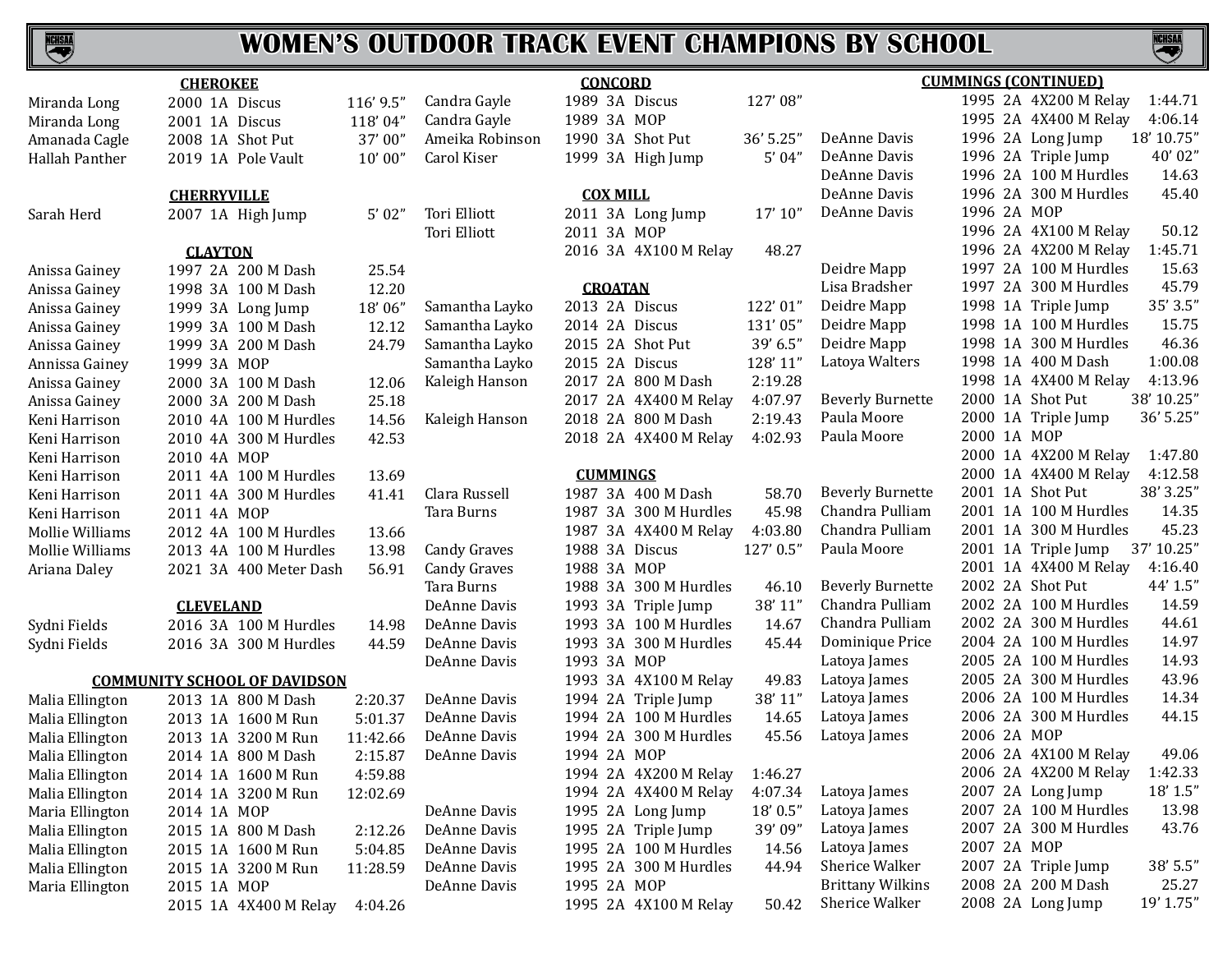

## **WOMEN'S OUTDOOR TRACK EVENT CHAMPIONS BY SCHOOL**

|                  | <b>CUMMINGS (CONTINUED)</b> |           | <b>CURRITUCK</b>     |                        |           | <b>DRAUGHN</b>           |                          |         |
|------------------|-----------------------------|-----------|----------------------|------------------------|-----------|--------------------------|--------------------------|---------|
| Sherice Walker   | 2008 2A Triple Jump         | 39'03"    | Racheca Barrow       | 1996 2A 200 M Dash     | 25.12     | Josephine Johnson        | 2015 2A Pole Vault       | 9'06''  |
| Sherice Walker   | 2008 2A 100 M Hurdles       | 14.21     | Rasheca Barrow       | 1996 2A 100 M Dash     | 12.23     | Leanna Seagraves         | 2016 2A Pole Vault       | 9'00''  |
| Sherice Walker   | 2008 2A 300 M Hurdles       | 44.74     |                      | 1999 2A 4X400 M Relay  | 4:14.95   |                          |                          |         |
| Sherice Walker   | 2008 2A MOP                 |           |                      |                        |           |                          | <b>DUDLEY</b>            |         |
| Sherice Walker   | 2009 2A Long Jump           | 19'03"    |                      | <b>CUTHBERTSON</b>     |           | Cook                     | 1972 0<br>Discus         | 103'11" |
| Sherice Walker   | 2009 2A Triple Jump         | 39' 09"   | Raven Covington      | 2012 2A Long Jump      | 17'04"    | Wall                     | 1972 0<br>High Jump      | 5'02''  |
| Sherice Walker   | 2009 2A 100 M Hurdles       | 14.50     | Liz Wood             | 2013 2A Pole Vault     | 10'06"    |                          | 1977 0<br>4X110 YD Relay | 49.30   |
| Sherice Walker   | 2009 2A MOP                 |           | Liz Wood             | 2014 3A Pole Vault     | 11'06"    |                          | 1979 0<br>4X220 YD Relay | 1:44.00 |
| Francesca Evans  | 2010 2A 300 M Hurdles       | 44.64     | Nikolete Hurrinus    | 2014 3A 400 M Dash     | 56.98     | Pam Doggett              | 1984 0<br>200 M Hurdles  | 27.92   |
| Kortney Williams | 2010 2A Triple Jump         | 37'01"    |                      | 2016 3A 4X800 M Relay  | 9:29.86   |                          | 1984 0<br>4X100 M Relay  | 48.46   |
| Kortney Williams | 2010 2A 100 M Hurdles       | 14.66     | Jaelyn Warren        | 2017 3A High Jump      | 5'04''    |                          | 1984 0<br>4X200 M Relay  | 1:40.24 |
|                  | 2010 2A 4X400 M Relay       | 4:08.64   | Sarah LaTour         | 2017 3A 1600 M Run     | 5:03.03   | Pam Doggett              | 1985 0<br>100 M Hurdles  | 14.50   |
| Francesca Evans  | 2011 2A Triple Jump         | 38' 10.5" | Sarah LaTour         | 2017 3A 3200 M Run     | 11:22.35  | Pam Doggett              | 1985 0<br>300 M Hurdles  | 44.73   |
| Francesca Evans  | 2012 2A Triple Jump         | 39'03"    | Dahlia Cutler        | 2018 3A 400 M Dash     | 56.15     | Adrienne Ferguson        | 1986 3/4 100 M Dash      | 11.96   |
| Francesca Evans  | 2012 2A MOP                 |           | Ava Studney          | 2019 3A Pole Vault     | 11'06"    | Adrienne Ferguson        | 1986 3/4 200 M Dash      | 24.40   |
| Kayla Moore      | 2014 2A 100 M Hurdles       | 14.75     | Alyssa Preisano      | 2021 3A 800 Meter Run  | 2:17.46   | Adrienne Ferguson        | 1986 3/4 MOP             |         |
| Kayla Moore      | 2014 2A 300 M Hurdles       | 45.77     | Alyssa Preisano      | 2021 3A 1600 Meter Run | 4:57.34   | Pam Doggett              | 1986 3/4 100 M Hurdles   | 13.88   |
| Kayla Moore      | 2015 2A 100 M Hurdles       | 14.38     |                      | 2021 3A 4X800 Relay    | 9:18.25   | Pam Doggett              | 1986 3/4 300 M Hurdles   | 42.00   |
| Kayla Moore      | 2015 2A 300 M Hurdles       | 46.07     |                      |                        |           | Pam Doggett              | 1986 3/4 MOP             |         |
| Kenyae Majors    | 2015 2A Long Jump           | 18' 1.25" |                      | <b>D.H. CONLEY</b>     |           | Sonja Thomas             | 1986 3/4 400 M Dash      | 56.14   |
|                  | 2015 2A 4X100 M Relay       | 48.81     | Kim Pakowski         | 1990 3A Discus         | 119'05"   |                          | 1986 3/4 4X100 M Relay   | 48.59   |
| Kayla Moore      | 2016 2A 100 M Hurdles       | 13.71     | Kim Pakowski         | 1991 3A Discus         | 115'10"   |                          | 1986 3/4 4X200 M Relay   | 1:40.67 |
| Kayla Moore      | 2016 2A 300 M Hurdles       | 42.70     | Toi Wilson           | 1992 3A 400 M Dash     | 59.05     |                          | 1986 3/4 4X400 M Relay   | 3:51.70 |
| Kayla Moore      | 2016 2A MOP                 |           | Toi Wilson           | 1993 3A 100 M Dash     | 11.83     | Sonja Thomas             | 1987 4A 400 M Dash       | 56.27   |
| Kenyae Majors    | 2016 2A Long Jump           | 18' 6.5"  | Toi Wilson           | 1993 3A 400 M Dash     | 55.71     | Wanda Medly              | 1987 4A 300 M Hurdles    | 45.14   |
| Tajah Walston    | 2016 2A 100 M Dash          | 11.94     | Toi Wilson           | 1994 3A 400 M Dash     | 56.84     | Marlene Poole            | 1989 4A 100 M Dash       | 11.74   |
|                  | 2016 2A 4X100 M Relay       | 48.52     |                      |                        |           | Marlene Poole            | 1989 4A 200 M Dash       | 25.04   |
|                  | 2016 2A 4X200 M Relay       | 1:41.59   |                      | <b>DAVIE</b>           |           |                          | 1989 4A 4X200 M Relay    | 1:41.76 |
| Kelsia Moore     | 2017 2A Long Jump           | 19'01"    | Sarah Gardner        | 1982 0<br>Shot Put     | 41'8.25"  |                          | 1989 4A 4X400 M Relay    | 3:51.87 |
|                  | 2018 2A 4X200 M Relay       | 1:44.13   | Samantha Murrillo    | 2001 4A 400 M Dash     | 56.72     |                          | 1989 4A 4X800 M Relay    | 9:29.36 |
| Allysia Farrar   | 2019 2A 100 M Dash          | 11.92     | Anna McBride         | 2011 4A 3200 M Run     | 10:46.08  | Marlene Poole            | 1990 4A 100 M Dash       | 11.95   |
| Allysia Farrar   | 2019 2A 200 M Dash          | 24.85     | Anna McBride         | 2012 4A 3200 M Run     | 10:47.82  | Marlene Poole            | 1990 4A 200 M Dash       | 24.53   |
| Jydia Faucette   | 2019 2A Long Jump           | 18' 1.75" |                      |                        |           |                          | 1990 4A 4X400 M Relay    | 3:52.76 |
| Kendall Jordan   | 2019 2A Triple Jump         | 40' 4.75" |                      | <b>DIXON</b>           |           |                          | 1993 4A 4X100 M Relay    | 48.34   |
| Kendall Jordan   | 2019 2A 100 M Hurdles       | 14.11     | Valesha Small        | 1999 1A Long Jump      | 17' 2.75" |                          | 1993 4A 4X200 M Relay    | 1:42.21 |
| Kendall Jordan   | 2019 2A 300 M Hurdles       | 43.03     |                      |                        |           |                          | 1998 3A 4X100 M Relay    | 48.71   |
| Kendall Jordan   | 2019 2A MOP                 |           |                      | <b>DOUGLAS BYRD</b>    |           |                          | 1998 3A 4X400 M Relay    | 4:00.62 |
| Kendall Jordan   | 2021 2A 100M Hurdles        | 14.03     | Ida Pierce           | 1985 O Shot Put        | 37' 5.5"  |                          | 1999 3A 4X100 M Relay    | 49.01   |
| Kendall Jordan   | 2021 2A 300M Hurdles        | 44.22     | Elisha Marshall      | 1992 4A 100 M Dash     | 12.18     | Suzzette McSwain         | 2001 3A 200 M Dash       | 25.79   |
| Kendall Jordan   | 2021 2A Long Jump           | 17'10.50" | Elisha Marshall      | 1994 4A 100 M Dash     | 12.18     | Tiaera Reynolds          | 2006 3A 400 M Dash       | 57.02   |
| Kendall Jordan   | 2021 2A Triple Jump         | 38'04.00" | <b>Adrianne Sims</b> | 1995 4A High Jump      | 5' 8.5''  |                          | 2007 3A 4X400 M Relay    | 4:01.30 |
|                  |                             |           | <b>Adrianne Sims</b> | 1996 4A High Jump      | $5'$ 08"  |                          | 2008 3A 4X200 M Relay    | 1:42.08 |
|                  |                             |           | <b>Adrianne Sims</b> | 1997 4A High Jump      | 6'00''    |                          | 2008 3A 4X400 M Relay    | 4:00.35 |
|                  |                             |           | Naomi Alston         | 2011 3A 400 M Dash     | 56.48     | <b>Tyler Brockington</b> | 2009 3A 300 M Hurdles    | 45.02   |
|                  |                             |           | Naomi Alston         | 2012 3A 400 M Dash     | 56.01     |                          |                          |         |

**NCHSAL**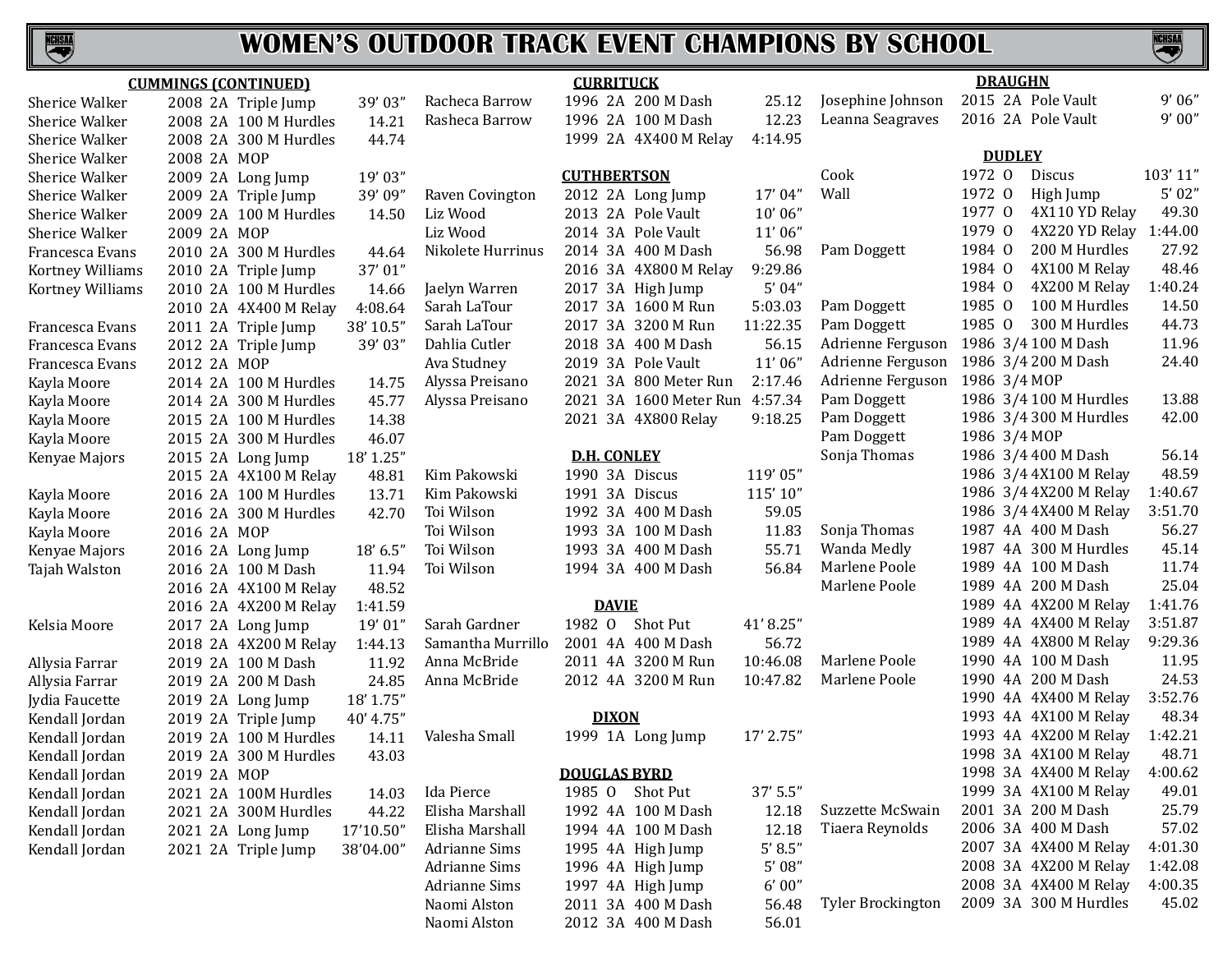|                        | <b>DUDLEY (CONTINUED)</b> |                                |            |                                   | <b>EAST BURKE (CONTINUED)</b> |           |                                            | <b>EAST FORSYTH</b>     |                       |           |
|------------------------|---------------------------|--------------------------------|------------|-----------------------------------|-------------------------------|-----------|--------------------------------------------|-------------------------|-----------------------|-----------|
|                        |                           | 2009 3A 4X200 M Relay          | 1:41.48    | Cessy Hudson                      | 1988 4A 1600 M Run            | 5:10.38   | Clara Hairston                             | 1980 0                  | 200 M Hurdles         | 28.50     |
|                        |                           | 2009 3A 4X400 M Relay          | 3:55.47    | Cessy Hudson                      | 1988 4A 3200 M Run            | 11:18.05  | Clara Hairston                             | 1981 0                  | 100 M Hurdles         | 13.60     |
| Tyler Brockington      |                           | 2012 4A 300 M Hurdles          | 41.81      | Alisha Little                     | 1999 4A 1600 M Run            | 5:08.40   |                                            | 1982 0                  | 4X100 M Relay         | 48.10     |
|                        |                           |                                |            | Alisha Little                     | 1999 4A 3200 M Run            | 11:04.39  | Debra Alexander                            | 1985 0                  | Triple Jump           | 40' 5.5"  |
|                        | <b>DURHAM MAGNET</b>      |                                |            |                                   |                               |           | Amy Neal                                   |                         | 1990 4A 800 M Dash    | 2:15.30   |
| Katrelle Armwood       |                           | 1999 1A Triple Jump            | 35' 4.75"  |                                   | <b>EAST CARTERET</b>          |           | Mechelle Clayton                           | 1994 4A Shot Put        |                       | 39' 7.75" |
| Katrelle Armwood       |                           | 1999 1A 300 M Hurdles          | 45.92      | Amanda Johnson                    | 1992 1/2 100 M Dash           | 12.59     | Mechelle Clayton                           | 1994 4A Discus          |                       | 116'01"   |
|                        |                           |                                |            | Amanda Johnson                    | 1992 1/2 200 M Dash           | 25.79     | Sydney White                               |                         | 2011 4A Pole Vault    | 12' 07"   |
|                        |                           | <b>DURHAM SCHOOL OF ARTS</b>   |            | Saundra Teel                      | 1992 1/2 High Jump            | 5'04''    | Sydney White                               |                         | 2012 4A Pole Vault    | 12'09"    |
| Katrelle Armwood       |                           | 2000 1A 100 M Hurdles          | 15.38      | Amanda Johnson                    | 1993 1/2 Long Jump            | 18' 7.75" |                                            |                         |                       |           |
| Katrelle Armwood       |                           | 2001 1A Long Jump              | 17' 5.5"   | Amanda Johnson                    | 1993 1/2 100 M Dash           | 12.41     |                                            | <b>EAST GASTON</b>      |                       |           |
| Katrelle Armwood       |                           | 2002 1A Long Jump              | 18' 5.25"  | Amanda Johnson                    | 1993 1/2 200 M Dash           | 25.79     | Ne'ja Ervin                                | 2017 3A Discus          |                       | 122'8.75" |
| Katrelle Armwood       |                           | 2002 1A Triple Jump            | 36'03"     | Cora Johnson                      | 1998 2A Long Jump             | 18' 9.75" |                                            |                         |                       |           |
| Katrelle Armwood       |                           | 2002 1A 100 M Hurdles          | 15.38      |                                   | 1998 2A 4X100 M Relay         | 49.73     |                                            | <b>EAST HENDERSON</b>   |                       |           |
| Katrelle Armwood       |                           | 2002 1A 300 M Hurdles          | 45.80      |                                   | 1998 2A 4X200 M Relay         | 1:44.30   | Karen Thompson                             | 1980 0                  | 3200 M Run            | 11:20.10  |
| Katrelle Armwood       | 2002 1A MOP               |                                |            |                                   | 1999 2A 4X200 M Relay         | 1:48.61   | Debbie Hollingsworth 1989 3A 300 M Hurdles |                         |                       | 46.91     |
| Mary Mayfield          |                           | 2002 1A 400 M Dash             | 57.46      | Cora Johnson                      | 2000 2A Long Jump             | 19'04"    |                                            |                         | 1996 2A 4X400 M Relay | 4:14.06   |
|                        |                           | 2002 1A 4X200 M Relay          | 1:44.35    | <b>Breah Taylor</b>               | 2017 1A Triple Jump           | 37' 5.5"  |                                            |                         |                       |           |
| Ebony Robinson         |                           | 2003 1A 200 M Dash             | 25.64      |                                   | 2017 1A 4X100 M Relay         | 50.18     |                                            | <b>EAST LINCOLN</b>     |                       |           |
| Melinda Mayfield       |                           | 2003 1A 100 M Hurdles          | 15.84      | <b>Breah Taylor</b>               | 2018 1A Long Jump             | 18'03"    | Megan Seehorn                              |                         | 2002 3A High Jump     | 5'02"     |
|                        |                           | 2003 1A 4X200 M Relay          | 1:46.47    | <b>Breah Taylor</b>               | 2018 1A Triple Jump           | 38' 1.5"  | Toree Roseboro                             |                         | 2005 3A 100 M Dash    | 12.22     |
| Eman Al-Aswadi         |                           | 2004 1A Triple Jump            | 35' 9.75"  | Tierra Benders                    | 2018 1A High Jump             | 5'02''    |                                            |                         | 2015 2A 4X800 M Relay | 9:45.16   |
| Jessica Peaks          |                           | 2004 1A High Jump              | 5'02''     | <b>Breah Taylor</b>               | 2019 1A Long Jump             | 17' 10.5" |                                            |                         |                       |           |
|                        |                           | 2004 1A 4X200 M Relay          | 1:44.60    | <b>Breah Taylor</b>               | 2019 1A Triple Jump           | 38'09"    |                                            | <b>EAST MECKLENBURG</b> |                       |           |
|                        |                           | 2004 1A 4X400 M Relay          | 4:09.69    |                                   | 2019 1A 4X100 M Relay         | 49.88     | Crowell                                    | 1972 0                  | 220 YD Dash           | 26.10     |
| Eman Al-Aswadi         |                           | 2005 1A Triple Jump            | 35'02"     | Latecyia Johnson                  | 2021 1A Long Jump             | 18'00.00" | Crowell                                    | 1972 0                  | 440 YD Dash           | 1:00.30   |
| Jessica Peaks          |                           | 2005 1A High Jump              | 5'04''     |                                   |                               |           | Joan Nesbitt                               | 1980 0                  | 1600 M Run            | 5:05.70   |
|                        |                           | 2005 1A 4X200 M Relay          | 1:47.74    |                                   | <b>EAST CHAPEL HILL</b>       |           | Tomi Ogumba                                |                         | 1988 4A 800 M Dash    | 2:18.34   |
|                        |                           | 2005 1A 4X400 M Relay          | 4:12.69    | Kate McCarthy                     | 2003 3A 3200 M Run            | 12:25.00  |                                            |                         | 1988 4A 4X800 M Relay | 9:36.07   |
|                        |                           | 2005 1A 4X800 M Relay 10:15.54 |            | Gabrielle Daniel                  | 2005 3A 200 M Dash            | 25.33     | Leslie McCaskill                           |                         | 1989 4A 800 M Dash    | 2:17.66   |
|                        |                           | 2007 2A 4X400 M Relay          | 4:10.30    | Carolyn Baskir                    | 2009 4A 1600 M Run            | 4:56.87   |                                            |                         | 1991 4A 4X800 M Relay | 9:42.31   |
| Angel Bowden           |                           | 2019 2A High Jump              | 5'03''     | Pegah Kamrani                     | 2013 4A 3200 M Run            | 10:47.60  |                                            |                         | 1994 4A 4X800 M Relay | 9:56.42   |
| Teteateh Snoh          | 2019 2A Discus            |                                | 143'10"    |                                   |                               |           |                                            |                         | 1995 4A 4X800 M Relay | 9:48.96   |
|                        |                           |                                |            |                                   | <b>EAST COLUMBUS</b>          |           |                                            |                         | 1998 4A 4X400 M Relay | 3:53.54   |
|                        | <b>E.E. SMITH</b>         |                                |            | Jasmine Young                     | 2007 1A Long Jump             | 17'06"    |                                            |                         |                       |           |
| Colette Williams       |                           | 1981 0 Triple Jump             | 40' 6.5"   | Jasmine Young                     | 2008 1A Long Jump             | 17'05"    |                                            | <b>EAST MONTGOMERY</b>  |                       |           |
| Colette Williams       | 1982 0                    | Triple Jump                    | 38' 11.25" |                                   |                               |           | Claudia Newman                             |                         | 1990 1/2 800 M Dash   | 2:18.50   |
| Colette Williams       | 1982 0                    | 100 M Hurdles                  | 13.40      |                                   | <b>EAST DUPLIN</b>            |           |                                            |                         |                       |           |
| Francis Warner         |                           | 1994 4A 1600 M Run             | 4:59.92    | Clifeteana McIver                 | 1997 2A MOP                   |           |                                            | <b>EAST ROWAN</b>       |                       |           |
| <b>Tacara Morrisey</b> |                           | 2007 4A 300 M Hurdles          | 44.56      | Clifeteana McKiver                | 1997 2A Shot Put              | 36' 9.5"  | Rebekah Frick                              |                         | 1993 3A 1600 M Run    | 5:25.84   |
|                        |                           |                                |            | Clifeteana McKiver                | 1997 2A Discus                | 133'01"   | Rebekah Frick                              |                         | 1993 3A 3200 M Run    | 11:59.26  |
|                        | <b>EAST BURKE</b>         |                                |            | Clifeteana McKiver 1998 2A Discus |                               | 130'11"   | Jordan Huffman                             | 2004 3A Discus          |                       | 117'06"   |
| Cessy Hudson           |                           | 1986 3/4 3200 M Run            | 11:09.30   |                                   |                               |           | Rachel Karriker                            | 2005 3A Discus          |                       | 111'01"   |
| Cessy Hudson           |                           | 1987 4A 1600 M Run             | 5:07.03    |                                   |                               |           | Taylor Kirk                                |                         | 2014 3A Shot Put (WC) | 9'02"     |
|                        |                           |                                |            |                                   |                               |           | Taylor Kirk                                |                         | 2016 3A Shot Put (WC) | 8' 11.5"  |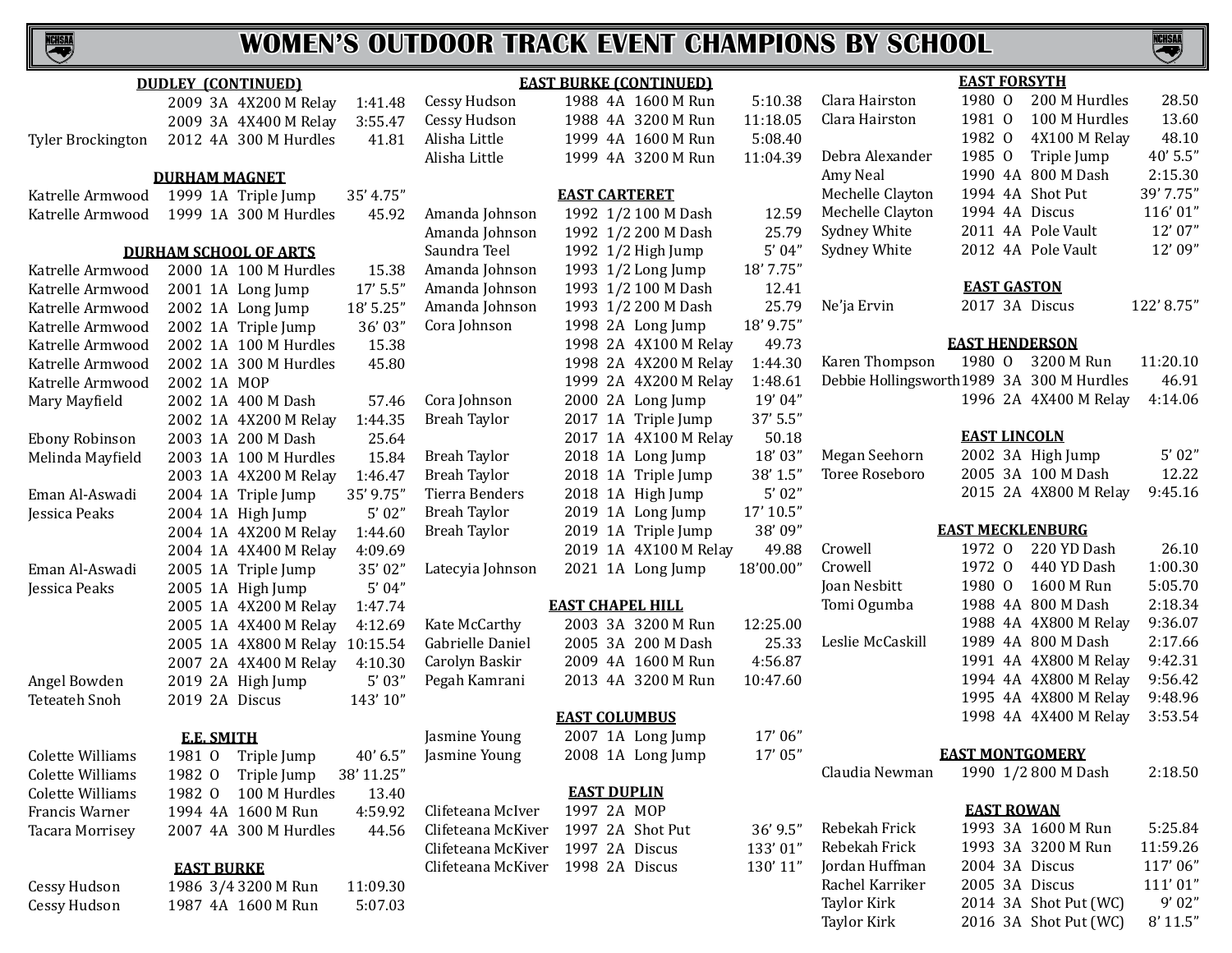

|                      | <b>EAST RUTHERFORD</b>             |           |                              | <b>ELKIN</b>                        |           |                      | <b>FIKE (CONTINUED)</b>               |           |
|----------------------|------------------------------------|-----------|------------------------------|-------------------------------------|-----------|----------------------|---------------------------------------|-----------|
| Crystal Littlejohn   | 1988 3A 400 M Dash                 | 59.66     | <b>Caroline Norton</b>       | 1994 1A High Jump                   | 5'00''    |                      | 1994 3A 4X100 M Relay                 | 49.69     |
|                      | Gayshawna Watkins 2009 2A Shot Put | 39' 11.5" | Shalisha Greg                | 1995 1A 400 M Dash                  | 1:02.00   |                      | 1994 3A 4X200 M Relay                 | 1:44.74   |
| Cheyenne Miller      | 2011 2A High Jump                  | 5'07''    | Michelle Giudici             | 1998 1A Discus                      | 115'07"   | Sabrina Thompson     | 1995 3A 100 M Dash                    | 11.95     |
|                      |                                    |           | Michelle Giudici             | 1999 1A Discus                      | 126'08"   | Sabrina Thompson     | 1995 3A 200 M Dash                    | 25.16     |
|                      | <b>EAST SURRY</b>                  |           | Shakai Ward                  | 2014 1A 400 M Dash                  | 57.59     | Sabrina Thompson     | 1995 3A MOP                           |           |
| Suzanne Shelton      | 1994 1A 1600 M Run                 | 5:39.44   |                              | 2014 1A 4X400 M Relay               | 4:08.99   | Sabrina Thompson     | 1996 3A 100 M Dash                    | 11.95     |
| Maya Bennett         | 2003 1A High Jump                  | 5'05''    | Shakai Ward                  | 2015 1A 400 M Dash                  | 57.14     | Sabrina Thompson     | 1996 3A 200 M Dash                    | 24.61     |
|                      |                                    |           | Hannah Oliver                | 2019 1A 3200 M Run                  | 11:36.10  | Sabrina Thompson     | 1996 3A MOP                           |           |
|                      | <b>EAST WILKES</b>                 |           |                              |                                     |           |                      | 1996 3A 4X100 M Relay                 | 49.16     |
| Kenya Hackett        | 1998 1A Shot Put                   | 34' 10"   |                              | <b>ELM CITY</b>                     |           |                      | 1996 3A 4X200 M Relay                 | 1:41.21   |
| <b>Allison Adams</b> | 2000 1A 300 M Hurdles              | 47.80     | Roundtree                    | 1974 0 100 YD Dash                  | 11.40     |                      | 1996 3A 4X400 M Relay                 | 4:04.29   |
| Anna Hayes           | 2007 1A 1600 M Run                 | 5:25.99   |                              |                                     |           | <b>Tiffany Smith</b> | 1997 3A 300 M Hurdles                 | 45.29     |
|                      | 2008 1A 4X800 M Relay              | 9:57.28   |                              | <b>ENKA</b>                         |           | <b>Tiffany Smith</b> | 1998 3A 300 M Hurdles                 | 44.87     |
|                      | 2009 1A 4X800 M Relay              | 9:53.04   | Vicki Peek                   | 1987 3A High Jump                   | 5'04''    | <b>Tiffany Smith</b> | 1999 3A 300 M Hurdles                 | 45.32     |
| Carol Blankenship    | 2010 1A 1600 M Run                 | 5:06.62   | Jennifer Olive               | 1989 3A 1600 M Run                  | 5:16.96   | Jentzen Jones        | 2012 3A 1600 M Run                    | 5:13.07   |
| Carol Blankenship    | 2010 1A 3200 M Run                 | 11:29.54  | Amy Thatcher                 | 1990 3A 800 M Dash                  | 2:23.09   | Maya Evans           | 2013 3A 400 M Dash                    | 55.93     |
|                      | <b>EASTERN ALAMANCE</b>            |           | Melinda Dubose               | 1998 3A 800 M Dash                  | 2:20.14   |                      |                                       |           |
| Latoya Johnson       | 1994 2A 100 M Dash                 | 12.57     | Stephanie Snyder             | 2005 3A 800 M Dash                  | 2:18.93   |                      | <b>FIRST FLIGHT</b>                   |           |
|                      | 2005 2A 4X200 M Relay              | 1:43.66   |                              |                                     |           |                      | 2017 2A 4X800 M Relay                 | 9:52.86   |
|                      | 2005 2A 4X400 M Relay              | 4:01.37   |                              | <b>ENLOE</b>                        |           |                      | 2021 2A 4X800 Relay                   | 10:02.79  |
| Jasmine Parquet      | 2015 3A 400 M Dash                 | 56.13     | Jamila Forte                 | 1993 4A High Jump                   | 5'04''    |                      |                                       |           |
| Karisma Marte        | 2019 3A 300 M Hurdles              | 43.26     | T. Patterson                 | 1994 4A Long Jump                   | 18'08"    |                      | <b>FORBUSH</b>                        |           |
|                      |                                    |           | U. McLean                    | 1994 4A 800 M Dash                  | 2:17.72   | Leigh Branon         | 1995 2A Shot Put                      | 36' 6.5'' |
|                      | <b>EASTERN GUILFORD</b>            |           | Mary Floyd                   | 1998 4A 1600 M Run                  | 5:12.03   |                      |                                       |           |
|                      | 1978 0 4X110 YD Relay              | 49.00     | Erika Foushee                | 2004 4A 300 M Hurdles               | 44.02     |                      | <b>FOREST HILLS</b>                   |           |
| Leigh Ann Dillon     | 2003 2A High Jump                  | 5'04''    |                              |                                     |           | Cheryl Bowman        | 1991 1/2 200 M Dash                   | 26.58     |
|                      | 2014 3A 4X200 M Relay              | 1:42.47   |                              | <b>ERWIN</b>                        |           |                      | 1991 1/2 4X200 M Relay                | 1:47.04   |
|                      | 2015 3A 4X400 M Relay              | 3:57.10   | <b>Kelly Sensing</b>         | 1989 3A Shot Put                    | 37' 4.5"  |                      | 1992 1/2 4X100 M Relay                | 50.43     |
| Taylor Henderson     | 2016 3A 200 M Dash                 | 24.40     |                              | 2017 3A 4X100 M Relay               | 48.32     |                      | 1993 1/2 4X100 M Relay                | 49.35     |
| Tiana Taylor         | 2016 3A Shot Put                   | 39' 7.75" |                              |                                     |           |                      | 1993 1/2 4X200 M Relay                | 1:44.79   |
|                      | 2016 3A 4X200 M Relay              | 1:41.59   |                              | <b>FARMVILLE CENTRAL</b>            |           | <b>Whitney McGee</b> | 2002 2A Discus                        | 124' 09"  |
| Zariyah Black        | 2021 3A 110M Hurdles               | 14.51     | <b>Cheryl Hopkins</b>        | 1988 1/2 Triple Jump                | 37' 7.75" | Taryn Wentz          | 2006 2A Long Jump                     | 18'05"    |
|                      |                                    |           | Darlene Vick                 | 1991 1/2 Discus                     | 115'10"   | Taryn Wentz          | 2006 2A Triple Jump                   | 37'04"    |
|                      | <b>EASTERN RANDOLPH</b>            |           | Darlene Vick                 | 1992 1/2 Discus                     | 118'02"   |                      |                                       |           |
| Lashonda Stubbs      | 1996 3A Triple Jump                | 38'06"    | Amy Vincent                  | 1993 1/2 Discus                     | 120'01"   |                      | <b>FORESTVIEW</b>                     |           |
|                      |                                    |           | Crystal Smith                | 2007 2A 400 M Dash                  | 57.79     | Stormy Kendrick      | 2007 3A 100 M Dash                    | 11.79     |
|                      | <b>EASTERN WAYNE</b>               |           | Maria Johnson                | 2007 2A 200 M Dash                  | 25.12     | Stormy Kendrick      | 2009 3A 100 M Dash                    | 12.11     |
| Jessica Collins      | 2002 3A 1600 M Run                 | 5:18.76   |                              |                                     |           | Stormy Kendrick      | 2009 3A 200 M Dash                    | 25.13     |
| Jessica Collins      | 2002 3A 3200 M Run                 | 11:37.86  |                              | <b>FIKE</b>                         |           |                      |                                       |           |
|                      | 2002 3A 4X800 M Relay 10:07.43     |           | Tonya Pope                   | 1988 4A 300 M Hurdles               | 44.20     |                      | <b>FRANKLIN</b>                       |           |
| Ta'Honny Exum        | 2021 3A Shot Put                   | 39'01.50" | Latosha Etheridge            | 1994 3A High Jump                   | 5'05''    |                      | 1995 3A 4X800 M Relay                 | 9:49.93   |
|                      |                                    |           |                              | Sabrina Thompson 1994 3A 100 M Dash | 12.09     | <b>Kelly Derry</b>   | 2000 3A 800 M Dash                    | 2:21.62   |
|                      |                                    |           |                              | Sabrina Thompson 1994 3A 200 M Dash | 24.68     |                      | Ashleigh Culpepper 2009 3A Pole Vault | 10'00''   |
|                      |                                    |           | Sabrina Thompson 1994 3A MOP |                                     |           |                      | Ashleigh Culpepper 2010 3A Pole Vault | 10'06"    |



Ashleigh Culpepper 2010 3A Pole Vault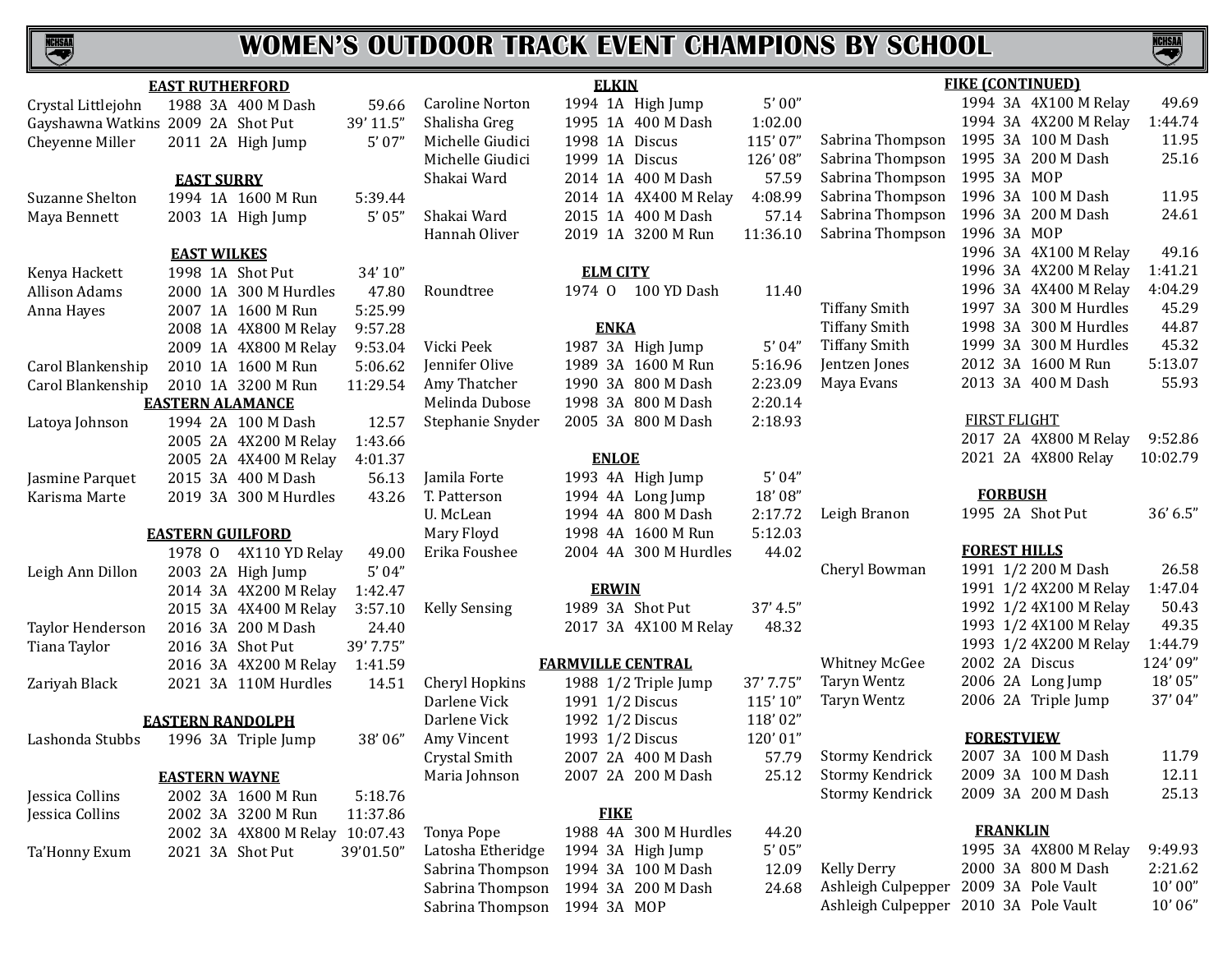

|                         | <b>FRANKLIN (CONTINUED)</b> |                                |           |                                        | <b>GLENN (CONTINU</b>       |      |
|-------------------------|-----------------------------|--------------------------------|-----------|----------------------------------------|-----------------------------|------|
| Rikki Jay               |                             | 2011 3A 300 M Hurdles          | 44.47     | Hannah Parks                           | 2004 3A 1600                |      |
| Danielle Brown          |                             | 2014 2A Pole Vault             | 11'02"    | Hannah Parks                           | 2005 3A 1600                |      |
| LesLeigh Tabor          | 2016 2A Shot Put            |                                | 37'3''    |                                        | 2005 3A 4X10                |      |
| LesLeigh Tabor          | 2017 2A Shot Put            |                                | 41'10"    |                                        |                             |      |
| <b>Kennedy Conner</b>   |                             | 2018 2A High Jump              | 5'04"     |                                        | <b>GOLDSBORO</b>            |      |
|                         |                             | 2021 2A 4X400 Relay            | 4:09.39   |                                        | 1981 0                      | 4X10 |
|                         | <b>FRANKLIN ACADEMY</b>     |                                |           |                                        | <b>GRAHAM</b>               |      |
| Caitlyn Burkett         |                             | 2017 1A 1600 M Run             | 5:21.43   |                                        | 1999 1A 4X10                |      |
| Caitlyn Burkett         |                             | 2018 1A 3200 M Run             | 12:02.84  |                                        | 2000 1A 4X10                |      |
|                         |                             | 2018 1A 4X800 M Relay          | 10:17.96  | Shelby Hall                            | 2011 2A Long                |      |
|                         |                             | 2019 1A 4X800 M Relay 10:26.82 |           |                                        |                             |      |
|                         |                             |                                |           |                                        | <b>GRANVILLE CENTI</b>      |      |
|                         | <b>FRANKLINTON</b>          |                                |           | Briana Haith                           | 2009 2A 4001                |      |
| <b>Charity Snelling</b> |                             | 2014 2A High Jump              | 5'05''    | Briana Haith                           | 2010 2A Long                |      |
| M'Smrya Seward          |                             | 2018 3A Long Jump              | 18' 9.5"  | Briana Haith                           | 2010 2A 2001                |      |
| Rebekah Smith           |                             | 2019 3A High Jump              | 5'04"     | Briana Haith                           | 2010 2A 400                 |      |
|                         |                             |                                |           | Briana Heath                           | 2010 2A MOP                 |      |
|                         | <b>FRED T. FOARD</b>        |                                |           |                                        |                             |      |
| Christina Berndt        |                             | 1999 3A 1600 M Run             | 5:10.04   |                                        | <b>GRAY STONE DA</b>        |      |
|                         |                             |                                |           |                                        | 2011 1A 4X80<br>2012 1A 800 |      |
|                         | <b>FUQUAY-VARINA</b>        |                                |           | Hunter Latimer                         | <b>GREEN HOPE</b>           |      |
| Amanda Becker           |                             | 1995 3A 1600 M Run             | 5:08.01   |                                        | 2005 4A 3200                |      |
| Amanda Becker           |                             | 1996 3A 800 M Dash             | 2:18.60   | <b>Brittany Johnson</b>                | 2005 4A 4X80                |      |
| Amanda Becker           |                             | 1996 3A 1600 M Run             | 5:05.79   |                                        | 2015 4A 1600                |      |
| Amanda Becker           |                             | 1997 3A 800 M Dash             | 2:19.01   | <b>Elly Henes</b><br><b>Elly Henes</b> | 2015 4A 3200                |      |
| Jocelyn Keen            |                             | 2010 4A 800 M Dash             | 2:12.79   |                                        |                             |      |
|                         | <b>GARINGER</b>             |                                |           |                                        | <b>GREENE CENTRA</b>        |      |
| Teresa Allen            | 1983 0                      | Long Jump                      | 19' 6.75" | <b>Shontay Dodd</b>                    | 2004 2A 100                 |      |
| Tanya Fillmore          | 1985 0                      | 400 M Dash                     | 56.54     | <b>Shontay Dodd</b>                    | 2004 2A 2001                |      |
| Carrie Hoag             |                             | 1989 4A 1600 M Run             | 5:13.14   |                                        |                             |      |
|                         |                             |                                |           |                                        | <b>GRIMSLEY</b>             |      |
|                         | <b>GARNER</b>               |                                |           | <b>Wendy McLees</b>                    | 1984 0                      | 1600 |
| <b>Carol Merritt</b>    |                             | 1999 4A 400 M Dash             | 56.47     | Marlene Poole                          | 1987 4A 100                 |      |
| Alesia Walters          | 2002 4A Shot Put            |                                | 40'5"     | Marlene Poole                          | 1987 4A 2001                |      |
| Jonah Ross              |                             | 2018 4A 100 M Dash             | 11.84     | Marlene Poole                          | 1987 4A MOP                 |      |
| Jonah Ross              |                             | 2019 4A 100 M Dash             | 11.83     | <b>Stacey Williams</b>                 | 1987 4A 3200                |      |
| Jonah Ross              |                             | 2019 4A 200 M Dash             | 23.96     |                                        | 1987 4A 4X20                |      |
|                         |                             |                                |           |                                        | 1987 4A 4X40                |      |
|                         | <b>GLENN</b>                |                                |           | Marlene Poole                          | 1988 4A 100                 |      |
| Hannah Parks            |                             | 2003 3A 800 M Dash             | 2:21.17   | Marlene Poole                          | 1988 4A 2001                |      |
| Hannah Parks            |                             | 2003 3A 1600 M Run             | 5:19.48   | Marlene Poole                          | 1988 4A MOP                 |      |
|                         |                             | 2003 3A 4X100 M Relay          | 48.90     | Marlene Poole                          | 1989 4A MOP                 |      |

|                         | <b>GLENN (CONTINUED)</b> |                       |          | <b>GRIM</b>         |
|-------------------------|--------------------------|-----------------------|----------|---------------------|
| Hannah Parks            |                          | 2004 3A 1600 M Run    | 5:22.07  | Marlene Poole       |
| Hannah Parks            |                          | 2005 3A 1600 M Run    | 5:13.34  | Silica Johnson      |
|                         |                          | 2005 3A 4X100 M Relay | 48.90    | Jennifer Kalanick   |
|                         |                          |                       |          | Kim Wilson          |
|                         | <b>GOLDSBORO</b>         |                       |          | Kim Wilson          |
|                         | 1981 O                   | 4X100 M Relay         | 48.60    | Kim Jones           |
|                         |                          |                       |          | Kim Jones           |
|                         | <b>GRAHAM</b>            |                       |          | Kim Jones           |
|                         |                          | 1999 1A 4X100 M Relay | 50.33    | Kim Jones           |
|                         |                          | 2000 1A 4X100 M Relay | 50.90    | Kim Jones           |
| Shelby Hall             |                          | 2011 2A Long Jump     | 17'06"   | Kim Jones           |
|                         |                          |                       |          | Kim Jones           |
|                         | <b>GRANVILLE CENTRAL</b> |                       |          | Kim Jones           |
| Briana Haith            |                          | 2009 2A 400 M Dash    | 56.85    | Brianna Tate        |
| Briana Haith            |                          | 2010 2A Long Jump     | 17' 11'' | <b>Blair Ramsey</b> |
| Briana Haith            |                          | 2010 2A 200 M Dash    | 24.33    |                     |
| Briana Haith            |                          | 2010 2A 400 M Dash    | 55.76    |                     |
| Briana Heath            | 2010 2A MOP              |                       |          | Pam Frost           |
|                         |                          |                       |          | Dana Hoope          |
|                         | <b>GRAY STONE DAY</b>    |                       |          |                     |
|                         |                          | 2011 1A 4X800 M Relay | 9:52.07  | Jessica Carrol      |
| Hunter Latimer          |                          | 2012 1A 800 M Dash    | 2:21.94  | Krystal Barringer   |
|                         | <b>GREEN HOPE</b>        |                       |          | Joya Rodgers        |
| <b>Brittany Johnson</b> |                          | 2005 4A 3200 M Run    | 11:15.59 | Krystal Barringer   |
|                         |                          | 2005 4A 4X800 M Relay | 9:44.62  | Krystal Barringer   |
| <b>Elly Henes</b>       |                          | 2015 4A 1600 M Run    | 4:58.84  |                     |
| <b>Elly Henes</b>       |                          | 2015 4A 3200 M Run    | 10:39.47 |                     |
|                         |                          |                       |          | Janet Carothers     |
|                         | <b>GREENE CENTRAL</b>    |                       |          | Kamorean Hayes      |
| Shontay Dodd            |                          | 2004 2A 100 M Dash    | 12.25    | Kamorean Hayes      |
| <b>Shontay Dodd</b>     |                          | 2004 2A 200 M Dash    | 25.39    | Krystal Barringer   |
|                         |                          |                       |          |                     |
|                         | <b>GRIMSLEY</b>          |                       |          |                     |
| Wendy McLees            | 1984 0                   | 1600 M Run            | 5:05.17  | Kamorean Hayes      |
| Marlene Poole           |                          | 1987 4A 100 M Dash    | 12.32    | Kamorean Hayes      |
| Marlene Poole           |                          | 1987 4A 200 M Dash    | 25.64    |                     |
| Marlene Poole           | 1987 4A MOP              |                       |          |                     |
| <b>Stacey Williams</b>  |                          | 1987 4A 3200 M Run    | 11:11.84 | Kamorean Hayes      |
|                         |                          | 1987 4A 4X200 M Relay | 1:39.41  | Kamorean Hayes      |
|                         |                          | 1987 4A 4X400 M Relay | 3:50.44  |                     |
| Marlene Poole           |                          | 1988 4A 100 M Dash    | 12.26    |                     |
| Marlene Poole           |                          | 1988 4A 200 M Dash    | 24.78    |                     |
| Marlene Poole           | 1988 4A MOP              |                       |          | Kamorean Hayes      |
| Marlene Poole           | 1989 4A MOP              |                       |          | Kamorean Hayes      |
|                         |                          |                       |          |                     |

| <b>GRIMSLEY (CONTINUED)</b> |                |    |                 |            |  |  |  |  |  |
|-----------------------------|----------------|----|-----------------|------------|--|--|--|--|--|
| Marlene Poole               | 1990           | 4A | <b>MOP</b>      |            |  |  |  |  |  |
| Silica Johnson              | 1990           | 4A | 3200 M Run      | 11:18.14   |  |  |  |  |  |
| Jennifer Kalanick           | 1992           | 4A | 100 M Hurdles   | 15.10      |  |  |  |  |  |
| Kim Wilson                  | 1993           | 4A | 100 M Dash      | 12.20      |  |  |  |  |  |
| Kim Wilson                  | 1993 4A        |    | 200 M Dash      | 25.13      |  |  |  |  |  |
| Kim Jones                   | 1996           | 4A | Long Jump       | 18'04"     |  |  |  |  |  |
| Kim Jones                   | 1997           | 4A | Long Jump       | 19'00"     |  |  |  |  |  |
| Kim Jones                   | 1998           | 4A | Long Jump       | 18'08''    |  |  |  |  |  |
| Kim Jones                   | 1998 4A        |    | 100 M Hurdles   | 14.66      |  |  |  |  |  |
| Kim Jones                   | 1998 4A        |    | <b>MOP</b>      |            |  |  |  |  |  |
| Kim Jones                   | 1999 4A        |    | Long Jump       | 19'07"     |  |  |  |  |  |
| Kim Jones                   | 1999           | 4A | 100 M Hurdles   | 14.03      |  |  |  |  |  |
| Kim Jones                   | 1999 4A        |    | MOP             |            |  |  |  |  |  |
| Brianna Tate                | 2012           | 4A | <b>Shot Put</b> | 42' 11.25" |  |  |  |  |  |
| <b>Blair Ramsey</b>         | 2014 4A        |    | 1600 M Run      | 4:57.20    |  |  |  |  |  |
|                             | <b>HARDING</b> |    |                 |            |  |  |  |  |  |
| Pam Frost                   | 1987           | 4Α | Long Jump       | 18' 1.75"  |  |  |  |  |  |
| Dana Hoope                  | 1995           | 4A | 100 M Dash      | 11.93      |  |  |  |  |  |
|                             | 1995           | 4A | 4X100 M Relay   | 49.14      |  |  |  |  |  |
| Jessica Carrol              | 2001           | 3A | 800 M Dash      | 2:20.08    |  |  |  |  |  |
| Krystal Barringer           | 2002           | 4A | 100 M Hurdles   | 15.20      |  |  |  |  |  |
| Joya Rodgers                | 2003 4A        |    | 100 M Dash      | 12.21      |  |  |  |  |  |
| Krystal Barringer           | 2003 4A        |    | Triple Jump     | 38' 0.75"  |  |  |  |  |  |
| Krystal Barringer           | 2003           | 4A | 100 M Hurdles   | 14.69      |  |  |  |  |  |
|                             | 2003 4A        |    | 4X100 M Relay   | 48.36      |  |  |  |  |  |
|                             | 2003 4A        |    | 4X400 M Relay   | 3:58.44    |  |  |  |  |  |
| Janet Carothers             | 2004 4A        |    | 400 M Dash      | 55.98      |  |  |  |  |  |
| Kamorean Hayes              | 2004           | 4A | <b>Shot Put</b> | 47'7"      |  |  |  |  |  |
| Kamorean Hayes              | 2004 4A        |    | Discus          | 147'02"    |  |  |  |  |  |
| Krystal Barringer           | 2004           | 4A | 100 M Hurdles   | 15.02      |  |  |  |  |  |
|                             | 2004 4A        |    | 4X200 M Relay   | 1:40.00    |  |  |  |  |  |
|                             | 2004 4A        |    | 4X400 M Relay   | 3:55.88    |  |  |  |  |  |
| Kamorean Hayes              | 2005 4A        |    | Shot Put        | 47' 9"     |  |  |  |  |  |
| Kamorean Hayes              | 2005 4A        |    | <b>Discus</b>   | 142'08"    |  |  |  |  |  |
|                             | 2005 4A        |    | 4X200 M Relay   | 1:39.85    |  |  |  |  |  |
|                             | 2005 4A        |    | 4X400 M Relay   | 3:57.30    |  |  |  |  |  |
| Kamorean Hayes              | 2006 4A        |    | Shot Put        | 48'7"      |  |  |  |  |  |
| Kamorean Hayes              | 2006 4A        |    | <b>Discus</b>   | 155'03"    |  |  |  |  |  |
|                             | 2006 4A        |    | 4X100 M Relay   | 47.22      |  |  |  |  |  |
|                             | 2006 4A        |    | 4X200 M Relay   | 1:29.86    |  |  |  |  |  |
|                             | 2006           | 4A | 4X400 M Relay   | 3:54.48    |  |  |  |  |  |
|                             |                |    |                 |            |  |  |  |  |  |

2006 4A 4X400 M Relay 3:54.48<br>2007 4A Shot Put 51' 3.5" 2007 4A Shot Put 51' 3.5"<br>2007 4A Discus 148' 02"

2007 4A Discus

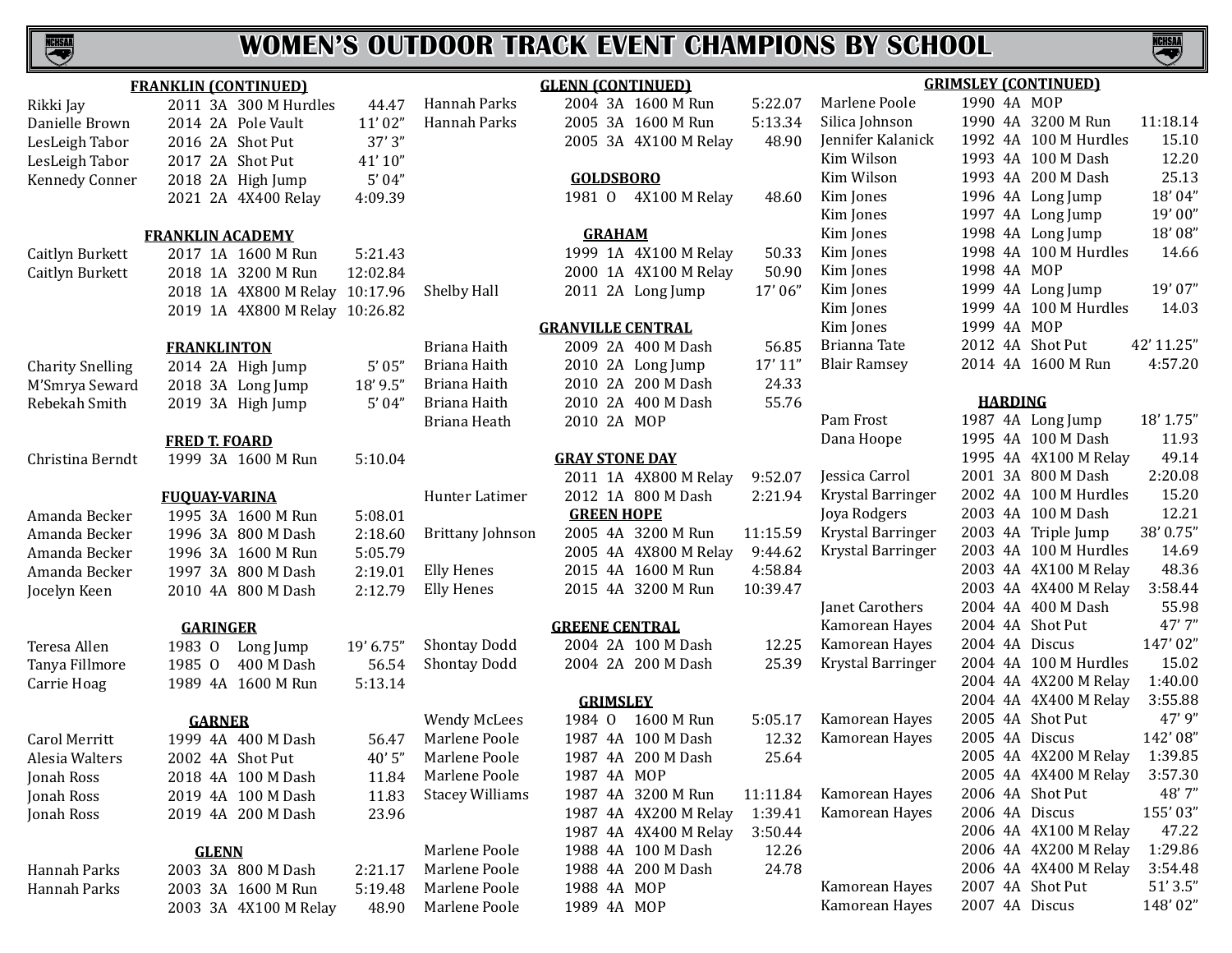**NCHSMA** 

|                         | <b>HARDING (CONTINUED)</b> |           | <b>HAYESVILLE (CONTINUED)</b> |                                         |           | <b>HENDERSONVILLE (CONTINUED)</b> |                       |            |
|-------------------------|----------------------------|-----------|-------------------------------|-----------------------------------------|-----------|-----------------------------------|-----------------------|------------|
|                         | 2007 4A 4X100 M Relay      | 48.14     | Julie Stackhouse              | 1997 1A 400 M Dash                      | 57.80     | Kristen Stout                     | 2008 1A 3200 M Run    | 11:39.70   |
|                         | 2007 4A 4X200 M Relay      | 1:54.34   | Julie Stackhouse              | 1997 1A MOP                             |           | Tara Lindeman                     | 2008 1A 800 M Dash    | 2:15.56    |
|                         | 2007 4A 4X400 M Relay      | 3:54.34   | Lisa Maliska                  | 1998 1A Long Jump                       | 17'03"    | Kristen Stout                     | 2009 1A 1600 M Run    | 5:20.96    |
| Ashley Bethune          | 2008 4A 100 M Hurdles      | 14.28     |                               | 1999 1A 4X800 M Relay                   | 10:30.30  | <b>Hailey Cook</b>                | 2010 1A Shot Put      | 38' 10"    |
|                         | 2008 4A 4X100 M Relay      | 45.37     | Jessie Stackhouse             | 2000 1A 1600 M Run                      | 5:37.39   | <b>Hailey Cook</b>                | 2010 1A Discus        | 109'09"    |
| <b>Brittany Carroll</b> | 2009 4A 100 M Hurdles      | 14.20     |                               | 2000 1A 4X800 M Relay 10:29.10          |           | <b>Hailey Cook</b>                | 2011 1A Shot Put      | $40'$ 2.5" |
| LaTronda Murrow         | 2012 3A High Jump          | 5'06''    |                               | 2006 1A 4X800 M Relay 10:08.72          |           | <b>Hailey Cook</b>                | 2011 1A Discus        | 116' 10"   |
| Akala Garrett           | 2021 4A 100M Hurdles       | 13.90     |                               | 2007 1A 4X800 M Relay 10:08.37          |           | Kristen Stout                     | 2011 1A 1600 M Run    | 5:19.32    |
| Akala Garrett           | 2021 4A 300M Hurdles       | 41.64     | Kimonta Lloyd                 | 2015 1A Shot Put                        | 37' 3.5"  | Kristen Stout                     | 2011 1A 3200 M Run    | 11:53.25   |
|                         | 2021 4A 4X200 Relay        | 1:40.91   |                               |                                         |           | Elizabeth Lackey                  | 2012 1A 1600 M Run    | 5:25.27    |
|                         |                            |           |                               | <b>HEIDE TRASK</b>                      |           | <b>Hailey Cook</b>                | 2012 1A Shot Put      | 42' 11.75" |
|                         | <b>HARNETT CENTRAL</b>     |           | Desire Brown                  | 2016 1A 200 M Dash                      | 25.32     | <b>Hailey Cook</b>                | 2012 1A Discus        | 117'10"    |
| Nicky Hudson            | 1988 3A High Jump          | 5'04''    | Desire Brown                  | 2016 1A 400 M Dash                      | 57.53     | <b>Hailey Cook</b>                | 2013 1A Shot Put      | 43' 3.5"   |
|                         | 1989 3A 4X100 M Relay      | 49.64     |                               |                                         |           | <b>Hailey Cook</b>                | 2013 1A Discus        | 146'05"    |
| Shawn Hill              | 1992 3A Triple Jump        | 39'00"    |                               | <b>HENDERSONVILLE</b>                   |           | Amy Yarborough                    | 2016 2A Discus        | 115'09"    |
| Adrian Griffin          | 2004 3A Shot Put           | 36'1''    | Janene McClure                | 1986 1/2 Shot Put                       | 37'3"     |                                   |                       |            |
| Latoya Wright           | 2009 3A Shot Put           | 38' 5.25" | Janene McClure                | 1986 1/2 MOP                            |           |                                   | <b>HERTFORD</b>       |            |
|                         |                            |           | Janene McClure                | 1987 1/2 Shot Put                       | 39' 9.5"  | Kia Sessoms                       | 1998 3A Shot Put      | 38' 1.75"  |
|                         | <b>HAVELOCK</b>            |           | Janene McClure                | 1987 1/2 Discus                         | 130'05"   | Demiko Picott                     | 1999 3A 400 M Dash    | 59.49      |
| Susan Childers          | 1984 O Shot Put            | 39' 4"    | Janene McClure                | 1987 1/2 MOP                            |           | Kia Sessoms                       | 1999 3A Shot Put      | 40'1''     |
| Ashley Schrimer         | 2000 3A High Jump          | 5'04''    | Janene McClure                | 1988 1/2 Shot Put                       | 42'5"     | Kia Sessoms                       | 1999 3A Discus        | 112' 1.75" |
| Defaye Frazier          | 2000 3A Shot Put           | 40'3.5"   | Janene McClure                | 1988 1/2 Discus                         | 130'06"   | Mae Boone                         | 2004 3A Long Jump     | 18' 11"    |
| Courtney Prichard       | 2007 3A Shot Put           | 36' 11"   | Janene McClure                | 1988 1/2 MOP                            |           | Mae Boone                         | 2004 3A MOP           |            |
|                         |                            |           | Zondra Johnson                | 1990 1/2 Shot Put                       | 36' 3.75" | Mae Boone                         | 2004 3A 100 M Dash    | 12.35      |
|                         | <b>HAYESVILLE</b>          |           | Zondra Johnson                | 1991 1/2 Shot Put                       | 37' 4''   | Joya Blackwell                    | 2015 2A High Jump     | 5'06''     |
| Christy Cagle           | 1988 1/2 Long Jump         | 17' 9.75" | Zondra Johnson                | 1992 1/2 Shot Put                       | 39' 2.5"  | Joya Blackwell                    | 2017 2A High Jump     | 5'04''     |
| Christy Cagle           | 1990 1/2 Long Jump         | 16' 10''  | <b>Brooke Chapman</b>         | 1993 1/2 400 M Dash                     | 58.93     |                                   | <b>HIBRITEN</b>       |            |
| Julie Stackhouse        | 1994 1A 100 M Hurdles      | 16.46     | <b>Brooke Chapman</b>         | 1994 2A 400 M Dash                      | 58.69     | Paige Ingram                      | 1988 3A 100 M Hurdles | 15.75      |
|                         | 1994 1A 200 M Dash         | 27.25     | <b>Brooke Chapman</b>         | 1995 2A 400 M Dash                      | 57.26     | Tasha Horton                      | 1989 3A Long Jump     | 18' 2.5"   |
| Julie Stackhouse        |                            |           | Ariel Glassman                | 1999 1A 1600 M Run                      | 5:15.34   |                                   | 2007 2A 4X100 M Relay | 50.99      |
| Julie Stackhouse        | 1994 1A 300 M Hurdles      | 47.86     | Ariel Glassman                | 1999 1A 3200 M Run                      | 11:20.78  |                                   | 2007 2A 4X200 M Relay | 1:47.13    |
| Julie Stackhouse        | 1994 1A MOP                |           | Ariel Glassman                | 1999 1A MOP                             |           |                                   | 2008 2A 4X100 M Relay | 49.81      |
| Julie Stackhouse        | 1995 1A High Jump          | 5' 4.5''  | Erika Schneble                | 2000 1A 3200 M Run                      | 12:49.26  |                                   |                       |            |
| Julie Stackhouse        | 1995 1A 100 M Hurdles      | 15.72     | <b>Shannon Meadows</b>        |                                         | 5'02''    |                                   | <b>HICKORY</b>        |            |
| Julie Stackhouse        | 1995 1A 200 M Dash         | 26.98     |                               | 2000 1A High Jump<br>2001 1A 1600 M Run |           |                                   | 1997 3A 100 M Dash    | 12.51      |
| Julie Stackhouse        | 1995 1A 300 M Hurdles      | 45.83     | Erika Schneble                |                                         | 5:16.85   | Shirena James                     | 1997 3A 200 M Dash    | 25.91      |
| Julie Stackhouse        | 1995 1A MOP                |           | Erika Schneble                | 2001 1A 3200 M Run                      | 11:22.24  | Shirena James                     |                       |            |
| Julie Stackhouse        | 1996 1A High Jump          | 5'00''    | Shannon Meadows               | 2001 1A High Jump                       | 5'08''    | Shrinea James                     | 1997 3A MOP           |            |
| Julie Stackhouse        | 1996 1A 100 M Hurdles      | 16.02     |                               | 2001 1A 4X800 M Relay 10:09.60          |           |                                   | 1997 3A 4X200 M Relay | 1:45.79    |
| Julie Stackhouse        | 1996 1A 800 M Dash         | 2:20.70   | Erika Schneble                | 2002 1A 1600 M Run                      | 5:06.67   | Shirena James                     | 1998 3A 200 M Dash    | 25.13      |
| Julie Stackhouse        | 1996 1A 1600 M Run         | 5:17.00   | Erika Schneble                | 2002 1A 3200 M Run                      | 11:00.97  |                                   | 1999 3A 4X200 M Relay | 1:44.55    |
| Julie Stackhouse        | 1996 1A MOP                |           | Jessica Fowler                | 2002 1A Pole Vault                      | 10'06''   | Leslie Bigelow                    | 2000 3A 300 M Hurdles | 46.06      |
| Julie Stackhouse        | 1997 1A High Jump          | 5'04''    |                               | 2002 1A 4X800 M Relay                   | 9:55.25   |                                   |                       |            |
| Julie Stackhouse        | 1997 1A 100 M Hurdles      | 15.45     | Kenya Kerr                    | 2004 1A 100 M Hurdles                   | 16.41     |                                   |                       |            |
| Julie Stackhouse        | 1997 1A 800 M Dash         | 2:22.82   | Tara Lindeman                 | 2007 1A 800 M Dash                      | 2:20.83   |                                   |                       |            |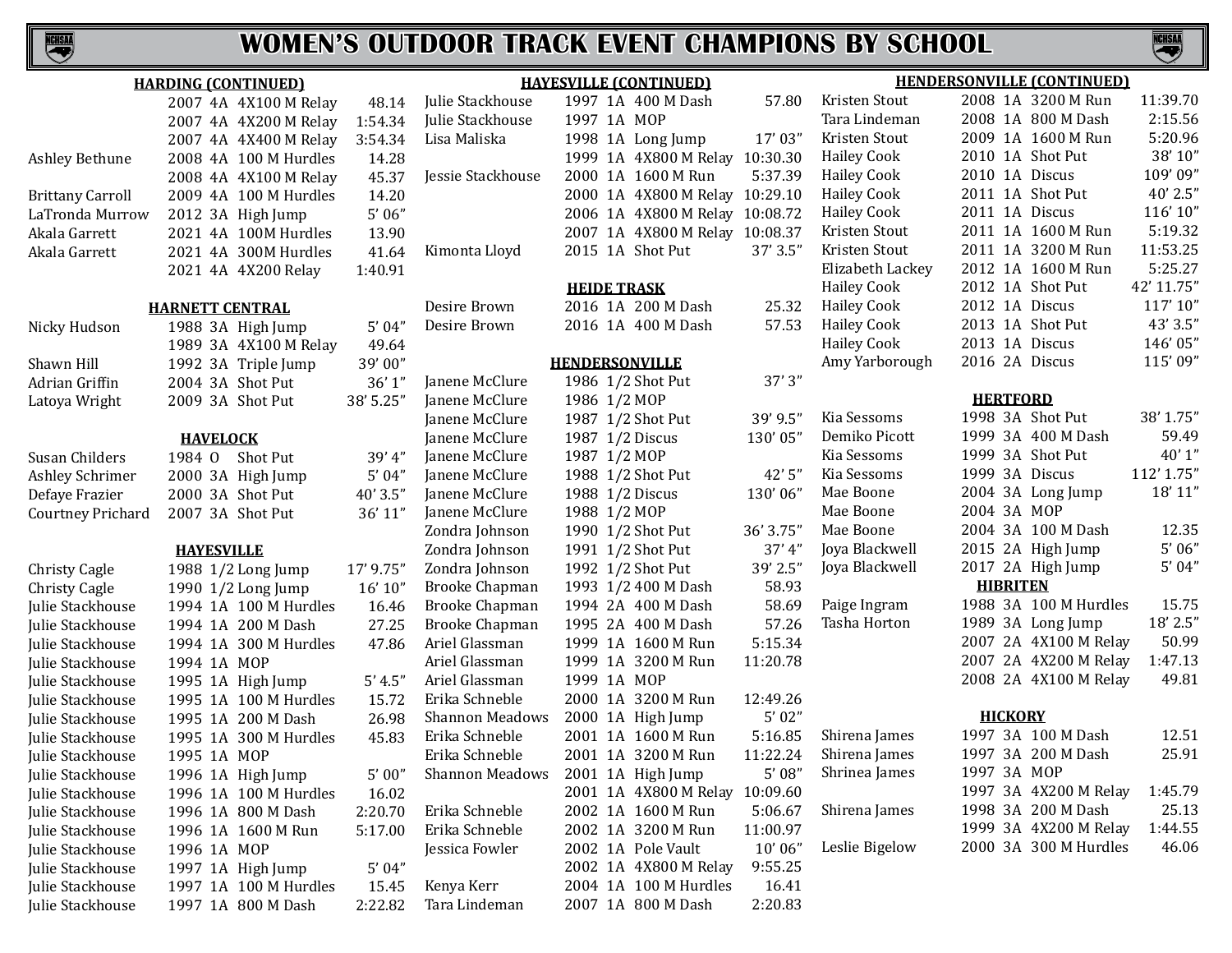# **NCHSAA**

## **WOMEN'S OUTDOOR TRACK EVENT CHAMPIONS BY SCHOOL**

| <b>HILLSIDE (CONTINUED)</b><br><b>HICKORY RIDGE</b> |                           |                        |          |                   |                    | <b>HOKE COUNTY (CONTINUED)</b> |            |                                          |                        |                       |          |
|-----------------------------------------------------|---------------------------|------------------------|----------|-------------------|--------------------|--------------------------------|------------|------------------------------------------|------------------------|-----------------------|----------|
| <b>Taryn Stern</b>                                  |                           | 2010 3A 800 M Dash     | 2:20.52  | Alicia Turner     |                    | 2003 3A 100 M Hurdles          | 14.95      | Kathy McMillian                          | 1974 0                 | 220 YD Dash           | 25.40    |
| Torri Weathers                                      |                           | 2016 3A Long Jump      | 18'00"   | Camelia Morman    |                    | 2003 3A Triple Jump            | 39'08"     |                                          | 1974 0                 | 4X220 YD Relay        | 1:45.10  |
|                                                     |                           |                        |          | Michelle Duffey   |                    | 2003 3A 300 M Hurdles          | 43.73      | Kathy McMillian                          | 1975 0                 | Long Jump             | 20' 2.5" |
|                                                     | <b>HIGH POINT CENTRAL</b> |                        |          | Michelle Duffey   | 2003 3A MOP        |                                |            | Kathy McMillian                          | 1975 0                 | 100 YD Dash           | 11.00    |
| Laonda McCorkle                                     |                           | 1992 3A 300 M Hurdles  | 46.01    |                   |                    | 2003 3A 4X200 M Relay          | 1:44.41    | Kathy McMillian                          | 1975 0                 | 220 YD Dash           | 25.40    |
|                                                     |                           | 1992 3A 4X100 M Relay  | 49.01    |                   |                    | 2003 3A 4X400 M Relay          | 3:57.11    |                                          | 1975 0                 | 4X220 YD Relay        | 1:44.00  |
|                                                     |                           | 1993 3A 4X200 M Relay  | 1:46.58  |                   |                    | 2003 3A 4X800 M Relay          | 9:30.29    | Kathy McMillian                          | 1976 0                 | Long Jump             | 21'07"   |
| <b>Beverly Ford</b>                                 |                           | 1994 3A 100 M Hurdles  | 15.85    | Atir Carter       |                    | 2004 3A 100 M Hurdles          | 15.00      | Kathy McMillian                          | 1976 0                 | 100 YD Dash           | 11.10    |
|                                                     |                           | 1997 3A 4X100 M Relay  | 49.70    | Camelia Morman    |                    | 2004 3A Triple Jump            | 38' 7.5"   | Kathy McMillian                          | 1976 0                 | 220 YD Dash           | 24.40    |
| Michelin Middlebrooks 1998 2A 100 M Dash            |                           |                        | 12.49    | Chinelle McFadden |                    | 2004 3A 800 M Dash             | 2:21.07    |                                          | 1976 0                 | 4X110 YD Relay        | 50.30    |
| Michelin Middlebrooks 1998 2A 200 M Dash            |                           |                        | 25.61    | Latanya Lesine    |                    | 2004 3A 3200 M Run             | 12:10.62   |                                          | 1976 0                 | 4X220 YD Relay        | :43.40   |
| Gabrielle Gray                                      |                           | 2011 4A 100 M Dash     | 11.94    | Michelle Duffey   |                    | 2004 3A 300 M Hurdles          | 44.22      | Marseilla McKenzie 1989 4A 300 M Hurdles |                        |                       | 44.81    |
| Tamara Clark                                        |                           | 2015 4A 200 M Dash     | 23.69    |                   |                    | 2004 3A 4X200 M Relay          | 1:44.77    | Marseilla McKenzie 1990 4A 300 M Hurdles |                        |                       | 44.41    |
| Tamara Clark                                        |                           | 2016 4A 100 M Dash     | 11.52    |                   |                    | 2004 3A 4X400 M Relay          | 3:56.79    | Fay Peteakin                             |                        | 1991 4A 100 M Hurdles | 15.19    |
| Tamara Clark                                        |                           | 2016 4A 200 M Dash     | 23.53    |                   |                    | 2004 3A 4X800 M Relay          | 9:34.87    | Marseilla McKenzie 1991 4A 300 M Hurdles |                        |                       | 44.46    |
| Tamara Clark                                        |                           | 2017 4A 100 M Dash     | 11.72    | Atir Carter       |                    | 2005 3A 100 M Hurdles          | 15.02      | Winifred Winston                         |                        | 1993 4A 800 M Dash    | 2:18.58  |
| Tamara Clark                                        |                           | 2017 4A 200 M Dash     | 23.59    | Atir Carter       | 2005 3A MOP        |                                |            | Maya Singletary                          |                        | 2018 4A 400 M Dash    | 53.42    |
| TiCoiya Gidderon                                    |                           | 2017 4A 800 M Dash     | 2:11.93  | Camelia Morman    |                    | 2005 3A Triple Jump            | 36' 10.75" |                                          |                        |                       |          |
|                                                     |                           | 2017 4A 4X100 M Relay  | 46.54    | Kia Haskins       |                    | 2005 3A 400 M Dash             | 58.27      |                                          | <b>HOLMES, JOHN A.</b> |                       |          |
| TiCoiya Gidderon                                    |                           | 2018 4A 800 M Dash     | 2:13.76  |                   |                    | 2005 3A 4X400 M Relay          | 4:07.14    | JoAnn Stallings                          | 1979 0                 | 110 YD Hurdles        | 14.80    |
|                                                     |                           |                        |          | Jessica Wright    |                    | 2017 4A 300 M Hurdles          | 42.99      | JoAnn Stallings                          | 1979 0                 | 220 YD Hurdles        | 29.50    |
|                                                     | <b>HIGHLAND TECH</b>      |                        |          | Kayla Beasley     | 2017 4A Shot Put   |                                | 42' 10"    | Dana Bembry                              |                        | 2000 2A 200 M Dash    | 25.59    |
| Jennifer Cousart                                    |                           | 2009 1A Triple Jump    | 34' 6.5" |                   |                    | 2017 4A 4X200 M Relay          | 1:38.16    |                                          |                        | 2000 2A 4X100 M Relay | 48.86    |
| Lauren Tolbert                                      |                           | 2019 1A 400 M Dash     | 57.15    |                   |                    | 2017 4A 4X400 M Relay          | 3:44.84    |                                          |                        | 2000 2A 4X400 M Relay | 4:08.96  |
| Lauren Tolbert                                      |                           | 2021 1A 400 Meter Dash | 56.81    | Gabrielle Ryan    |                    | 2018 3A High Jump              | 5'02''     |                                          |                        | 2001 2A 4X100 M Relay | 50.31    |
| Lauren Tolbert                                      |                           | 2021 1A 800 Meter Run  | 2:22.86  | Jessica Wright    |                    | 2018 3A 300 M Hurdles          | 44.50      | Dana Bembry                              |                        | 2002 2A 200 M Dash    | 25.40    |
|                                                     |                           |                        |          | Kayla Beasley     |                    | 2018 3A Shot Put               | 43' 7.5"   |                                          |                        |                       |          |
|                                                     | <b>HILLSIDE</b>           |                        |          |                   |                    | 2018 3A 4X400 M Relay          | 3:52.23    |                                          | <b>HUNT</b>            |                       |          |
| Denise Dayle                                        | 1979 0                    | 100 YD Dash            | 11.00    | Alysia Johnson    |                    | 2019 3A 200 M Dash             | 23.73      | Nakeisha Jones                           | 2015 3A Discus         |                       | 117'08"  |
| Denise Dayle                                        | 1980 0                    | 100 M Dash             | 12.00    | Alysia Johnson    |                    | 2019 3A 400 M Dash             | 53.50      |                                          |                        |                       |          |
| V. Weaver                                           | 1980 0                    | 400 M Dash             | 57.00    |                   |                    | 2019 3A 4X400 M Relay          | 3:51.26    |                                          | <b>HUSS, HUNTER</b>    |                       |          |
| Ida Pendergraft                                     | 1983 0                    | 100 M Hurdles          | 14.30    |                   |                    |                                |            | Toni Kilgor                              |                        | 1997 4A Triple Jump   | 39'08"   |
| Ida Pendergraft                                     | 1983 0                    | 200 M Hurdles          | 28.50    |                   | <b>HOBBTON</b>     |                                |            | Toni Kilgor                              |                        | 1998 4A Triple Jump   | 39'00"   |
| Monica Hockaday                                     |                           | 1989 4A 400 M Dash     | 56.11    | Lakelyn Bass      |                    | 2018 1A Pole Vault             | 11'00''    |                                          |                        |                       |          |
|                                                     |                           | 1990 4A 4X800 M Relay  | 9:44.23  |                   |                    |                                |            |                                          | <b>INDEPENDENCE</b>    |                       |          |
| Florencia Hunt                                      |                           | 1996 4A 800 M Dash     | 2:15.86  |                   | <b>HOKE COUNTY</b> |                                |            |                                          |                        | 1998 4A 4X100 M Relay | 47.41    |
| Florencia Hunt                                      |                           | 1996 4A 1600 M Run     | 5:09.01  | Little            | 1972 0             | 100 YD Dash                    | 11.60      | Lasonja Collins                          |                        | 1999 4A 200 M Dash    | 24.34    |
| Monica-Gail Baker                                   | 1996 4A Discus            |                        | 124'07"  |                   | 1972 0             | 4X110 YD Relay                 | 52.00      |                                          |                        | 1999 4A 4X100 M Relay | 48.53    |
| Lavernia Chambers 1998 3A 100 M Hurdles             |                           |                        | 14.90    |                   | 1972 0             | 4X220 YD Relay                 | 1:48.34    |                                          |                        | 1999 4A 4X200 M Relay | 1:39.84  |
|                                                     |                           | 2000 3A 4X100 M Relay  | 49.71    | Campbell          | 1973 0             | Shot Put                       | $36'$ 5.5" |                                          |                        | 1999 4A 4X400 M Relay | 3:56.73  |
| Lavarnia Chambers                                   |                           | 2001 3A 100 M Hurdles  | 14.90    | Kathy McMillian   | 1973 0             | Long Jump                      | 17'07"     |                                          |                        | 2000 4A 4X200 M Relay | 1:42.00  |
|                                                     |                           | 2001 3A 4X800 M Relay  | 9:47.70  | Lide              | 1973 0             | 440 YD Dash                    | 1:00.70    |                                          |                        | 2001 4A 4X100 M Relay | 48.05    |
| Michelle Duffey                                     |                           | 2002 3A 300 M Hurdles  | 45.58    |                   | 1973 0             | 4X110 YD Relay                 | 51.20      | Carlitha Sturdivant                      |                        | 2002 4A 400 M Dash    | 57.81    |
|                                                     |                           | 2002 3A 4X400 M Relay  | 4:00.96  | Kathy McMillian   | 1974 0             | Long Jump                      | 18'00"     | Phykesha Blackman 2002 4A 200 M Dash     |                        |                       | 25.40    |
|                                                     |                           |                        |          |                   |                    |                                |            |                                          |                        |                       |          |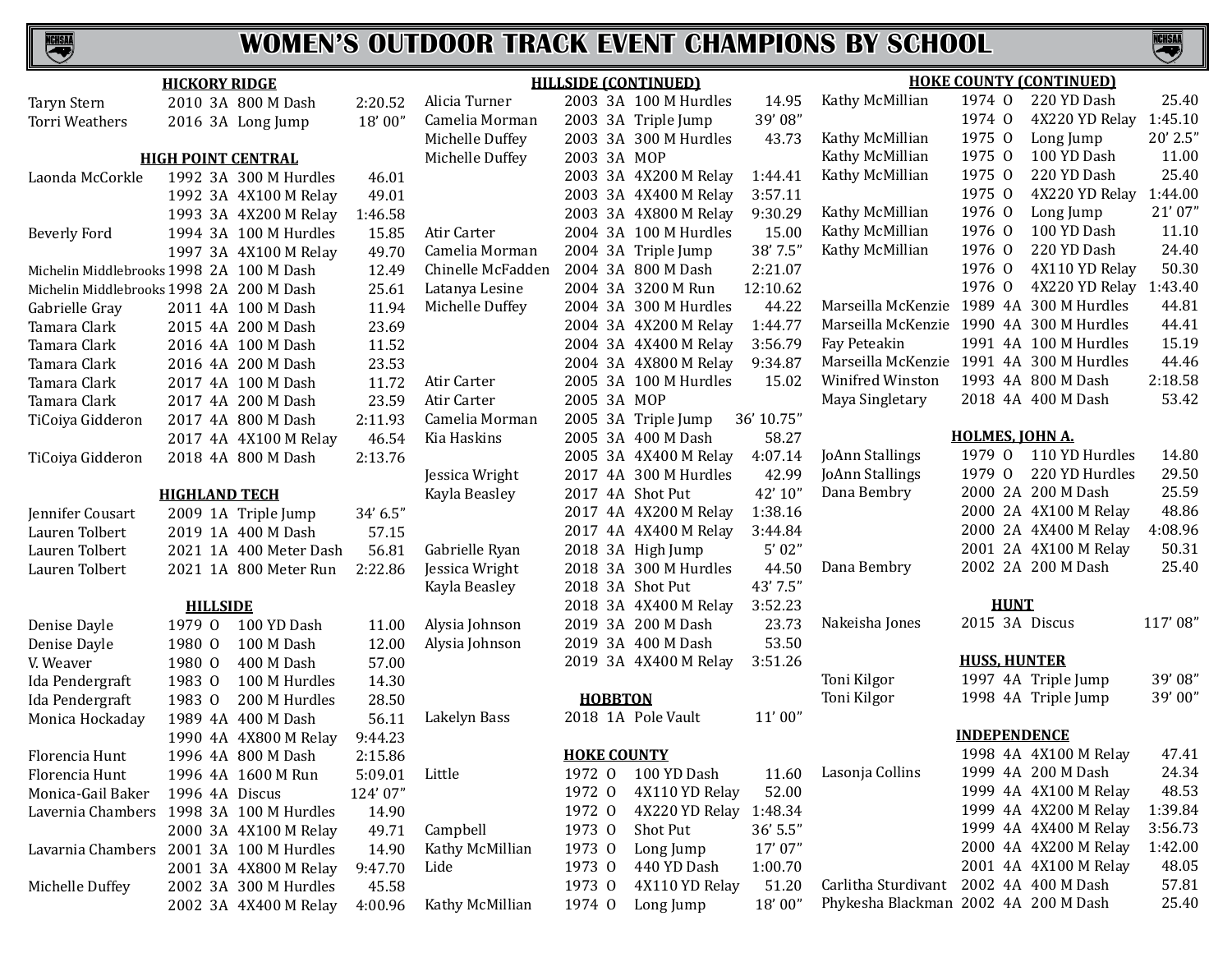| <u>NCHSAA</u>                |         |                 | WOMEN'S OU                         |          |
|------------------------------|---------|-----------------|------------------------------------|----------|
|                              |         |                 | <b>INDEPENDENCE (CONTINUED)</b>    |          |
|                              |         |                 | 2002 4A 4X200 M Relay              | 1:44.58  |
|                              |         |                 | 2002 4A 4X400 M Relay              | 3:57.22  |
| Carlitha Sturdivant          |         |                 | 2003 4A 400 M Dash                 | 57.91    |
|                              |         |                 |                                    |          |
|                              |         | <b>LE WEBB</b>  |                                    |          |
| Wanda Haythe                 | 1983 0  |                 | Discus                             | 133'05"  |
|                              |         |                 |                                    |          |
|                              |         | <b>LH. ROSE</b> |                                    |          |
| Kiaren Dixon                 |         |                 | 1987 4A Triple Jump                | 37'0.25" |
| Victoria Robinson            | 2008 4A |                 | 300 M Hurdles                      | 45.37    |
| Victoria Robinson            | 2009 4A |                 | 300 M Hurdles                      | 43.23    |
|                              |         |                 |                                    |          |
|                              | 2002 4A |                 | <b>JACK BRITT</b><br>4X100 M Relay | 47.99    |
| Sanura Eley-O'Reilly 2009 4A |         |                 | 400 M Dash                         | 54.07    |
|                              |         |                 |                                    | 53.45    |
| Sanura Eley-O'Reilly 2010 4A |         |                 | 400 M Dash                         |          |
| JaMeesia Ford                | 2021 4A |                 | 400 Meter Dash                     | 54.83    |
|                              |         |                 | <b>JACKSONVILLE</b>                |          |
| Vickie Bryant                | 1975 0  |                 | 440 YD Dash                        | 57.70    |
| Vickie Bryant                | 1976    | $\Omega$        | 440 YD Dash                        | 56.20    |
| Sue Heard                    | 1979    | $\overline{0}$  | Triple Jump                        | 38'09"   |
| Pat Braxton                  | 1982    | $\Omega$        | 100 M Dash                         | 12.40    |
| Sherrie Clark                | 1983    | $\overline{0}$  | Triple Jump                        | 39'05"   |
|                              | 1985    | $\overline{0}$  | 4X100 M Relay                      | 48.51    |
| Tonya Avery                  | 1990    | 4A              | Triple Jump                        | 38' 9.5" |
| Tonya Avery                  | 1990    | 4A              | 400 M Dash                         | 55.74    |
| Tonya Avery                  | 1991    | 4A              | Triple Jump                        | 38' 11"  |
| Tonya Avery                  | 1991    | 4A              | <b>MOP</b>                         |          |
|                              | 1991    | 4A              | 4X200 M Relay                      | 1:41.93  |
| Vernia Wilson                | 1993 4A |                 | <b>Shot Put</b>                    | 41' 5.5" |
|                              | 1993 4A |                 | 4X400 M Relay                      | 3:59.40  |
| Shauntee Hill                | 1996 4A |                 | Triple Jump                        | 38' 0.5" |
|                              | 1997 4A |                 | 4X200 M Relay                      | 1:41.52  |
| <b>Candice Sessoms</b>       |         |                 | 2000 4A 100 M Hurdles              | 14.70    |
| Manika Gamble                | 2006    | 3A              | 100 M Hurdles                      | 15.01    |
| Manika Gamble                | 2006    | 3A              | 300 M Hurdles                      | 44.63    |
| <b>Brandy Swann</b>          | 2007    | 3A              | 800 M Dash                         | 2:17.14  |
| Ryanna Henderson             | 2007    | 3A              | 1600 M Run                         | 5:14.67  |
| <b>Brandy Swann</b>          | 2008    | 3A              | 400 M Dash                         | 56.75    |
| Ryanna Henderson             | 2008    | 3A              | 800 M Dash                         | 2:15.15  |
| Lyssa Wallace-O'Neill        | 2012    | 3A              | Discus                             | 117'04"  |
| Lyssa Wallace-O'Neill        | 2013    | 3A              | Discus                             | 128'03"  |

# **JAMES KENAN** Shalyce Smith 1999 1A 100 M Dash 12.79<br>Shalyce Smith 1999 1A 200 M Dash 26.44 Shalyce Smith 1999 1A 200 M Dash 26.44<br>Shalyce Smith 2000 1A 100 M Dash 12.62 Shalyce Smith 2000 1A 100 M Dash 12.62<br>Shalyce Smith 2000 1A 200 M Dash 25.99 2000 1A 200 M Dash 25.99<br>2008 1A 4X100 M Relay 50.27 2008 1A 4X100 M Relay **JAY M. ROBINSON** Erin Tucker 2010 3A 100 M Hurdles 14.54 **Chasity Roberts** Alexis Perry Alexis Pery Jordyn Brown Jackie Houston 1995 3A 400 M Dash 58.68 Jackie Houston 1996 3A 400 M Dash 56.98<br>Jackie Houston 1997 3A 400 M Dash 57.09 Jackie Houston

| ени тискен             |             |               | ZUIU JAILUUM HUIULUS   | 14.J4    |  |  |  |  |  |  |
|------------------------|-------------|---------------|------------------------|----------|--|--|--|--|--|--|
| <b>JONES</b>           |             |               |                        |          |  |  |  |  |  |  |
| <b>Chasity Roberts</b> |             |               | 2011 1A 200 M Dash     | 25.38    |  |  |  |  |  |  |
| <b>Chasity Roberts</b> |             |               | 2012 1A 100 M Dash     | 12.41    |  |  |  |  |  |  |
|                        |             |               |                        |          |  |  |  |  |  |  |
|                        |             | <b>JORDAN</b> |                        |          |  |  |  |  |  |  |
| Sherrill               | 1977 0      |               | 440 YD Dash            | 57.90    |  |  |  |  |  |  |
| Sherrill               | 1978 0      |               | 440 YD Dash            | 54.80    |  |  |  |  |  |  |
| Chris Arends           |             |               | 1979 O High Jump       | 5'08''   |  |  |  |  |  |  |
| Sherrill               | 1979 0      |               | 440 YD Dash            | 55.10    |  |  |  |  |  |  |
| Leshawn Hewitt         |             |               | 1987 4A High Jump      | 5'02"    |  |  |  |  |  |  |
| Melissa Henderson      | 1998 4A     |               | 300 M Hurdles          | 45.40    |  |  |  |  |  |  |
| Demetria Powell        |             |               | 2002 4A 300 M Hurdles  | 45.18    |  |  |  |  |  |  |
| Katherine Merrill      |             |               | 2003 4A 3200 M Run     | 11:09.17 |  |  |  |  |  |  |
| Kate Merrill           |             |               | 2004 4A 1600 M Run     | 5:07.83  |  |  |  |  |  |  |
| Kate Merrill           |             |               | 2004 4A 3200 M Run     | 11:17.50 |  |  |  |  |  |  |
| Danielle Thorpe        |             |               | 2005 4A Long Jump      | 18' 3.5" |  |  |  |  |  |  |
| Alexis Perry           |             |               | 2012 4A Long Jump      | 18'05"   |  |  |  |  |  |  |
| Alexis Perry           |             |               | 2012 4A High Jump      | 5'08''   |  |  |  |  |  |  |
| Alexis Pery            | 2012 4A MOP |               |                        |          |  |  |  |  |  |  |
| Jordyn Brown           |             |               | 2014 4A High Jump      | 5'04"    |  |  |  |  |  |  |
| Jordyn Brown           |             |               | 2015 4A High Jump      | 5'06''   |  |  |  |  |  |  |
|                        |             |               |                        |          |  |  |  |  |  |  |
|                        |             |               | <b>JORDAN-MATTHEWS</b> |          |  |  |  |  |  |  |

| Jenny Warfford                         |  | 1994 1A 3200 M Run | 12:31.93 |
|----------------------------------------|--|--------------------|----------|
| Jenny Warfford                         |  | 1996 1A 3200 M Run | 11:59.59 |
| Elizabeth Humphries 2007 1A 3200 M Run |  |                    | 12:03.05 |
| Virginia Smith                         |  | 2000 1A Long Jump  | 17' 03"  |
| Brittany Alston                        |  | 2006 1A High Jump  | 5'02''   |
|                                        |  |                    |          |

## **KINGS MOUNTAIN**

|  | 1995 3A 400 M Dash |
|--|--------------------|
|  | 1996 3A 400 M Dash |
|  | 1997 3A 400 M Dash |

# **WOMEN'S OUTDOOR TRACK EVENT CHAMPIONS BY SCHOOL**

| Cookie Wingfield                     |         |                | 2010 2A Shot Put                | 41' 3.5"  |  |  |  |  |  |  |
|--------------------------------------|---------|----------------|---------------------------------|-----------|--|--|--|--|--|--|
|                                      |         |                | 2015 2A 4X200 M Relay           | 1:44.88   |  |  |  |  |  |  |
|                                      |         |                |                                 |           |  |  |  |  |  |  |
|                                      |         |                | <b>LAKE NORMAN</b>              |           |  |  |  |  |  |  |
| Maddie Huecker                       |         |                | 2021 4A 1600 Meter Run 4:50.36  |           |  |  |  |  |  |  |
|                                      |         |                |                                 |           |  |  |  |  |  |  |
|                                      |         |                | <b>LAKE NORMAN CHARTER</b>      |           |  |  |  |  |  |  |
| Mariah Howlett                       |         |                | 2017 2A 1600 M Run              | 5:03.80   |  |  |  |  |  |  |
| Mariah Howlett                       | 2017 2A |                | 3200 M Run                      | 11:02.51  |  |  |  |  |  |  |
| Mariah Howlett                       |         |                | 2018 2A 1600 M Run              | 5:00.67   |  |  |  |  |  |  |
| Mariah Howlett                       |         |                | 2018 2A 3200 M Run              | 10:57.13  |  |  |  |  |  |  |
|                                      |         |                | 2018 2A 4X100 M Relay           | 49.56     |  |  |  |  |  |  |
|                                      |         |                | 2019 2A 4X200 M Relay           | 1:43.63   |  |  |  |  |  |  |
| Ryan Selden                          |         |                | 2021 2A 100 Meter Dash          | 12.42     |  |  |  |  |  |  |
|                                      |         |                |                                 |           |  |  |  |  |  |  |
|                                      |         |                | <b>LAKEWOOD</b>                 |           |  |  |  |  |  |  |
| Tonya Owens                          |         |                | 1995 1A Shot Put                | 33'0"     |  |  |  |  |  |  |
|                                      |         |                | 1997 1A 4X200 M Relay           | 1:48.04   |  |  |  |  |  |  |
|                                      |         | <b>LANEY</b>   |                                 |           |  |  |  |  |  |  |
| Natalie Tyner                        |         |                | 2019 4A 3200 M Run              | 10:37.34  |  |  |  |  |  |  |
|                                      |         |                |                                 |           |  |  |  |  |  |  |
|                                      |         | <b>LEDFORD</b> |                                 |           |  |  |  |  |  |  |
| Sarah Day                            |         |                | 1995 2A 800 M Dash              | 2:26.35   |  |  |  |  |  |  |
| Sarah Day                            |         |                | 1995 2A 1600 M Run              | 5:25.41   |  |  |  |  |  |  |
| Sarah Day                            |         |                | 1997 2A 800 M Dash              | 2:20.62   |  |  |  |  |  |  |
| Sarah Day                            |         |                | 1997 2A 1600 M Run              | 5:13.97   |  |  |  |  |  |  |
| Nancy Hinson                         |         |                | 1999 2A High Jump               | 5'02''    |  |  |  |  |  |  |
| Nancy Hinson                         | 1999 2A |                | 200 M Dash                      | 25.56     |  |  |  |  |  |  |
| Megan Williams                       |         |                | 2006 2A Pole Vault              | 10'00"    |  |  |  |  |  |  |
| Megan Williams                       |         |                | 2008 2A Pole Vault              | 10'06"    |  |  |  |  |  |  |
| <b>Brooke Shelton</b>                |         |                | 2013 3A Pole Vault              | 11'06"    |  |  |  |  |  |  |
| Samantha Payne                       | 2018 2A |                | 400 M Dash                      | 57.30     |  |  |  |  |  |  |
|                                      | 2019 2A |                | 4X400 M Relay                   | 4:00.23   |  |  |  |  |  |  |
|                                      |         |                |                                 |           |  |  |  |  |  |  |
|                                      | 1985 0  |                | <b>LEE COUNTY</b><br>1600 M Run |           |  |  |  |  |  |  |
| Marriane Carraher                    |         |                |                                 | 5:18.21   |  |  |  |  |  |  |
| Marrianne Carraher 1985 0 800 M Dash |         |                |                                 | 2:12.43   |  |  |  |  |  |  |
| Kelly Clark                          |         |                | 1990 4A 1600 M Run              | 5:07.79   |  |  |  |  |  |  |
|                                      |         |                | <b>LEESVILLE ROAD</b>           |           |  |  |  |  |  |  |
| Devon Armstrong                      |         |                | 1995 4A Long Jump               | 18' 9.75" |  |  |  |  |  |  |
| G'Jasmyne Butler                     |         |                | 2015 4A 800 M Dash              | 2:11.07   |  |  |  |  |  |  |
| Nevada Mareno                        |         |                | 2016 4A 800 M Dash              | 2:08.51   |  |  |  |  |  |  |
|                                      |         |                |                                 |           |  |  |  |  |  |  |
|                                      |         |                |                                 |           |  |  |  |  |  |  |

**KINSTON**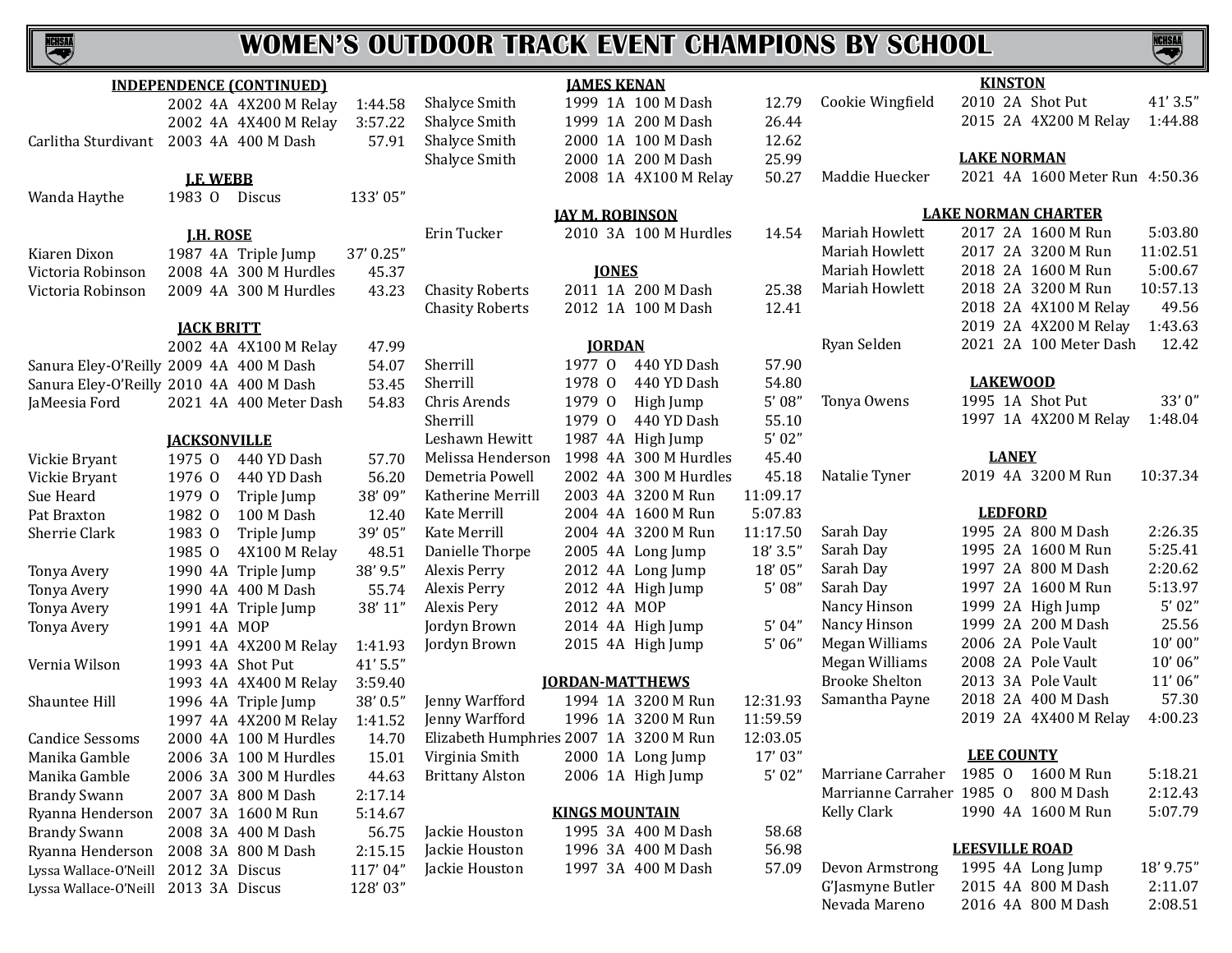

|                        | <b>LEESVILLE ROAD (CONTINUED)</b>     |           |                       |                        | <b>LEXINGTON (CONTINUED)</b> |            |                        | <b>MANTEO</b>       |                       |           |
|------------------------|---------------------------------------|-----------|-----------------------|------------------------|------------------------------|------------|------------------------|---------------------|-----------------------|-----------|
| Nevada Mareno          | 2016 4A 1600 M Run                    | 4:51.57   | Nikki Friday          | 1990 3A MOP            |                              |            | Linda Bryant           |                     | 1986 1/2 Long Jump    | 18' 9.5"  |
| Nevada Mareno          | 2016 4A 3200 M Run                    | 10:17.70  |                       |                        | 1991 3A 4X200 M Relay        | 1:45.32    | Linda Bryant           |                     | 1986 1/2 100 M Dash   | 11.90     |
| Nevada Mareno          | 2016 4A MOP                           |           | Michelle Tate         |                        | 1993 3A Long Jump            | 18' 01"    | Linda Bryant           |                     | 1987 1/2 200 M Dash   | 24.98     |
| Shellbi Chapman        | 2016 4A 300 M Hurdles                 | 43.17     |                       |                        | 2019 2A 4X100 M Relay        | 48.04      |                        |                     |                       |           |
|                        | 2016 4A 4X800 M Relay                 | 9:06.82   |                       |                        | 2021 2A 4X100 Relay          | 49.26      |                        | <b>MARVIN RIDGE</b> |                       |           |
|                        |                                       |           |                       |                        | 2021 2A 4X200 Relay          | 1:46.90    |                        |                     | 2010 3A 4X800 M Relay | 9:40.26   |
|                        | <b>LEJEUNE</b>                        |           |                       |                        |                              |            |                        |                     | 2012 3A 4X400 M Relay | 4:01.96   |
| Lynn Cruickshank       | 1973 0 Discus                         | 107'02"   |                       | <b>LINCOLN CHARTER</b> |                              |            |                        |                     | 2012 3A 4X800 M Relay | 9:36.59   |
| Lynn Cruickshank       | 1974 0<br>Discus                      | 117'05"   | Michaela Gammon       |                        | 2016 1A 3200 M Run           | 11:54.64   | <b>Shaye Stegall</b>   |                     | 2015 3A Pole Vault    | 10'06"    |
| Lynn Cruickshank       | 1975 0<br>Discus                      | 127'02"   |                       |                        |                              |            |                        |                     | 2015 3A 4X800 M Relay | 9:40.82   |
| Jozette Lawrence       | 1977 0<br>Shot Put                    | 41' 7.5"  |                       | <b>LINCOLNTON</b>      |                              |            | Jorja Medders          |                     | 2017 3A 300 M Hurdles | 44.36     |
|                        | 1986 1/2 4X200 M Relay                | 1:46.69   | Samantha Smith        |                        | 1987 3A Triple Jump          | 36' 7.5"   | Kamryn Henderson       | 2017 3A Shot Put    |                       | 40'3''    |
| Larissa Teigen         | 1987 1/2 3200 M Run                   | 11:59.33  | Kathy Smith           | 1994 2A Shot Put       |                              | 38' 7.5"   | Aria Wegh              |                     | 2021 3A 300M Hurdles  | 43.97     |
| Erin Smyth             | 1988 1/2 1600 M Run                   | 5:24.49   | Morgan Turner         |                        | 2007 2A 3200 M Run           | 11:46.24   | Emma Stone             |                     | 2021 3A Pole Vault    | 12'06.00" |
| Erin Smyth             | 1988 1/2 3200 M Run                   | 11:59.32  | Morgan Turner         |                        | 2008 2A 3200 M Run           | 11:35.53   |                        |                     |                       |           |
| Erin Smyth             | 1988 1/2 MOP                          |           | Morgan Turner         |                        | 2009 2A 800 M Dash           | 2:21.03    |                        | <b>MCDOWELL</b>     |                       |           |
|                        | 1988 1/2 4X800 M Relay 10:11.33       |           | Emily Shain           | 2019 2A Shot Put       |                              | 43' 11.5"  | Charlotte McCall       |                     | 1982 0 3200 M Run     | 11:24.40  |
| Erin Smyth             | 1989 1/2 1600 M Run                   | 5:22.20   |                       |                        |                              |            |                        |                     |                       |           |
| Erin Smyth             | 1989 1/2 3200 M Run                   | 12:01.99  |                       | <b>LOUISBURG</b>       |                              |            |                        | <b>MCMICHAEL</b>    |                       |           |
| Erin Smyth             | 1989 1/2 MOP                          |           | <b>Charlene Steed</b> |                        | 1990 1/2 400 M Dash          | 59.32      | Mia Richardson         |                     | 1990 3A 1600 M Run    | 5:24.91   |
|                        | 1989 1/2 4X800 M Relay 10:00.43       |           | <b>Ebony Alston</b>   | 1999 1A Shot Put       |                              | 38' 7.25"  | Mia Richardson         |                     | 1991 3A 1600 M Run    | 5:16.70   |
| Julie Barba            | 1990 1/2 1600 M Run                   | 5:20.41   | Vanisha Wilshire      |                        | 2014 1A Triple Jump          | 36' 11"    | Mia Richardson         |                     | 1991 3A 3200 M Run    | 12:00.93  |
| Julie Barba            | 1990 1/2 MOP                          |           | Vanisha Wilshire      |                        | 2015 1A Long Jump            | 18'01"     | Nicole Crews           |                     | 1991 3A Triple Jump   | 38'00"    |
| Conova Young           | 1995 1A 100 M Dash                    | 12.91     | Vanisha Wilshire      |                        | 2015 1A Triple Jump          | 39'04"     | Mia Richardson         |                     | 1992 3A 800 M Dash    | 2:16.81   |
| Conova Young           | 1996 1A Long Jump                     | 17' 0.83" |                       |                        |                              |            | Mia Richardson         |                     | 1992 3A 1600 M Run    | 5:10.94   |
| Conova Young           | 1996 1A 100 M Dash                    | 12.67     |                       | <b>LUMBERTON</b>       |                              |            | Mia Richardson         | 1992 3A MOP         |                       |           |
|                        | 1996 1A 4X100 M Relay                 | 50.88     | Della Taylor          |                        | 1990 4A Long Jump            | 17' 11.75" | Courtney Crawford      |                     | 2013 3A Long Jump     | 18'8.5"   |
| <b>Brandy McCullum</b> | 1997 1A Triple Jump                   | 33' 3.25" | Fran Lattie           |                        | 1997 4A 1600 M Run           | 5:19.31    |                        |                     |                       |           |
| Conova Young           | 1997 1A 100 M Dash                    | 12.48     |                       |                        |                              |            |                        | <b>MIDWAY</b>       |                       |           |
| Conova Young           | 1997 1A 200 M Dash                    | 26.01     |                       | <b>MADISON</b>         |                              |            | Jessica Autry          |                     | 2003 1A 300 M Hurdles | 47.47     |
|                        | 1997 1A 4X100 M Relay                 | 50.15     | Missy Shelton         | 1994 2A Discus         |                              | 127'03"    |                        |                     |                       |           |
|                        | 1998 1A 4X100 M Relay                 | 50.17     | Tish Franklin         | 1999 2A Discus         |                              | 117'07"    |                        | <b>MILLBROOK</b>    |                       |           |
|                        | Chryssandra Tatum 2013 1A Triple Jump | 39'00"    | Aleshia Reece         |                        | 2011 2A 3200 M Run           | 11:43.09   | Lashley                | 1975 0              | 1 Mile Run            | 5:16.60   |
|                        |                                       |           |                       |                        |                              |            | Lynn Lashley           | 1976 0              | 880 YD Dash           | 2:12.40   |
|                        | <b>LEXINGTON</b>                      |           |                       | <b>MALLARD CREEK</b>   |                              |            | Sabrina Hill           |                     | 1988 4A Triple Jump   | 38' 6.5"  |
|                        | 1986 1/2 4X100 M Relay                | 50.51     | Alycia Springs        | 2014 4A Shot Put       |                              | 44' 11"    | Sabrina Hill           |                     | 1988 4A High Jump     | 5'04''    |
| Rachel Small           | 1987 1/2 100 M Dash                   | 12.26     | Alycia Springs        | 2015 4A Discus         |                              | 142'09"    | Sabrina Hill           | 1988 4A MOP         |                       |           |
|                        | 1987 1/2 4X100 M Relay                | 49.37     |                       |                        | 2015 4A 4X100 M Relay        | 46.69      | Josette Battle         |                     | 1991 4A 200 M Dash    | 24.54     |
| Nikki Friday           | 1989 1/2 Triple Jump                  | 39' 10.5" | Akira Rhodes          |                        | 2016 4A 100 M Hurdles        | 13.76      | Jamila Hunter          |                     | 1993 4A Triple Jump   | 38' 1.75" |
| Rachel Small           | 1989 1/2 100 M Dash                   | 12.63     | Akira Rhodes          |                        | 2017 4A 100 M Hurdles        | 13.90      | Joann Jackson          |                     | 2000 4A High Jump     | 5'06''    |
| Rachel Small           | 1989 1/2 200 M Dash                   | 25.77     | Akira Rhodes          |                        | 2018 4A 100 M Hurdles        | 13.66      | Erica Dickerson        |                     | 2001 4A Pole Vault    | 11'07''   |
|                        | 1989 1/2 4X100 M Relay                | 49.27     | <b>Macy Dulaney</b>   | 2021 4A Discus         |                              | 118'03"    | Joann Jackson          |                     | 2001 4A High Jump     | 5'04''    |
|                        | 1989 1/2 4X200 M Relay                | 1:43.20   |                       |                        |                              |            | <b>Brittany Dixson</b> |                     | 2004 4A Triple Jump   | 39' 6.5"  |
| Nikki Friday           | 1990 3A Triple Jump                   | 42'00"    |                       |                        |                              |            | Amelia Black           |                     | 2005 4A Triple Jump   | 37' 9.5"  |
|                        |                                       |           |                       |                        |                              |            |                        |                     |                       |           |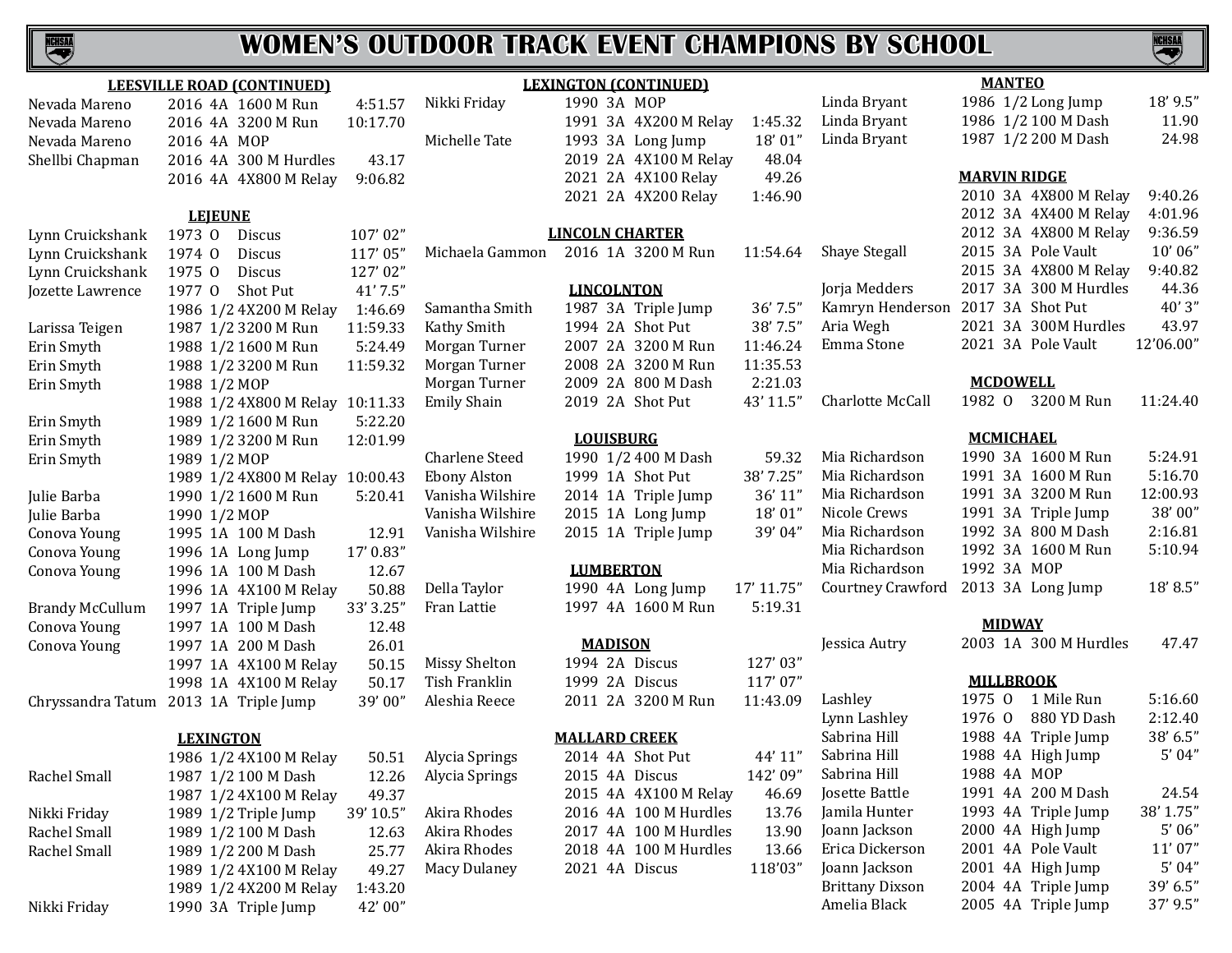

## **WOMEN'S OUTDOOR TRACK EVENT CHAMPIONS BY SCHOOL**

**NCHSAL** 

| <b>MILLBROOK (CONTINUED)</b> |                        |          | <b>MOORESVILLE</b>      |                          |          | <b>MURPHY</b>                                      |                   |                                |            |
|------------------------------|------------------------|----------|-------------------------|--------------------------|----------|----------------------------------------------------|-------------------|--------------------------------|------------|
|                              | 2009 4A 4X400 M Relay  | 3:53.54  | Monica Teeter           | 1988 1/2 100 M Hurdles   | 15.83    | Ros Hall                                           |                   | 1989 1/2 800 M Dash            | 2:25.27    |
| Samantha George              | 2010 4A 1600 M Run     | 4:55.67  |                         |                          |          | <b>Wendy Moss</b>                                  | 1989 1/2 Discus   |                                | 117'03"    |
| Samantha George              | 2011 4A 1600 M Run     | 4:58.75  |                         | <b>MOREHEAD</b>          |          | Ebony Lloyd                                        | 1990 1/2 Discus   |                                | 113'8.75"  |
| Samantha George              | 2012 4A 1600 M Run     | 4:51.54  | Tonya Willis            | 1987 4A 800 M Dash       | 2:18.37  | Ebony Lloyd                                        | 1990 1/2 MOP      |                                |            |
|                              |                        |          | Toshima Dabbs           | 1998 3A Long Jump        | 17' 11'' |                                                    |                   | 1994 1A 4X100 M Relay          | 52.68      |
|                              | <b>MITCHELL</b>        |          | Toshima Dabbs           | 1998 3A Triple Jump      | 38' 4.5" |                                                    |                   | 1994 1A 4X800 M Relay 10:36.79 |            |
| Beth Burleson                | 1989 1/2 100 M Hurdles | 15.73    | Toshima Dabbs           | 1998 3A 400 M Dash       | 58.14    | Kristy Whitaker                                    |                   | 1995 1A 1600 M Run             | 5:31.98    |
| Beth Burleson                | 1990 3A 100 M Hurdles  | 15.20    | Shenika Scales          | 2009 3A High Jump        | 5'03''   | Laura Wilson                                       |                   | 1995 1A 3200 M Run             | 12:01.65   |
| Beth Burleson                | 1990 1/2 100 M Hurdles | 15.20    |                         |                          |          |                                                    |                   | 1995 1A 4X400 M Relay          | 4:18.64    |
|                              |                        |          |                         | <b>MOUNT AIRY</b>        |          |                                                    |                   | 1995 1A 4X800 M Relay 10:16.60 |            |
|                              | <b>MONROE</b>          |          | Jazmin Skipper          | 2003 1A Triple Jump      | 34'03"   |                                                    |                   | 1996 1A 4X400 M Relay          | 4:19.92    |
| Ann Walters                  | 1986 1/2 Discus        | 112'03"  | Natalie Moreland        | 2006 1A 300 M Hurdles    | 46.69    |                                                    |                   | 1996 1A 4X800 M Relay 10:19.09 |            |
| Marquita Houston             | 2000 2A 400 M Dash     | 59.42    | Natalie Moreland        | 2008 1A 100 M Hurdles    | 16.26    | Kristy Whitaker                                    |                   | 1997 1A 1600 M Run             | 5:31.46    |
| Diana Rahming                | 2003 2A Discus         | 117'03"  | Kristen Parries         | 2012 1A 3200 M Run       | 12:10.51 |                                                    |                   | 1997 1A 4X400 M Relay          | 4:17.72    |
| Leigh Ann Taylor             | 2003 2A MOP            |          |                         | 2012 1A 4X800 M Relay    | 9:42.16  |                                                    |                   | 1997 1A 4X800 M Relay 10:14.41 |            |
| LeighAnn Taylor              | 2003 2A 1600 M Run     | 5:18.65  | Jo Snow                 | 2016 1A 1600 M Run       | 5:22.39  |                                                    |                   | 1998 1A 4X800 M Relay 10:15.68 |            |
| LeighAnn Taylor              | 2003 2A 3200 M Run     | 11:44.13 |                         | 2016 1A 4X800 M Relay    | 9:48.24  | Shea Tamey                                         |                   | 2002 1A 800 M Dash             | 2:21.00    |
| LeighAnn Taylor              | 2004 2A 1600 M Run     | 5:16.44  | Kathlyn Mauck           | 2019 1A High Jump        | 5'02''   |                                                    |                   | 2013 1A 4X400 M Relay          | 4:08.52    |
| Janieyah Collins             | 2009 2A 300 M Hurdles  | 45.52    |                         |                          |          |                                                    |                   | 2014 1A 4X200 M Relay          | 1:48.56    |
| Jamie Glenn                  | 2010 1A Triple Jump    | 38'01"   |                         | <b>MOUNT PLEASANT</b>    |          | Sarah Pullium                                      | 2018 1A Discus    |                                | 121'10"    |
| Jamie Glenn                  | 2011 1A Triple Jump    | 34' 8.5" | Natalie Savewich        | 2002 2A Pole Vault       | 9'06''   |                                                    |                   | 2018 1A 4X100 M Relay          | 51.04      |
| Janieyah Collins             | 2011 1A 300 M Hurdles  | 45.29    | Natalie Savewich        | 2003 2A Pole Vault       | 10'00''  | Sarah Pullium                                      | 2019 1A Discus    |                                | 126' 11"   |
|                              | 2011 1A 4X200 M Relay  | 1:42.15  | <b>Brittany Stanly</b>  | 2016 2A 800 M Dash       | 2:13.53  | Sarah Pullium                                      | 2021 1A Discus    |                                | 131'10"    |
|                              | 2011 1A 4X400 M Relay  | 4:10.25  | <b>Brittany Stanly</b>  | 2016 2A 1600 M Run       | 4:59.96  |                                                    |                   |                                |            |
| Jamie Glenn                  | 2012 1A Triple Jump    | 38'04"   |                         |                          |          |                                                    | <b>MYERS PARK</b> |                                |            |
| Janieyah Collins             | 2012 1A 200 M Dash     | 25.22    |                         | <b>MOUNT TABOR</b>       |          | <b>Becky Brown</b>                                 | 1977 0            | Discus                         | 112'05"    |
| Janieyah Collins             | 2012 1A 300 M Hurdles  | 45.34    | <b>Becky Maier</b>      | 1997 4A Discus           | 121'05"  | <b>Becky Brown</b>                                 | 1978 0            | Discus                         | 132'08"    |
| Janieyah Collins             | 2012 1A MOP            |          | Nena Lekwauwa           | 1998 4A Shot Put         | 38' 9.5" | Lene Hestdal                                       | 1981 0            | 3200 M Run                     | 11:37.30   |
| Reneazia Collins             | 2012 1A 100 M Hurdles  | 15.48    |                         | 2001 4A 4X800 M Relay    | 9:33.50  | Katrina Swanson                                    | 1983 0            | Shot Put                       | 39' 11.75" |
| Reneazia Collins             | 2012 1A 400 M Dash     | 57.41    |                         | 2002 4A 4X800 M Relay    | 9:32.67  | <b>Kelly Karres</b>                                | 1995 4A Discus    |                                | 114'06"    |
|                              | 2012 1A 4X200 M Relay  | 1:41.30  | Taylor Steelman         | 2003 4A 1600 M Run       | 5:06.39  | Julia Lucas                                        |                   | 2000 4A 1600 M Run             | 5:05.59    |
| Kendall Cox                  | 2013 1A Long Jump      | 17' 10'' |                         | 2003 4A 4X200 M Relay    | 1:42.66  | Julia Lucas                                        |                   | 2000 4A 3200 M Run             | 11:19.49   |
| Reneazia Collins             | 2013 1A 100 M Hurdles  | 15.52    |                         | 2003 4A 4X800 M Relay    | 9:37.08  | Julia Lucas                                        |                   | 2002 4A 800 M Dash             | 2:15.28    |
| Reneazia Collins             | 2013 1A 200 M Dash     | 25.47    | Erica Montgomery        | 2004 4A 100 M Dash       | 11.78    | Julia Lucas                                        |                   | 2002 4A 1600 M Run             | 5:06.02    |
| Reneazia Collins             | 2013 1A 400 M Dash     | 56.28    | <b>Erica Montgomery</b> | 2004 4A 200 M Dash       | 24.59    | Julia Lucas                                        |                   | 2002 4A 3200 M Run             | 10:46.22   |
| Reneazia Collins             | 2013 1A MOP            |          | Erica Montgomery        | 2004 4A MOP              |          | Julia Lucas                                        | 2002 4A MOP       |                                |            |
|                              | 2013 1A 4X200 M Relay  | 1:42.66  | Mattie Bethea           | 2004 4A High Jump        | $5'$ 06" |                                                    |                   | 2006 4A 4X800 M Relay          | 9:32.59    |
| Reneazia Collins             | 2014 2A 100 M Dash     | 12.42    |                         | 2008 4A 4X400 M Relay    | 3:53.40  |                                                    |                   | 2008 4A 4X200 M Relay          | 1:40.65    |
| Reneazia Collins             | 2014 2A 200 M Dash     | 25.48    | <b>Gustell Preston</b>  | 2013 4A High Jump        | 5'06''   |                                                    |                   | 2008 4A 4X800 M Relay          | 9:26.09    |
| Reneazia Collins             | 2014 2A 400 M Dash     | 56.39    | Kayla Montgomery        | 2014 4A 3200 M Run       | 10:47.74 | Becca Deloache                                     |                   | 2009 4A 800 M Dash             | 2:13.87    |
| Reneazia Collins             | 2014 2A MOP            |          |                         | 2017 4A 4X800 M Relay    | 9:26.00  |                                                    |                   | 2009 4A 4X800 M Relay          | 9:11.20    |
|                              | 2014 2A 4X200 M Relay  | 1:41.65  |                         |                          |          | Bryanna Hames                                      | 2014 4A Discus    |                                | 159'01"    |
|                              |                        |          |                         | <b>MOUNTAIN HERITAGE</b> |          |                                                    |                   | 2019 4A 4X800 M Relay          | 9:31.73    |
|                              |                        |          | Morgan Peterson         | 2004 2A 300 M Hurdles    | 45.37    | Mary Bonner Dalton 2021 4A 3200 Meter Run 10:51.78 |                   |                                |            |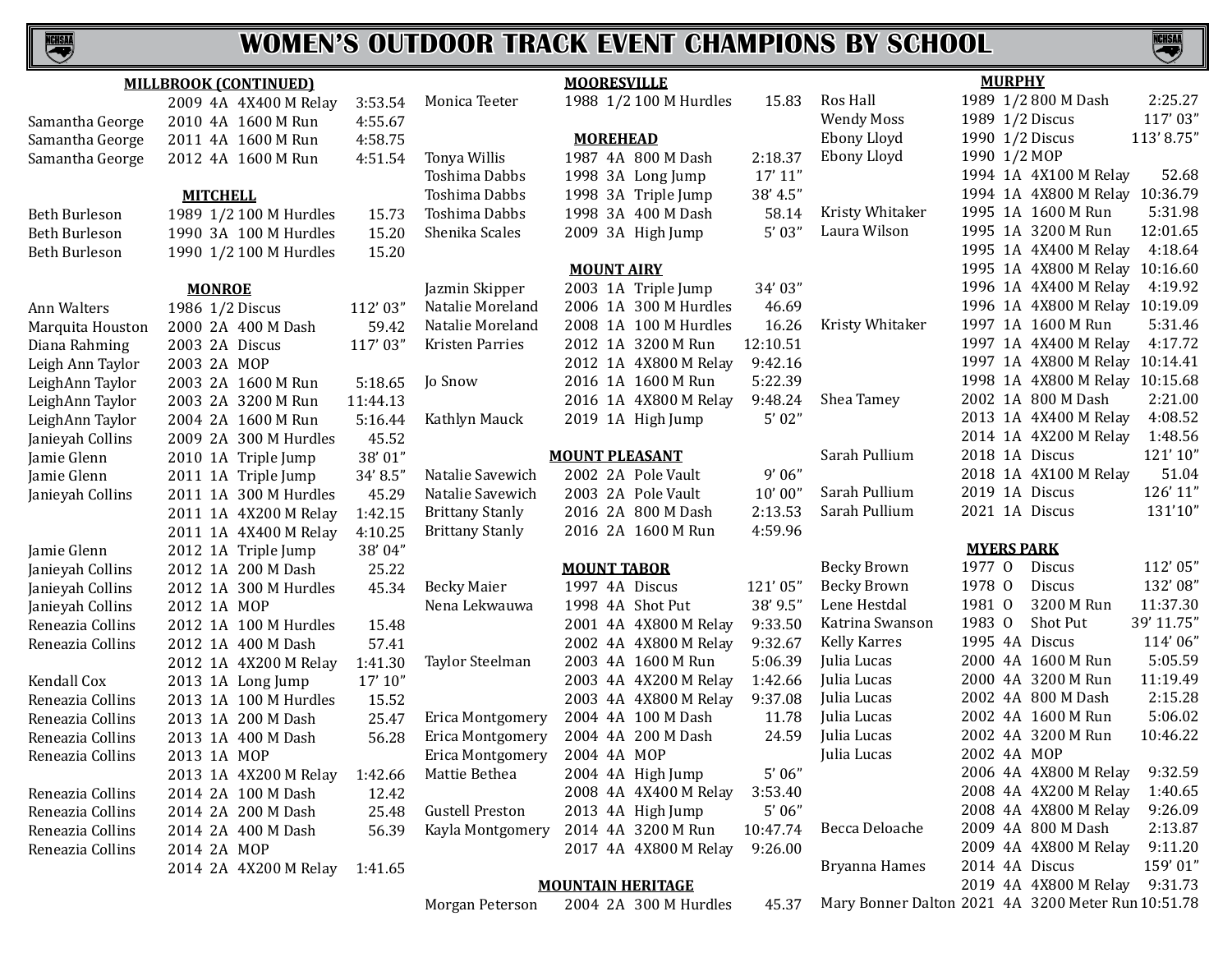

|                   | <b>NASH CENTRAL</b>                    |                        | <b>NEWTON-CONOVER</b>            | <b>NORTH IREDELL</b>                                   |
|-------------------|----------------------------------------|------------------------|----------------------------------|--------------------------------------------------------|
| Xaviera Bass      | 2011 3A 100 M Hurdles<br>14.89         | Kirsten Bowden         | 1997 2A Long Jump<br>17'04"      | 1996 3A Discus<br>103'02"<br>Shanna Brown              |
|                   | 2016 3A 4X400 M Relay<br>4:03.00       | Kirsten Bowden         | 38'8.5"<br>1997 2A Triple Jump   | 5'08''<br>2003 3A High Jump<br><b>Ashley Talley</b>    |
| Michaela Nelms    | 2017 3A 400 M Dash<br>55.80            |                        | 2015 2A 4X400 M Relay<br>4:06.82 | 5'08''<br>2006 3A High Jump<br><b>Ashley Talley</b>    |
|                   | 3:59.03<br>2017 3A 4X400 M Relay       |                        |                                  | 2019 3A 3200 M Run<br>10:53.20<br>Jonna Strange        |
|                   |                                        |                        | <b>NORTH BRUNSWICK</b>           |                                                        |
|                   | <b>NC SCHOOL OF SCIENCE &amp; MATH</b> | Tammy Ballard          | 1988 1/2 100 M Dash<br>12.62     | <b>NORTH LENOIR</b>                                    |
| Maria Trent       | 1987 1/2 800 M Dash<br>2:25.22         |                        | 1:52.48<br>1994 1A 4X200 M Relay | 1991 3A 4X100 M Relay<br>49.71                         |
| Amy Bingham       | 5:38.45<br>1986 1/2 1600 M Run         | <b>Crystal Corbett</b> | 1996 1A Triple Jump<br>34' 10"   | 1992 3A 200 M Dash<br>25.63<br>Alicia Pope             |
| Maria Trent       | 5:35.90<br>1987 1/2 1600 M Run         | Alexis Jenkins         | 2004 1A 300 M Hurdles<br>47.18   | 1992 3A 4X200 M Relay<br>1:44.65                       |
| Maria Trent       | 1987 1/2 MOP                           | Christina Gray         | 57.75<br>2004 1A 400 M Dash      |                                                        |
| Alex Reck         | 1990 1/2 3200 M Run<br>11:53.91        | Alexis Jenkins         | 47.18<br>2005 1A 300 M Hurdles   | <b>NORTH LINCOLN</b>                                   |
| Debbie Won        | 1995 2A 3200 M Run<br>12:11.23         | Christina Gray         | 12.50<br>2005 1A 100 M Dash      | 2012 2A 3200 M Run<br>11:18.62<br>Allie Castro         |
| Debbie Won        | 1996 2A 3200 M Run<br>11:46.61         | Christina Gray         | 58.04<br>2005 1A 400 M Dash      | 9:48.27<br>2018 2A 4X800 M Relay                       |
|                   | 1996 2A 4X800 M Relay 10:07.20         | Christina Gray         | 2005 1A MOP                      | 2019 2A 1600 M Run<br>5:10.87<br>Angie Allen           |
| Edi Ntuon         | 1997 2A 400 M Dash<br>58.91            | Alexis Jenkins         | 2006 2A 100 M Dash<br>12.62      | 2021 2A 800 Meter Run<br>2:15.58<br>Angie Allen        |
| Stephanie Jilcott | 1997 2A 3200 M Run<br>12:13.58         | <b>Ashley Marino</b>   | 10'06''<br>2002 3A Pole Vault    | 2021 2A 1600 Meter Run 5:05.97<br>Angie Allen          |
| Edi Ntuon         | 1998 2A 400 M Dash<br>58.21            | Amanda Massey          | 9'00''<br>2003 3A Pole Vault     | 2021 2A 3200 Meter Run 11:13.81<br>Angie Allen         |
| Colleen McGuire   | 58.31<br>2010 1A 400 M Dash            | Sage Proffitt          | 11'06"<br>2011 3A Pole Vault     |                                                        |
|                   | 4:08.42<br>2010 1A 4X400 M Relay       |                        | 2011 3A 4X400 M Relay<br>4:02.19 | <b>NORTH MECKLENBURG</b>                               |
|                   | 2010 1A 4X800 M Relay<br>9:50.11       | Sage Proffitt          | 11'06"<br>2012 3A Pole Vault     | 1983 0 4X100 M Relay<br>48.40                          |
|                   | 2014 2A 4X800 M Relay 10:03.05         | Sage Proffitt          | 2012 3A MOP                      | 1991 4A 800 M Dash<br>2:16.88<br>Amy Clark             |
|                   |                                        |                        |                                  | 1991 4A Discus<br>119'01"<br><b>Tracy Hoback</b>       |
|                   | <b>NEUSE CHARTER</b>                   |                        | <b>NORTH FORSYTH</b>             | 1999 4A Discus<br>121'06"<br>Sonya Bell                |
| Alyssa Lynch      | 2017 1A Shot Put (WC) 14' 5.75"        | 1980 0<br>Teretha Coe  | Triple Jump<br>37' 10.75"        | 2000 4A Discus<br>122' 10"<br>Sonya Bell               |
|                   |                                        |                        | 1994 4A 4X200 M Relay<br>1:42.31 | 55.76<br>Victoria Gadson<br>2000 4A 400 M Dash         |
|                   | <b>NEW BERN</b>                        |                        | 1994 4A 4X400 M Relay<br>3:58.93 | 5:07.91<br>Kimberly Spano<br>2008 4A 1600 M Run        |
|                   | 4X220 YD Relay 1:48.30<br>1973 0       |                        |                                  | 2009 4A 3200 M Run<br>11:05.07<br>Kimberly Spano       |
| Swindell          | 440 YD Dash<br>59.30<br>1974 0         |                        | <b>NORTH GASTON</b>              | 43.64<br>Lindsay Cooper<br>2019 4A 300 M Hurdles       |
| Williford         | 110 YD Hurdles<br>15.50<br>1974 0      | Miriam McCleod         | 1997 3A Discus<br>121'08"        |                                                        |
|                   | 48.63<br>1989 4A 4X100 M Relay         | Miriam McCleod         | 1998 3A Discus<br>118' 2.75"     | <b>NORTH PITT</b>                                      |
|                   | 47.73<br>1990 4A 4X100 M Relay         | Chelsey McClean        | 2006 3A Shot Put<br>36' 0.5"     | 1973 0 1 Mile Run<br>5:22.20<br>Taylor                 |
|                   | 1:42.70<br>1990 4A 4X200 M Relay       | Maleena Reid           | 11.92<br>2010 3A 100 M Dash      | 1974 0 1 Mile Run<br>5:21.10<br>Taylor                 |
|                   | 48.58<br>1991 4A 4X100 M Relay         | Meleena Reid           | 24.91<br>2010 3A 200 M Dash      |                                                        |
|                   | 1:41.58<br>1992 4A 4X200 M Relay       | Jackie Reid            | 37'02"<br>2012 3A Triple Jump    | <b>NORTH ROWAN</b>                                     |
| Joann Smith       | 1993 4A 100 M Hurdles<br>15.17         |                        |                                  | Leah Ann Miller<br>1984 0 800 M Dash<br>2:15.73        |
| Joann Smith       | 1993 4A 300 M Hurdles<br>44.07         |                        | <b>NORTH HENDERSON</b>           | Mia Gibson<br>1986 1/2 400 M Dash<br>58.43             |
| Joanna Smith      | 1993 4A MOP                            | Diana Henderson        | 1998 2A 3200 M Run               | 1989 1/2 400 M Dash<br>59.44<br>11:47.03 April Jackson |
| Kim Richardson    | 1994 4A 200 M Dash<br>25.03            | Diana Henderson        | 1999 2A 3200 M Run<br>11:18.16   | $5'$ 04"<br>1989 1/2 High Jump<br>Lola Jones           |
|                   | 1994 4A 4X100 M Relay<br>48.67         | Jessica Durrant        | 2001 2A 800 M Dash<br>2:27.40    | 1991 3A 100 M Dash<br>12.30<br>Katrina Jarrett         |
|                   |                                        | Shiyrah Mielke         | 12:12.94<br>2002 2A 3200 M Run   | 1991 3A 200 M Dash<br>24.95<br>Katrina Jarrett         |
|                   | <b>NEW HANOVER</b>                     |                        | 2002 2A 4X800 M Relay 10:06.08   | 1991 3A MOP<br>Katrina Jarrett                         |
| Shelby Howell     | 2011 4A 800 M Dash<br>2:13.05          |                        | 4:09.32<br>2006 2A 4X400 M Relay | 1993 3A 200 M Dash<br>24.83<br>Katrina Jarrett         |
| Shelby Howell     | 2:11.99<br>2012 4A 800 M Dash          | Felisha Garren         | 2008 2A 400 M Dash<br>56.75      | 1998 2A Triple Jump<br>$36'$ 5.5"<br>Latasha Pharr     |
|                   |                                        |                        |                                  | Latasha Pharr<br>1998 2A 100 M Hurdles<br>14.43        |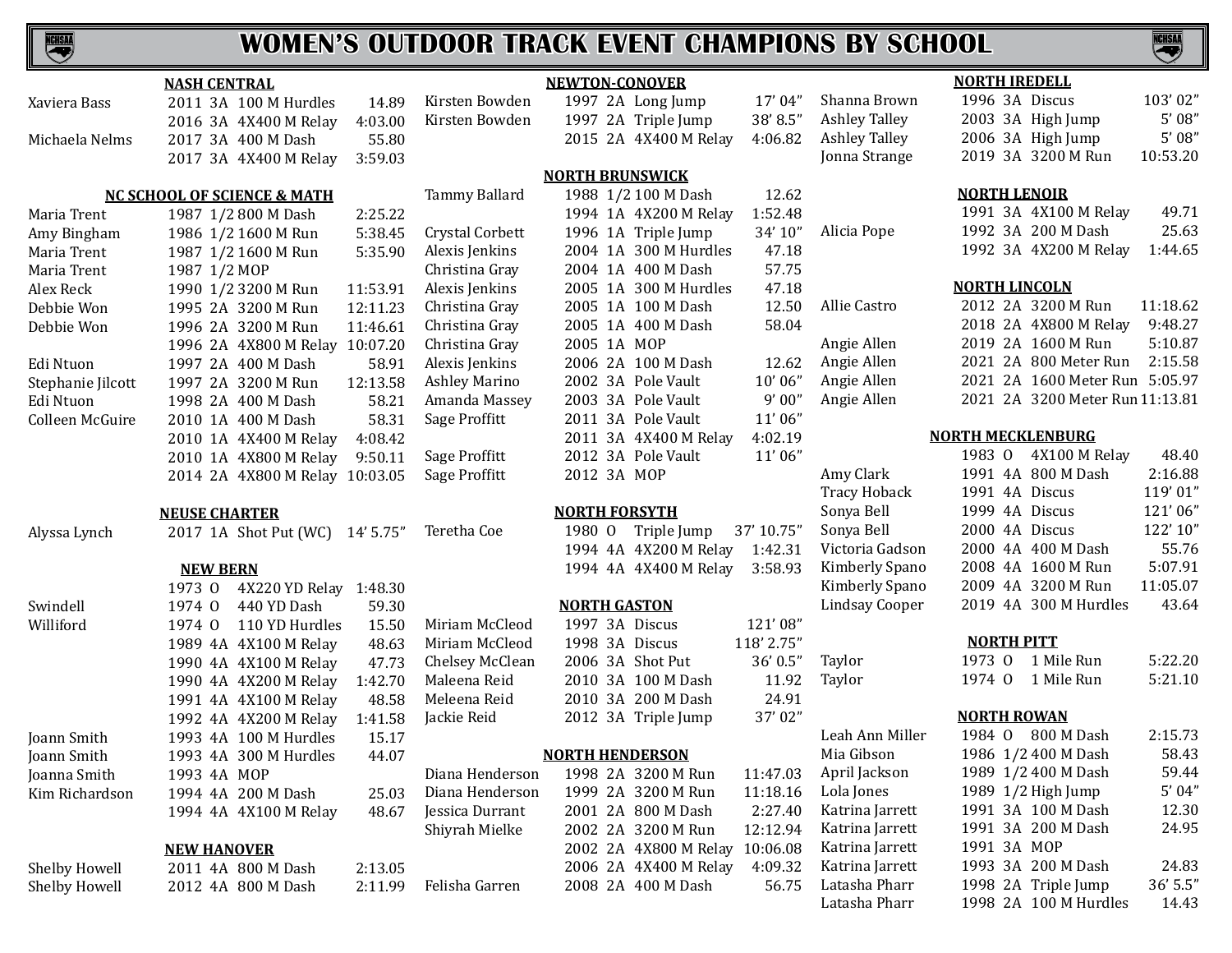

|                                | <b>NORTH ROWAN (CONTINUED)</b>             |                     |                    | <b>NORTH STANLY (CONTINUED)</b> |            | <b>NORTHEASTERN</b>              |                           |                               |           |
|--------------------------------|--------------------------------------------|---------------------|--------------------|---------------------------------|------------|----------------------------------|---------------------------|-------------------------------|-----------|
| Latasha Pharr                  | 1998 2A MOP                                |                     |                    | 1999 2A 4X800 M Relay 10:33.72  |            | Alex Travenier                   |                           | 2010 2A 3200 M Run            | 12:14.27  |
| Tara Clinding                  | 1998 2A Shot Put                           | 39' 4.25"           | Krystal Knoll      | 2000 2A 800 M Dash              | 2:27.54    |                                  |                           |                               |           |
|                                | 1998 2A 4X400 M Relay                      | 4:14.69             | Taegan Lowder      | 2021 1A Triple Jump             | 36'05.00"  |                                  | <b>NORTHERN DURHAM</b>    |                               |           |
| Latasha Pharr                  | 1999 2A Long Jump                          | 18'02"              |                    |                                 |            | Mamie Wilson                     | 1981 0                    | 100 M Dash                    | 11.80     |
| Latasha Pharr                  | 1999 2A Triple Jump                        | 39'00"              |                    | <b>NORTH STOKES</b>             |            | Mamie Wilson                     | 1982 0                    | 200 M Dash                    | 24.60     |
| Latasha Pharr                  | 1999 2A 100 M Hurdles                      | 14.79               | Janet Clark        | 1989 1/2 Shot Put               | 38'00"     |                                  | 1982 0                    | 4X200 M Relay                 | 1:41.10   |
| Latasha Pharr                  | 1999 2A 300 M Hurdles                      | 46.93               | Janet Clark        | 1989 1/2 MOP                    |            | Carla McLaughlin                 | 1983 0                    | 100 M Dash                    | 11.70     |
| Latasha Pharr                  | 1999 2A MOP                                |                     | Concita Simmons    | 1994 1A Shot Put                | 35'7"      | Carla McLaughlin                 | 1983 0                    | 200 M Dash                    | 24.30     |
| <b>Tara Clinding</b>           | 1999 2A Shot Put                           | 39'9"               | Concita Simmons    | 1994 1A Discus                  | 132'07"    |                                  | 1983 0                    | 4X200 M Relay                 | 1:42.00   |
| Latasha Pharr                  | 2000 2A Triple Jump                        | 40'09"              | Chelsie Dillard    | 2005 1A 800 M Dash              | 2:26.57    | Carla McLaughlin                 | 1984 0                    | 100 M Dash                    | 11.88     |
| Latasha Pharr                  | 2000 2A 100 M Hurdles                      | 14.06               | Erica Little       | 2005 1A Long Jump               | 17' 11.75" | Carla McLaughlin                 | 1984 0                    | 200 M Dash                    | 24.13     |
| Latasha Pharr                  | 2000 2A 300 M Hurdles                      | 44.05               | Chelsie Dillard    | 2006 1A 800 M Dash              | 2:26.42    | Randi Chapman                    |                           | 1999 4A Triple Jump           | 39' 6.5"  |
| Latasha Pharr                  | 2000 2A MOP                                |                     | Nikia Simmons      | 2007 1A Shot Put                | 34' 2"     |                                  |                           |                               |           |
| Latasha Pharr                  | 2001 2A Triple Jump                        | 39' 11"             | Shandellah Martin  | 2009 1A Shot Put                | 32' 9.75"  |                                  | <b>NORTHERN GUILFORD</b>  |                               |           |
| Latasha Pharr                  | 2001 2A 100 M Hurdles                      | 14.19               | <b>Tess Rogers</b> | 2011 1A Pole Vault              | 11'00''    | Ariel Davis                      |                           | 2012 3A 100 M Hurdles         | 14.39     |
| Latasha Pharr                  | 2001 2A 300 M Hurdles                      | 46.09               | <b>Tess Rogers</b> | 2012 1A Pole Vault              | 10'06"     |                                  |                           | 2017 3A 4X200 M Relay         | 1:42.69   |
| Latasha Pharr                  | 2001 2A MOP                                |                     | <b>Tess Rogers</b> | 2013 1A Pole Vault              | 10'06''    |                                  |                           |                               |           |
| Moriah Jones                   | 2003 2A Long Jump                          | 17' 11.5"           | Moriah Boyette     | 2014 1A Pole Vault              | 10'03"     |                                  | <b>NORTHERN VANCE</b>     |                               |           |
|                                | Teaunna Cuthbertson2010 1A Long Jump       | 19' 3.25"           | Emma Frye          | 2016 1A Triple Jump             | 35' 8.5"   |                                  |                           | 1999 2A 4X100 M Relay         | 50.91     |
|                                | Teaunna Cuthbertson2010 1A 100 M Hurdles   | 15.14               | Abigail Hemric     | 2017 1A 3200 M Run              | 11:55.40   |                                  |                           | 2000 2A 4X200 M Relay         | 1:45.00   |
| Teaunna Cuthbertson2010 1A MOP |                                            |                     | Hailey Sheppard    | 2017 1A Pole Vault              | 9'00''     |                                  |                           | 2002 2A 4X400 M Relay         | 4:12.34   |
|                                | 2010 1A 4X100 M Relay                      | 49.48               |                    |                                 |            | Mya Daye                         |                           | 2016 3A 100 M Dash            | 12.06     |
|                                | 2010 1A 4X200 M Relay                      | 1:44.12             |                    | <b>NORTH SURRY</b>              |            | Mya Daye                         |                           | 2017 3A 100 M Dash            | 11.96     |
| <b>Meloney Ramos</b>           | 2011 1A 100 M Hurdles                      | 15.41               | Alex Cooke         | 2013 2A Shot Put                | 39' 10"    | Mya Daye                         |                           | 2017 3A 200 M Dash            | 24.69     |
| <b>Meloney Ramos</b>           | 2011 1A MOP                                |                     | Alex Cooke         | 2014 2A Shot Put                | 41'9"      |                                  |                           |                               |           |
|                                | Teaunna Cuthbertson2011 1A Long Jump       | 17' 10''            |                    |                                 |            |                                  |                           | <b>NORTHSIDE-JACKSONVILLE</b> |           |
|                                | 2011 1A 4X100 M Relay                      | 48.31               |                    | <b>NORTHAMPTON COUNTY</b>       |            | Koletta Harris                   | 1996 2A Shot Put          |                               | 38' 11.5" |
|                                | Teaunna Cuthbertson2012 1A Long Jump       | 17' 7.25"           |                    | 2001 1A 4X100 M Relay           | 51.71      |                                  |                           | 2004 2A 4X100 M Relay         | 48.63     |
| Payton Russell                 | 2015 2A 400 M Dash                         | 55.70               |                    |                                 |            |                                  |                           | 2004 2A 4X200 M Relay         | 1:43.09   |
| Payton Russell                 | 2016 2A 200 M Dash                         | 24.83               |                    | <b>NORTHAMPTON-EAST</b>         |            |                                  |                           | 2004 2A 4X400 M Relay         | 4:02.21   |
| Payton Russell                 | 2016 2A 400 M Dash                         | 56.44               | Erin Gubitz        | 1996 1A 400 M Dash              | 1:01.44    | Danielle Adams                   |                           | 2006 2A High Jump             | 5'04''    |
|                                | 2016 2A 4X400 M Relay                      | 4:07.76             |                    |                                 |            | Danielle Adams                   |                           | 2008 2A High Jump             | 5'06''    |
| Payton Russell                 | 2017 2A 200 M Dash                         | 25.14               |                    | NORTHAMPTON-WEST                |            | Maya Stanley                     | 2017 2A Discus            |                               | 121'08"   |
| Payton Russell                 | 2017 2A 400 M Dash                         | 56.15               | Cyethia Rooks      | 2001 1A MOP                     |            | Kaylah Britt                     |                           | 2019 3A Triple Jump           | 39' 3.5"  |
|                                |                                            |                     | Cynethia Rooks     | 2001 1A 100 M Dash              | 12.52      |                                  |                           |                               |           |
|                                | <b>NORTH STANLY</b>                        |                     | Cynethia Rooks     | 2001 1A 200 M Dash              | 25.67      |                                  | <b>NORTHSIDE-PINETOWN</b> |                               |           |
| Denita Watkins                 | 1987 1/2 300 M Hurdles                     | 46.26               | Cynethia Rooks     | 2001 1A 400 M Dash              | 57.40      | Kat Slade                        |                           | 2021 1A High Jump             | 5'00''    |
| Nikki Harris                   | 1989 1/2 Long Jump                         | 17' 11''            | Cynethia Rooks     | 2003 1A 100 M Dash              | 12.33      |                                  |                           |                               |           |
| Nikki Harris                   | 1990 1/2 Triple Jump                       | 36' 2.75"           | Cynethia Rooks     | 2003 1A 400 M Dash              | 57.41      |                                  |                           | <b>NORTHWEST CABARRUS</b>     |           |
| Nikki Harris                   | 1991 1/2 Long Jump                         | 18' 4.5"            |                    |                                 |            | Charlotte Carlson                | 1984 0                    | 3200 M Run                    | 11:24.14  |
| Nikki Harris                   | 1991 1/2 Triple Jump                       | 38' 5.25"           |                    | <b>NORTHEAST GUILFORD</b>       |            | Marquita Misenheimer 1985 O      |                           | High Jump                     | 5'02''    |
| Nikki Harris                   | 1991 1/2 100 M Dash                        | 12.51               |                    | 2007 3A 4X200 M Relay           | 1:42.49    | Michelle Rhyne                   | 1986 3/4 Shot Put         |                               | 38'8.5"   |
|                                |                                            |                     |                    |                                 |            |                                  |                           |                               | 40'0''    |
|                                |                                            |                     |                    |                                 |            |                                  | 1987 3A MOP               |                               |           |
| Nikki Harris<br>Nikki Harris   | 1992 1/2 Long Jump<br>1992 1/2 Triple Jump | 19'02"<br>39' 4.25" |                    |                                 |            | Michelle Rhyne<br>Michelle Rhyne | 1987 3A Shot Put          |                               |           |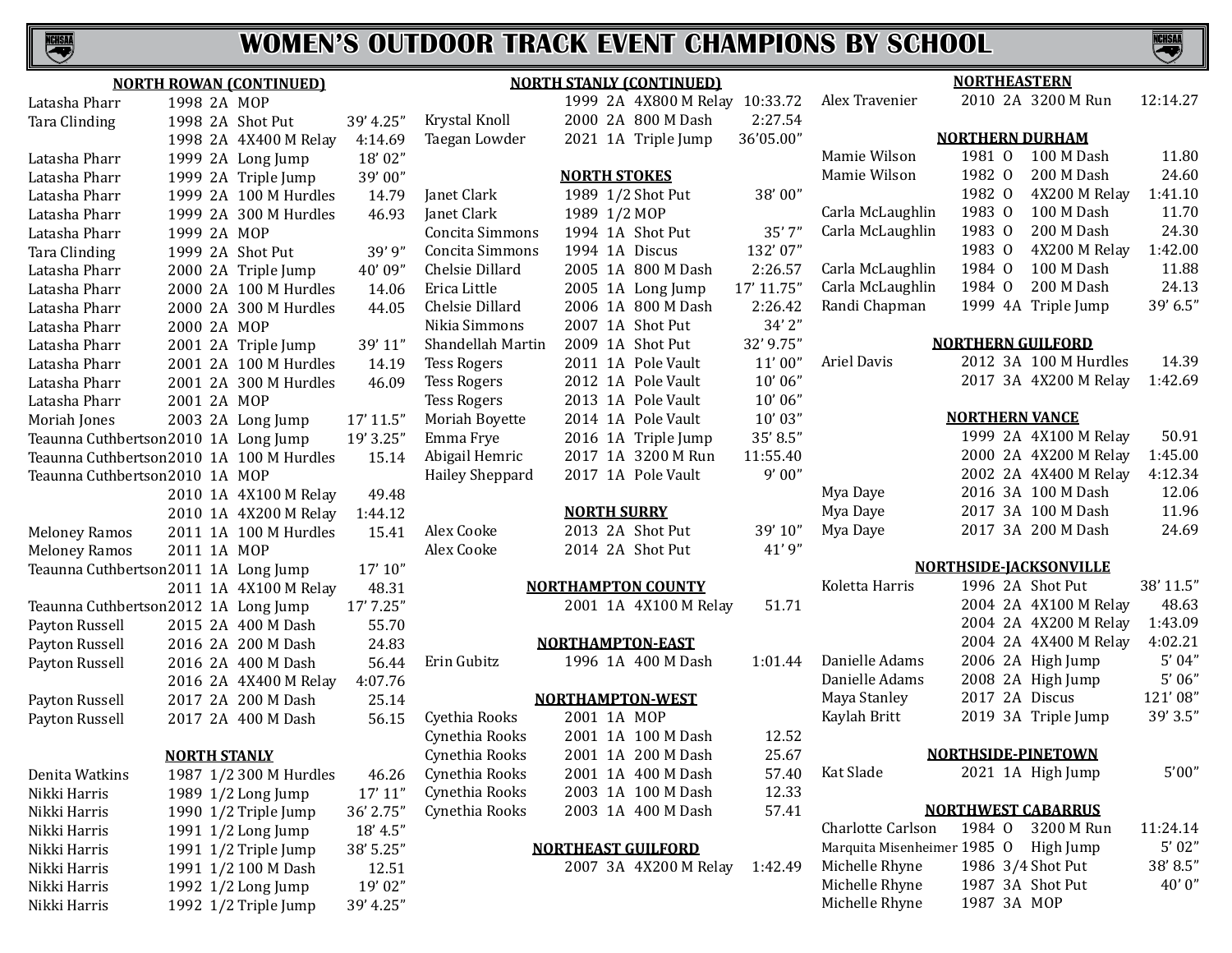

| <b>NORTHWEST CABARRUS (CONTINUED)</b> |  |
|---------------------------------------|--|
|---------------------------------------|--|

| Michelle Rhyne                        |  | 1988 3A Shot Put                 | 39' 2.5"  |      |
|---------------------------------------|--|----------------------------------|-----------|------|
| <b>Tempess Stark</b>                  |  | 2002 3A 100 M Dash               | 12.18     | Catl |
| <b>Tempess Stark</b>                  |  | 2003 3A 100 M Dash               | 12.21     |      |
| Jill Moore                            |  | 2009 3A 1600 M Dash (WC) 5:08.74 |           |      |
| Jill Moore                            |  | 2009 3A 3200 M Dash (WC)10:34.38 |           |      |
| Maklisha Ford                         |  | 2009 3A 100 M Hurdles            | 15.50     | Sco  |
| Jill Moore                            |  | 2010 3A 1600 M Dash (WC) 4:43.87 |           | Ton  |
| Jill Moore                            |  | 2010 3A 3200 M Dash (WC) 9:58.92 |           | Ton  |
| Jill Moore                            |  | 2011 3A 100 M Dash (WC) 20.63    |           | Qui  |
| Jill Moore                            |  | 2011 3A 200 M Dash (WC) 36.86    |           | Qui  |
| Jill Moore                            |  | 2011 3A 800 M Dash (WC) 2:17.66  |           | Lin  |
| Jill Moore                            |  | 2012 3A 400 M Dash (WC) 1:05.54  |           | Jazi |
| Chaunesse Barringer 2021 3A Long Jump |  |                                  | 19'01.50" |      |
|                                       |  |                                  |           |      |

## **NORTHWEST GUILFORD**

|  | 2007 4A 4X800 M Relay 9:41.38 |  |
|--|-------------------------------|--|
|--|-------------------------------|--|

## **NORTHWOOD**

| Tessa Sheets      |             |                | 2016 3A Pole Vault              | 12' 01"   |             |
|-------------------|-------------|----------------|---------------------------------|-----------|-------------|
| Tessa Sheets      |             |                | 2017 3A Pole Vault              | 12'06"    |             |
| Samantha Ennis    |             |                | 2019 3A Shot Put                | 42' 4"    |             |
| Caroline Murrell  |             |                | 2021 3A 3200 Meter Run 10:51.83 |           | Cassie Cra  |
|                   |             |                |                                 |           | Cassie Cra  |
|                   |             | <b>OLYMPIC</b> |                                 |           | Morgan Sn   |
| Sonya Marshall    | 1980 0      |                | 100 M Hurdles                   | 14.40     | Morgan Sn   |
| Shawnta Person    |             |                | 1994 4A 400 M Dash              | 57.41     | Morgan Sn   |
| Keeya McManus     |             |                | 1995 4A 800 M Dash              | 2:14.90   | Morgan Sn   |
| Felicia Fant      |             |                | 2000 4A 100 M Dash              | 11.96     | Morgan Sn   |
| Felicia Fant      |             |                | 2000 4A 200 M Dash              | 24.92     | Morgan Sn   |
| Felicia Fant      | 2000 4A MOP |                |                                 |           | Morgan Sn   |
| Ronda White       |             |                | 2000 4A Long Jump               | 19' 8.75" | Morgan Sn   |
| Ronda White       |             |                | 2000 4A Triple Jump             | 41' 1.5"  |             |
|                   |             |                | 2000 4A 4X100 M Relay           | 47.76     |             |
| Kenyetta Iyevbele |             |                | 2008 3A 1600 M Run              | 5:07.29   | Faye Strotl |
| Kenyetta Iyevbele |             |                | 2009 3A 3200 M Run              | 11:30.23  | Sheena An   |
| Khayla Dawson     |             |                | 2015 4A Shot Put                | 47' 11"   |             |
|                   |             |                | <b>OLYMPIC (CONTINUED)</b>      |           |             |
| Khayla Dawson     |             |                | 2016 4A Shot Put                | 49'0''    | Jessica Mo  |
| Khayla Dawson     |             |                | 2016 4A Discus                  | 140'01"   |             |
|                   |             |                | 2021 4A 4X400 Relay             | 3:48.86   | Jessica Mo  |
|                   |             |                | <b>OVERHILLS</b>                |           |             |
| Kayla Mitchell    |             |                | 2013 3A 100 M Hurdles           | 14.79     |             |

|                  |                                             |        | <b>OWEN</b> |                                |             | <b>PARKLAND (CONTINUED)</b>                  |             |               |                       |           |  |  |
|------------------|---------------------------------------------|--------|-------------|--------------------------------|-------------|----------------------------------------------|-------------|---------------|-----------------------|-----------|--|--|
| 5"               |                                             |        |             | 1995 2A 4X800 M Relay          | 9:59.70     |                                              |             |               | 2013 4A 4X200 M Relay | 1:37.83   |  |  |
| 8                | <b>Catherine Holmes</b>                     |        |             | 1999 2A 400 M Dash             | 1:00.30     |                                              |             |               | 2013 4A 4X400 M Relay | 3:47.70   |  |  |
| $\mathbf{1}$     |                                             |        |             | 2000 2A 4X800 M Relay 10:20.54 |             | Katlin Sherman                               |             |               | 2014 4A 100 M Dash    | 11.88     |  |  |
| $\overline{4}$   |                                             |        |             |                                |             | Katlin Sherman                               |             |               | 2014 4A 200 M Dash    | 24.05     |  |  |
| 38               |                                             |        | <b>PAGE</b> |                                |             | Katlin Sherman                               | 2014 4A MOP |               |                       |           |  |  |
| $\boldsymbol{0}$ | Scott                                       | 1975 0 |             | 110 YD Hurdles                 | 15.20       |                                              |             |               | 2014 4A 4X100 M Relay | 46.99     |  |  |
| 17               | Tonya Jefferies                             | 1981 0 |             | 400 M Dash                     | 56.60       |                                              |             |               | 2014 4A 4X200 M Relay | 1:36.99   |  |  |
| $\overline{2}$   | Tonya White                                 | 1982 0 |             | 400 M Dash                     | 56.50       |                                              |             |               | 2014 4A 4X400 M Relay | 3:47.88   |  |  |
| 3                | Quicha Floyd                                |        |             | 1989 4A High Jump              | 5'04''      | <b>Ebony Williams</b>                        |             |               | 2015 4A 100 M Hurdles | 13.44     |  |  |
| 6                | Quicha Floyd                                |        |             | 1991 4A High Jump              | 5 06"       | <b>Ebony Williams</b>                        |             |               | 2015 4A 300 M Hurdles | 42.19     |  |  |
| 6                | Lindsay Broyhill                            |        |             | 2006 4A 800 M Dash             | 2:15.42     | Katlin Sherman                               |             |               | 2015 4A 100 M Dash    | 11.53     |  |  |
| 4                | Jazie Daniels                               |        |             | 2009 4A Triple Jump            | 39' 5.5"    | McKinley McNeill                             |             |               | 2015 4A 400 M Dash    | 54.31     |  |  |
| "ו               |                                             |        |             |                                |             |                                              |             |               | 2015 4A 4X200 M Relay | 1:36.43   |  |  |
|                  |                                             |        |             | <b>PAMLICO COUNTY</b>          |             |                                              |             |               | 2015 4A 4X400 M Relay | 3:46.57   |  |  |
|                  | Hydia Davis                                 |        |             | 2018 1A Shot Put               | 39'2"       | McKinley McNeill                             |             |               | 2016 4A 400 M Dash    | 53.50     |  |  |
| 8                | Mirachell Maher                             |        |             | 2021 1A Shot Put               | 36'00.25"   |                                              |             |               | 2016 4A 4X200 M Relay | 1:37.05   |  |  |
|                  | Tra'Nijah Pettihomme 2021 1A 100 Meter Dash |        |             |                                | 12.32       | <b>Alexis Patterson</b>                      |             |               | 2018 3A 100 M Dash    | 11.78     |  |  |
|                  | Tra'Nijah Pettihomme 2021 1A 200 Meter Dash |        |             |                                | 25.48       | <b>Alexis Patterson</b>                      |             |               | 2018 3A 200 M Dash    | 24.39     |  |  |
| י ו              |                                             |        |             | 2021 1A 4X100 Relay            | 50.75       | Alexis Patterson                             | 2018 3A MOP |               |                       |           |  |  |
| <sup>5"</sup>    |                                             |        |             |                                |             |                                              |             |               | 2018 3A 4X100 M Relay | 47.28     |  |  |
| $\mathfrak{t}''$ |                                             |        |             | <b>PANTHER CREEK</b>           |             |                                              |             |               | 2018 3A 4X200 M Relay | 1:38.96   |  |  |
| 3                | Cassie Crawford                             |        |             | 2009 4A Pole Vault             | 11'06''     | Alexis Patterson                             |             |               | 2019 3A 100 M Hurdles | 13.91     |  |  |
|                  | Cassie Crawford                             |        |             | 2010 4A Pole Vault             | 12'06"      | <b>Alexis Patterson</b>                      |             |               | 2019 3A 100 M Dash    | 11.95     |  |  |
|                  | Morgan Smalls                               |        |             | 2017 4A High Jump              | 5'08''      | <b>Alexis Patterson</b>                      | 2019 3A MOP |               |                       |           |  |  |
| 0                | Morgan Smalls                               |        |             | 2018 4A Long Jump              | 19' 3.5"    | Ija Mumford                                  |             |               | 2019 3A Long Jump     | 18' 3.75" |  |  |
| $\cdot$ 1        | Morgan Smalls                               |        |             | 2018 4A Triple Jump            | 40' 7.5"    |                                              |             |               | 2019 3A 4X100 M Relay | 47.10     |  |  |
| 0                | Morgan Smalls                               |        |             | 2018 4A High Jump              | 6' 0.25''   |                                              |             |               | 2019 3A 4X200 M Relay | 1:38.29   |  |  |
| 16               | Morgan Smalls                               |        |             | 2018 4A MOP                    |             | Ai'yana Gray-Williams 2021 3A 100 Meter Dash |             |               |                       | 12.14     |  |  |
| $\overline{2}$   | Morgan Smalls                               |        |             | 2019 4A Triple Jump            | 40'09"      | Ai'yana Gray-Williams 2021 3A 200 Meter Dash |             |               |                       | 24.66     |  |  |
|                  | Morgan Smalls                               |        |             | 2019 4A High Jump              | $5'$ $10''$ |                                              |             |               | 2021 3A 4X100 Relay   | 47.97     |  |  |
| 5"               | Morgan Smalls                               |        |             | 2019 4A MOP                    |             |                                              |             |               | 2021 3A 4X200 Relay   | 1:40.41   |  |  |
| 5"               |                                             |        |             |                                |             |                                              |             |               |                       |           |  |  |
| 6                |                                             |        |             | <b>PARKLAND</b>                |             |                                              |             |               | <b>PARKWOOD</b>       |           |  |  |
| 9                | Faye Strothers                              | 1981 0 |             | Shot Put                       | 42' 11.5"   | Netanya Linares                              |             |               | 2017 2A Pole Vault    | 10'00''   |  |  |
| 3                | Sheena Anderson                             |        |             | 2003 3A Shot Put               | 38' 1.5"    | Anna Bristle                                 |             |               | 2018 3A 3200 M Run    | 10:56.79  |  |  |
| D                |                                             |        |             | 2006 3A 4X200 M Relay          | 1:42.18     |                                              |             |               |                       |           |  |  |
|                  |                                             |        |             | 2006 3A 4X400 M Relay          | 3:59.47     |                                              |             | <b>PATTON</b> |                       |           |  |  |
|                  |                                             |        |             | 2007 3A 4X100 M Relay          | 49.25       | <b>Faith Younts</b>                          |             |               | 2019 2A 800 M Dash    | 2:21.92   |  |  |
| "(               | Jessica Morgan                              |        |             | 2008 3A Long Jump              | 18' 11"     |                                              |             |               |                       |           |  |  |
| יי ו             |                                             |        |             | 2009 3A 4X100 M Relay          | 48.13       |                                              |             | <b>PENDER</b> |                       |           |  |  |
| 6                | Jessica Morgan                              |        |             | 2010 4A Long Jump              | 18' 9.5"    | Christina Moore                              |             |               | 2005 2A 800 M Dash    | 2:18.43   |  |  |
|                  |                                             |        |             | 2012 4A 4X100 M Relay          | 47.73       | Christina Moore                              |             |               | 2005 2A 1600 M Run    | 5:13.07   |  |  |
|                  |                                             |        |             | 2012 4A 4X200 M Relay          | 1:39.62     | Saresa Hudson                                |             |               | 2007 1A 300 M Hurdles | 46.84     |  |  |
| 9                |                                             |        |             | 2013 4A 4X100 M Relay          | 47.22       | Saresa Hudson                                |             |               | 2010 1A 300 M Hurdles | 45.58     |  |  |

NCHSAA

2013 4A 4X100 M Relay 47.22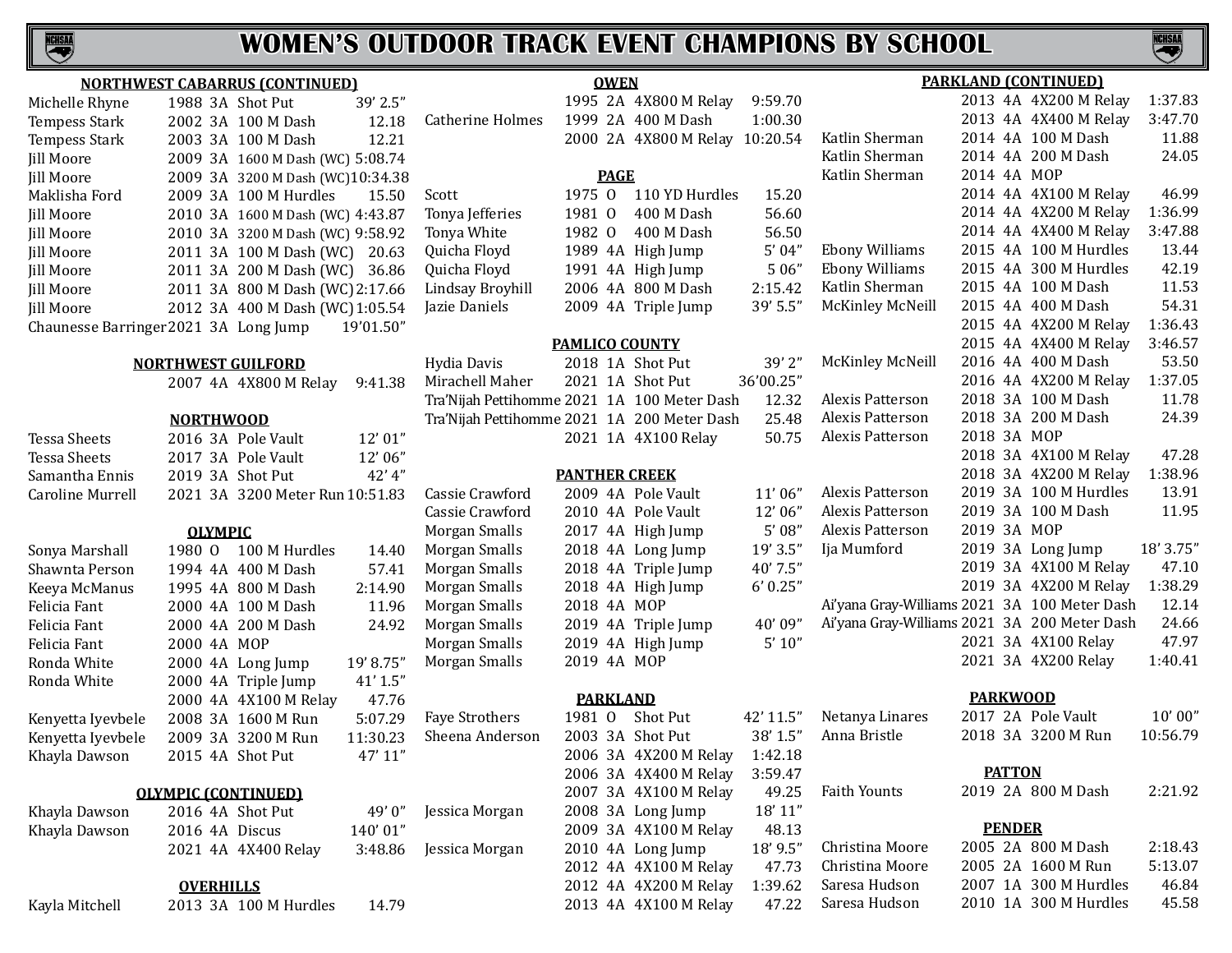

| <b>PENDER (CONTINUED)</b> |                    |                       |           | <b>PINECREST (CONTINUED)</b>           |                     |  |                                 |           | <b>POLK COUNTY (CONTINUED)</b>            |                      |                       |           |
|---------------------------|--------------------|-----------------------|-----------|----------------------------------------|---------------------|--|---------------------------------|-----------|-------------------------------------------|----------------------|-----------------------|-----------|
| Tanazsa Simpson           |                    | 2016 1A Shot Put      | 39' 5.25" | Latanya Wynn                           |                     |  | 1984 O Long Jump                | 19' 1.5"  | Elisabeth Elliot                          |                      | 2005 1A 3200 M Run    | 12:03.13  |
| Daisy Hearn               |                    | 2019 1A Shot Put (WC) | 8'3.75'   | Twyla Smith                            |                     |  | 1994 4A Triple Jump             | 38' 11.5" | Elisabeth Elliot                          |                      | 2006 1A 3200 M Run    | 11:57.21  |
| Daisy Hearn               |                    | 2019 1A Discus (WC)   | 19'3''    | Twyla Smith                            |                     |  | 1994 4A 100 M Hurdles           | 14.64     | Maggie Conner                             |                      | 2008 1A 300 M Hurdles | 46.54     |
| Sonti Robinson            |                    | 2019 1A Shot Put      | 34' 5.5"  | Twyla Smith                            |                     |  | 1994 4A 300 M Hurdles           | 43.78     |                                           |                      | 2011 2A 4X400 M Relay | 4:06.40   |
| Daisy Hearn               |                    | 2021 1A Shot Put (WC) | 9'05.00"  | Twyla Smith                            | 1994 4A MOP         |  |                                 |           |                                           |                      | 2012 2A 4X400 M Relay | 4:02.37   |
| Daisy Hearn               |                    | 2021 1A Discus (WC)   | 18'04"    | Twyla Smith                            |                     |  | 1995 4A Triple Jump             | 41' 2.5"  |                                           |                      | 2018 1A 4X400 M Relay | 4:05.81   |
|                           |                    |                       |           | Latasha Allmond                        |                     |  | 1996 4A Shot Put                | 38'8''    |                                           |                      | 2019 1A 4X400 M Relay | 4:07.20   |
|                           | <b>PERQUIMANS</b>  |                       |           | Lauren Bishop                          |                     |  | 2008 4A 3200 M Run              | 11:15.13  |                                           |                      |                       |           |
| Shaquita Copeland         |                    | 2005 1A 200 M Dash    | 25.96     | Carmen Alder                           |                     |  | 2018 4A 1600 M Run              | 4:57.84   |                                           | <b>PRINCETON</b>     |                       |           |
| Shaquita Copeland         |                    | 2006 1A 200 M Dash    | 26.16     | Carmen Alder                           |                     |  | 2018 4A 3200 M Run              | 10:54.80  | Summer Graham                             |                      | 2004 1A 1600 M Run    | 5:27.04   |
| Shaquita Copeland         |                    | 2006 1A 400 M Dash    | 58.66     | Carmen Alder                           |                     |  | 2019 4A 1600 M Run              | 5:03.98   | Summer Graham                             |                      | 2004 1A 3200 M Run    | 12:03.09  |
| Leroya Banks              |                    | 2009 1A 200 M Dash    | 24.86     |                                        |                     |  |                                 |           | Summer Graham                             | 2004 1A MOP          |                       |           |
| Leroya Banks              |                    | 2010 1A 100 M Dash    | 12.30     |                                        | <b>POLK CENTRAL</b> |  |                                 |           | Jania Bogle                               |                      | 2006 1A 100 M Dash    | 12.69     |
| Leroya Banks              |                    | 2010 1A 200 M Dash    | 25.37     | Sandra Davis                           |                     |  | 1987 1/2 Long Jump              | 19' 2.5"  |                                           |                      | 2006 1A 4X100 M Relay | 50.99     |
| Leroya Banks              |                    | 2011 1A 100 M Dash    | 12.10     |                                        |                     |  |                                 |           | Jania Bogle                               |                      | 2007 1A 100 M Dash    | 12.35     |
|                           |                    |                       |           |                                        | <b>POLK COUNTY</b>  |  |                                 |           | Jania Bogle                               |                      | 2007 1A 200 M Dash    | 25.99     |
|                           | <b>PERSON</b>      |                       |           |                                        |                     |  | 1990 1/2 4X800 M Relay 10:04.30 |           | Jania Bogle                               |                      | 2008 1A 100 M Dash    | 12.47     |
| <b>Wendy Palmer</b>       |                    | 1990 4A High Jump     | 5'06''    | Karen Godlock                          |                     |  | 1991 1/2 800 M Dash             | 2:19.30   | Jania Bogle                               |                      | 2008 1A 200 M Dash    | 25.30     |
| <b>Wendy Palmer</b>       |                    | 1992 4A High Jump     | 5'08''    | Karen Godlock                          |                     |  | 1991 1/2 1600 M Run             | 5:08.84   | Jania Bogle                               | 2008 1A MOP          |                       |           |
| <b>Brittany Burton</b>    |                    | 2009 4A High Jump     | 5'06'     | Karen Godlock                          |                     |  | 1991 1/2 3200 M Run             | 11:28.84  | Jania Bogle                               |                      | 2009 1A Long Jump     | 17' 2.25" |
|                           |                    |                       |           | Karen Godlock                          | 1991 1/2 MOP        |  |                                 |           | Jania Bogle                               |                      | 2009 1A 100 M Dash    | 12.25     |
|                           | <b>PINE FOREST</b> |                       |           |                                        |                     |  | 1991 1/2 4X800 M Relay          | 9:56.36   | Shamonda Bell                             |                      | 2018 1A 100 M Hurdles | 15.43     |
| Takeisha Quick            |                    | 1992 4A 200 M Dash    | 24.86     | Karen Godlock                          |                     |  | 1992 1/2 800 M Dash             | 2:17.53   |                                           |                      |                       |           |
|                           |                    | 1992 4A 4X100 M Relay | 48.44     | Karen Godlock                          |                     |  | 1992 1/2 1600 M Run             | 5:06.34   |                                           | <b>PROVIDENCE</b>    |                       |           |
| Crystal Cox               |                    | 1995 4A 200 M Dash    | 24.39     | Karen Godlock                          |                     |  | 1992 1/2 3200 M Run             | 11:25.36  | Ami Herrman                               |                      | 1991 4A 1600 M Run    | 5:04.42   |
| Crystal Cox               |                    | 1995 4A 400 M Dash    | 56.97     | Karen Godlock                          | 1992 1/2 MOP        |  |                                 |           | Ami Herrman                               |                      | 1991 4A 3200 M Run    | 11:17.51  |
| Crystal Cox               | 1995 4A MOP        |                       |           |                                        |                     |  | 1992 1/2 4X800 M Relay 10:06.70 |           | Ami Herrman                               |                      | 1992 4A 1600 M Run    | 4:51.59   |
|                           |                    | 1995 4A 4X200 M Relay | 1:42.64   | Karen Godlock                          |                     |  | 1993 1/2 800 M Dash             | 2:16.34   | Ami Herrman                               |                      | 1992 4A 3200 M Run    | 11:01.33  |
|                           |                    | 1995 4A 4X400 M Relay | 3:56.09   | Karen Godlock                          |                     |  | 1993 1/2 1600 M Run             | 5:05.69   | Amy Herman                                | 1992 4A MOP          |                       |           |
| Crystal Cox               |                    | 1996 4A 100 M Dash    | 11.80     | Karen Godlock                          |                     |  | 1993 1/2 3200 M Run             | 11:14.00  | Ami Herrman                               |                      | 1993 4A 1600 M Run    | 5:09.92   |
| Crystal Cox               |                    | 1996 4A 200 M Dash    | 24.18     | Karen Godlock                          | 1993 1/2 MOP        |  |                                 |           | Ami Herrman                               |                      | 1993 4A 3200 M Run    | 11:21.85  |
|                           |                    | 1996 4A 4X100 M Relay | 48.05     |                                        |                     |  | 1993 1/2 4X800 M Relay 10:20.72 |           | Eve Hammett                               | 1995 4A Shot Put     |                       | 39' 5.5"  |
|                           |                    | 1996 4A 4X400 M Relay | 3:56.87   | Jennifer Dimsdale                      |                     |  | 1996 2A 800 M Dash              | 2:20.20   | Jodie Nettles                             |                      | 2000 4A Pole Vault    | 11'00''   |
| Crystal Cox               |                    | 1997 4A 100 M Dash    | 11.86     | Jennifer Dimsdale                      |                     |  | 1996 2A 1600 M Run              | 5:08.18   | Jennifer Webster                          |                      | 2005 4A High Jump     | 5'06''    |
| Crystal Cox               |                    | 1997 4A 200 M Dash    | 24.38     | Jennifer Dimsdale                      |                     |  | 1998 1A 800 M Dash              | 2:21.60   |                                           |                      | 2018 4A 4X400 M Relay | 3:51.59   |
| Jade Jordan               |                    | 2016 4A Long Jump     | 18' 7.25" | Jennifer Dimsdale                      |                     |  | 1998 1A 1600 M Run              | 5:19.05   | Ella Mainwaring Foster 2019 4A 400 M Dash |                      |                       | 55.13     |
| Jade Jordan               |                    | 2017 4A Long Jump     | 19' 6.5'' | Jennifer Dimsdale                      |                     |  | 1998 1A 3200 M Run              | 12:25.39  |                                           |                      | 2019 4A 4X400 M Relay | 3:50.80   |
|                           |                    |                       |           | Jennifer Dimsdale                      | 1998 1A MOP         |  |                                 |           |                                           |                      |                       |           |
|                           | <b>PINECREST</b>   |                       |           | Rachel McEntyre                        |                     |  | 1998 1A 200 M Dash              | 25.57     |                                           | <b>QUEEN'S GRANT</b> |                       |           |
| Stanback                  | 1977 0             | 100 YD Dash           | 11.10     |                                        |                     |  | 1998 1A 4X200 M Relay           | 1:45.57   | Avianna Hopkins                           | 2015 1A Discus       |                       | 119'08"   |
| Stanback                  | 1977 0             | 220 YD Dash           | 25.30     | Ebony Cunningham 1999 1A 100 M Hurdles |                     |  |                                 | 15.81     | Avianna Hopkins                           | 2016 1A Discus       |                       | 117'01"   |
| Stanback                  | 1978 0             | 100 YD Dash           | 10.90     | Jennifer Dimsdale                      |                     |  | 1999 1A 800 M Dash              | 2:25.12   | McKenzie Scott                            |                      | 2016 1A High Jump     | 5'02''    |
| Stanback                  | 1978 0             | 220 YD Dash           | 24.60     |                                        |                     |  | 1999 1A 4X200 M Relay           | 1:45.12   | McKenzie Scott                            |                      | 2017 1A High Jump     | 5'04''    |
|                           | 1979 0             | 4X110 YD Relay        | 49.70     | Elisabeth Elliot                       |                     |  | 2005 1A 1600 M Run              | 5:33.34   |                                           |                      |                       |           |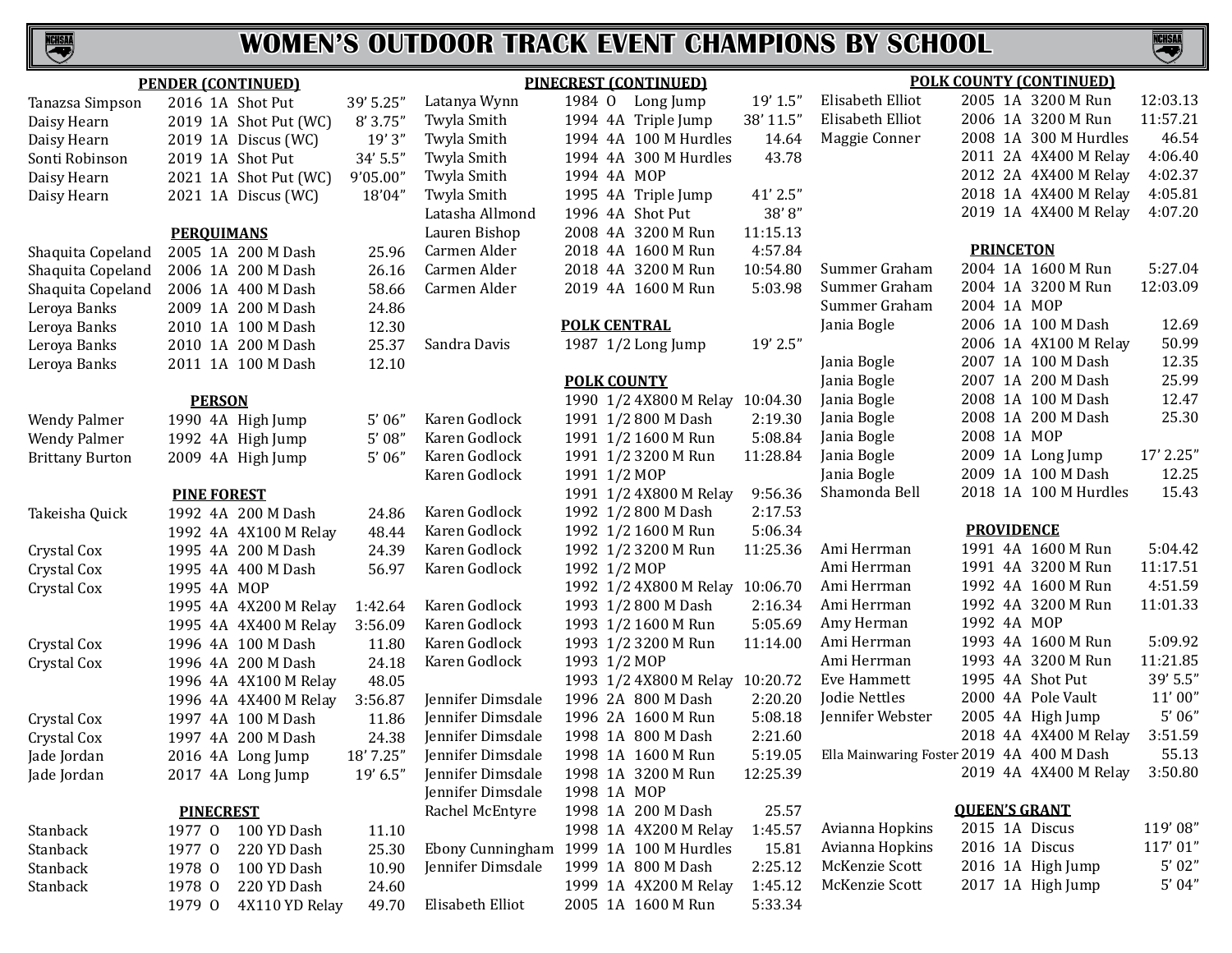# **NEWSAN**

## **WOMEN'S OUTDOOR TRACK EVENT CHAMPIONS BY SCHOOL**

**NCHSAA** 

|                                          | <b>R-S CENTRAL</b>                           |                               |            |                                                     | <b>REIDSVILLE</b>                    |                                |                        |                                        | <b>ROSEWOOD</b>        |                        |            |
|------------------------------------------|----------------------------------------------|-------------------------------|------------|-----------------------------------------------------|--------------------------------------|--------------------------------|------------------------|----------------------------------------|------------------------|------------------------|------------|
| Joyasia Smith                            |                                              | 2021 2A 200 Meter Dash        | 25.15      | Dee Dee Slade                                       |                                      | 1980 O Long Jump               | 19' 03"                | Jamie Hollingsworth 1997 1A 3200 M Run |                        |                        | 12:14.41   |
|                                          |                                              |                               |            | Monique Judkins                                     |                                      | 1996 3A High Jump              | 5'06''                 | Jessica Heitpas                        |                        | 2000 1A 800 M Dash     | 2:26.66    |
|                                          | <b>R.J. REYNOLDS</b>                         |                               |            | Monique Judkins                                     |                                      | 1997 3A High Jump              | 5'08''                 | Jessica Heitpas                        |                        | 2001 1A 800 M Dash     | 2:24.12    |
| Vanessa Smith                            | 1978 O High Jump                             |                               | 5'7.75''   |                                                     |                                      |                                |                        |                                        |                        |                        |            |
| <b>Tracy Briston</b>                     | 1982 0                                       | 200 M Hurdles                 | 28.50      |                                                     | <b>RESEARCH TRIANGLE</b>             |                                |                        |                                        | <b>SALISBURY</b>       |                        |            |
| Bernadette Washington 2001 4A 200 M Dash |                                              |                               | 24.67      | Victoria Swepson                                    |                                      | 2018 1A 800 M Dash             | 2:20.40                | Lisa Staton                            |                        | 1978 O Triple Jump     | 38' 11"    |
| Bernadette Washington 2001 4A MOP        |                                              |                               |            | Victoria Swepson                                    |                                      | 2018 1A 1600 M Run             | 5:21.52                | Lisa Staton                            | 1979 0                 | Long Jump              | 18' 4.75"  |
|                                          | 2001 4A 4X200 M Relay                        |                               | 1:42.65    | Victoria Swepson                                    |                                      | 2019 1A 800 M Dash             | 2:18.84                | Lisa Taylor                            |                        | 1986 1/2 100 M Hurdles | 15.46      |
|                                          | 2001 4A 4X400 M Relay                        |                               | 4:02.29    | Victoria Swepson                                    |                                      | 2019 1A 1600 M Run             | 5:25.68                | Crystal Sherrill                       |                        | 1987 1/2 Triple Jump   | 36' 4.5"   |
| Joanna Wright                            | 2007 4A Pole Vault                           |                               | 11'06"     | Victoria Swepson                                    |                                      | 2021 1A 1600 Meter Run 5:23.84 |                        | Lisa Taylor                            |                        | 1987 1/2 100 M Hurdles | 15.52      |
|                                          |                                              |                               |            |                                                     |                                      | 2021 1A 4X800 Relay            | 10:13.74               | Lisa Taylor                            |                        | 1988 1/2 300 M Hurdles | 45.80      |
|                                          | <b>RAGSDALE</b>                              |                               |            |                                                     |                                      |                                |                        | Zandra Hoyles                          |                        | 1989 1/2 300 M Hurdles | 47.70      |
| Elder                                    | 1972 0 1 Mile Run                            |                               | 6:05.60    |                                                     | <b>RICHMOND</b>                      |                                |                        | Carmen Weldon                          |                        | 1994 2A 200 M Dash     | 25.82      |
| Ralston                                  | 1972 0                                       | 880 YD Dash                   | 2:43.20    | Kathy Ormsby                                        | 1981 0                               | 1600 M Run                     | 4:59.00                |                                        |                        | 1994 2A 4X100 M Relay  | 50.26      |
|                                          | 1974 0                                       | 4X110 YD Relay                | 51.70      | Kathy Ormsby                                        | 1982 0                               | 1600 M Run                     | 4:59.00                | Carmen Weldon                          |                        | 1995 2A 100 M Dash     | 12.40      |
| McClenlon                                | 1976 0                                       | <b>Discus</b>                 | 123'10"    | Kathy Ormsby                                        | 1983 0                               | 800 M Dash                     | 2:18.10                | Carmen Weldon                          |                        | 1995 2A 200 M Dash     | 25.15      |
| Lisa Gray                                | 1978 0                                       | Shot Put                      | 43'8"      | Kathy Ormsby                                        | 1983 0                               | 1600 M Run                     | 4:56.80                | Alisha Bradshaw                        | 2010 2A Discus         |                        | 129' 11.5" |
| Lisa Gray                                | 1979 0                                       | Shot Put                      | 43' 4.75"  | Kathy Ormsby                                        | 1983 0                               | 3200 M Run                     | 11:08.40               | Alisha Bradshaw                        |                        | 2011 2A Shot Put       | 39'7"      |
| Lisa Gray                                | 1979 0                                       | Discus                        | 132'00"    | Mary McKoy                                          | 1984 0                               | Triple Jump                    | 39' 11.25"             | Alisha Bradshaw                        | 2011 2A Discus         |                        | 119'10"    |
| Nathifa Forde                            | 2002 3A Triple Jump                          |                               | 37' 7.5"   |                                                     |                                      | 1988 4A 4X200 M Relay          | 1:42.85                | Jaleesa Smoot                          |                        | 2013 2A 400 M Dash     | 56.59      |
| Kiara Crutchfield                        | 2005 3A Long Jump                            |                               | 17'08"     | Cassandra Adams                                     |                                      | 1990 4A 100 M Hurdles          | 14.66                  |                                        |                        |                        |            |
| Caitlin Thornley                         | 2006 3A Pole Vault                           |                               | 12'00"     |                                                     |                                      |                                |                        |                                        | <b>SANDERSON</b>       |                        |            |
| Kiara Crutchfield                        | 2007 3A Long Jump                            |                               | 18'05"     |                                                     | <b>RIVERSIDE-MARTIN</b>              |                                |                        | Gail Hafley                            |                        | 1978 0 1 Mile Run      | 5:05.70    |
| Chesney Ward                             | 2016 4A Pole Vault                           |                               | 13'02"     | Briley Brickerstaff 2021 1A 3200 Meter Run 11:53.67 |                                      |                                |                        | <b>Treshell Mayo</b>                   |                        | 1991 4A 400 M Dash     | 55.91      |
| Kaitlin McGoogan                         | 2019 4A Shot Put                             |                               | 38' 11.75" |                                                     |                                      |                                |                        | Cameron Bader                          |                        | 1992 4A 300 M Hurdles  | 46.29      |
| Kaitlin McGoogan                         | 2019 4A Discus                               |                               | 142'09"    |                                                     | <b>ROBBINSVILLE</b>                  |                                |                        | Treshell Mayo                          |                        | 1992 4A 400 M Dash     | 56.92      |
|                                          |                                              |                               |            | <b>Faith Trammell</b>                               |                                      | 2009 1A 3200 M Run             | 11:49.07               | Molly Doyle                            |                        | 2000 4A 800 M Dash     | 2:19.10    |
|                                          | <b>RANDLEMAN</b>                             |                               |            | Maddie Cole                                         |                                      | 2015 1A Pole Vault             | 10'00''                |                                        |                        |                        |            |
| Shelly Whitaker                          | 1990 1/2 High Jump                           |                               | 5'06''     |                                                     |                                      |                                |                        |                                        | <b>SANFORD</b>         |                        |            |
|                                          | 1990 1/2 4X400 M Relay                       |                               | 4:11.22    |                                                     | <b>ROCKINGHAM COUNTY</b>             |                                |                        | Belsma                                 |                        | 1977 O Long Jump       | 18' 10''   |
| Christal Rayle                           | 2002 2A 1600 M Run                           |                               | 5:30.01    | Nish Neal                                           |                                      | 1991 3A Shot Put               | 38' 0.75"              |                                        | <b>SCOTLAND COUNTY</b> |                        |            |
|                                          |                                              |                               |            | Christian Murphy<br>Nish Neal                       | 1992 3A Discus                       |                                | 115'03"                | Williams                               | 1978 0                 | 110 YD Hurdles         | 14.50      |
|                                          | <b>REAGAN</b>                                |                               |            |                                                     | 1992 3A Shot Put<br>1993 3A Shot Put |                                | 36'8.75"<br>35' 11.25" | Doris Bloxson                          | 1981 0                 | Discus                 | 128'07"    |
| Isabel Zimmerman                         | 2017 4A 1600 M Run                           |                               | 5:00.46    | Nish Neal                                           |                                      |                                |                        | Lakesha Bennett                        |                        | 1992 4A Triple Jump    | 38' 01"    |
| Isabel Zimmerman                         | 2017 4A 3200 M Run                           |                               | 10:47.88   |                                                     | <b>ROCKY MOUNT</b>                   |                                |                        | Ashlynn Chais                          |                        | 2007 4A Long Jump      | 18' 07"    |
|                                          | 2021 4A 4X800 Relay                          |                               | 9:12.53    | Danita Whitaker                                     | 2010 3A Shot Put                     |                                | 39'6''                 |                                        |                        |                        |            |
|                                          |                                              |                               |            |                                                     |                                      | 2015 3A 4X100 M Relay          | 49.08                  |                                        | <b>SEVENTY-FIRST</b>   |                        |            |
|                                          | <b>RED SPRINGS</b><br>1992 1/2 4X200 M Relay |                               | 1:46.57    |                                                     |                                      | 2015 3A 4X200 M Relay          | 1:43.36                | Pam Belton                             | 1979 0                 | 220 YD Dash            | 25.00      |
|                                          | 2001 1A 4X200 M Relay                        |                               | 1:48.74    |                                                     |                                      |                                |                        | Pam Belton                             | 1981 0                 | 200 M Dash             | 24.80      |
| Morgan McEachin                          | 2006 2A 200 M Dash                           |                               | 25.70      |                                                     | <b>ROCKY RIVER</b>                   |                                |                        |                                        |                        | 1992 4A 4X800 M Relay  | 9:51.91    |
|                                          |                                              |                               |            | Kenya Livingston                                    |                                      | 2016 4A High Jump              | 5'08''                 | Kennisha Morten                        |                        | 1998 4A 400 M Dash     | 56.97      |
|                                          | <b>REID ROSS</b>                             |                               |            | Jirah Sidberry                                      |                                      | 2019 4A Long Jump              | 18' 11.75"             | Danielle Davis                         |                        | 1999 4A 100 M Dash     | 12.03      |
|                                          |                                              | 1977 0 4X220 YD Relay 1:43.00 |            |                                                     |                                      |                                |                        |                                        |                        |                        |            |
|                                          |                                              |                               |            |                                                     |                                      |                                |                        |                                        |                        |                        |            |

1978 O 4X220 YD Relay 1:43.77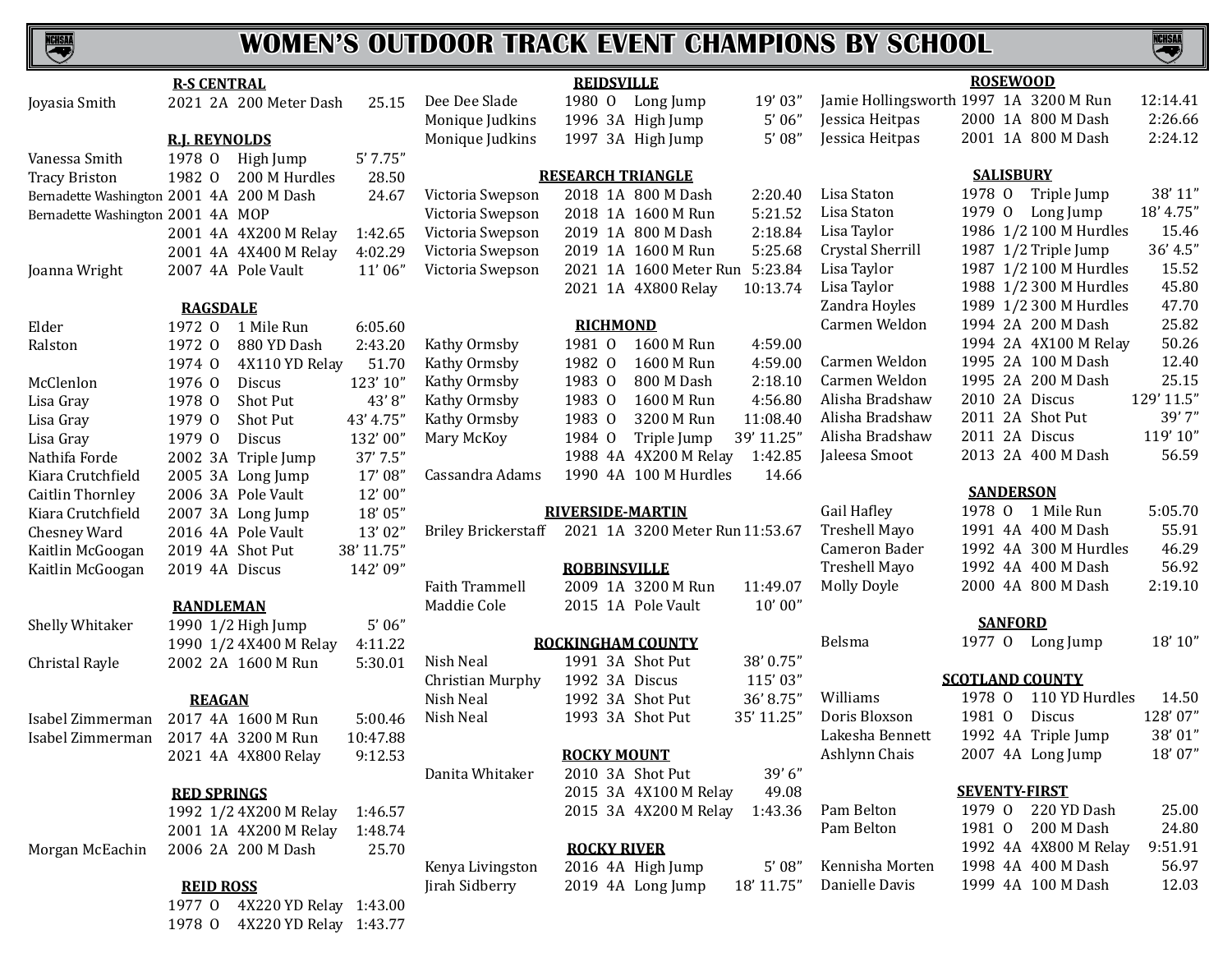

|                                     | <b>SHELBY</b>          |                       |           |                                      | <b>SOUTH DAVIDSON</b>    |                        |                     |                                    | <b>SOUTH STANLY</b>       |                                           |                                          |
|-------------------------------------|------------------------|-----------------------|-----------|--------------------------------------|--------------------------|------------------------|---------------------|------------------------------------|---------------------------|-------------------------------------------|------------------------------------------|
| Charlotte Smith                     |                        | 1988 3A 1600 M Run    | 5:23.85   | <b>Cathy Pryor</b>                   |                          | 1995 1A 800 M Dash     | 2:28.80             | Lee Anne Ross                      |                           | 1991 1/2 300 M Hurdles                    | 46.96                                    |
|                                     |                        |                       |           | Gina Rosser                          |                          | 1998 1A High Jump      | 5'05''              | Marcia Colson                      |                           | 1994 1A Long Jump                         | 17' 4.75"                                |
|                                     | SMITHFIELD-SELMA       |                       |           | Gina Rosser                          |                          | 1999 1A High Jump      | 5'04''              | Marcia Colson                      |                           | 1994 1A Triple Jump                       | 34' 5.25"                                |
| Gwen Ray                            | 1980 0                 | 200 M Dash            | 24.30     |                                      |                          |                        |                     | Marcia Colson                      |                           | 1995 1A Long Jump                         | 17' 8.25"                                |
| Teneen Royal                        |                        | 1988 4A 400 M Dash    | 57.54     |                                      | <b>SOUTH GRANVILLE</b>   |                        |                     | Marcia Colson                      |                           | 1995 1A Triple Jump                       | 35' 6.75"                                |
| Dashontia Atkinson 1990 4A Shot Put |                        |                       | 41'1''    | Vanessa Smith                        | 1986 1/2 MOP             |                        |                     | Lashica Johnson                    | 1996 1A Shot Put          |                                           | 34' 2"                                   |
| Dashontia Atkinson 1990 4A Discus   |                        |                       | 141'04"   | Annette Harris                       |                          | 1988 1/2 200 M Dash    | 25.85               | Caitlin Ritchie                    |                           | 2007 1A Pole Vault                        | 9'06''                                   |
| Dashontia Atkinson 1990 4A MOP      |                        |                       |           | Kresha Estes                         |                          | 1988 1/2 400 M Dash    | 58.20               | Jade Farlow                        |                           | 2008 1A 1600 M Run                        | 5:19.02                                  |
|                                     |                        |                       |           |                                      |                          | 1988 1/2 4X100 M Relay | 49.59               | <b>Jasmine Patterson</b>           |                           | 2009 1A Pole Vault                        | 9'00''                                   |
|                                     | <b>SMOKY MOUNTAIN</b>  |                       |           | Annette Harris                       |                          | 1990 1/2 200 M Dash    | 26.22               | Jasmine Patterson                  |                           | 2010 1A Pole Vault                        | 9'06''                                   |
|                                     |                        | 2016 2A 4X800 M Relay | 9:54.83   |                                      |                          | 1990 1/2 4X200 M Relay | 1:48.04             |                                    |                           |                                           |                                          |
|                                     |                        |                       |           | <b>Tracey Burwell</b>                |                          | 1991 1/2 400 M Dash    | 58.91               |                                    | <b>SOUTH STOKES</b>       |                                           |                                          |
|                                     | <b>SOUTH BRUNSWICK</b> |                       |           | Juanita Highes                       |                          | 1996 2A 400 M Dash     | 57.55               | Evette Brown                       |                           | 2002 1A 100 M Dash                        | 12.24                                    |
| Myra Williams                       | 1995 3A Shot Put       |                       | 40' 1.75" |                                      |                          | 1997 2A 4X400 M Relay  | 4:05.51             | Evette Brown                       |                           | 2002 1A 200 M Dash                        | 25.52                                    |
| Myra Williams                       | 1995 3A Discus         |                       | 125'00"   | Latoya Burt                          |                          | 1998 2A 300 M Hurdles  | 46.24               | Kasey Smith                        |                           | 2003 1A 3200 M Run                        | 11:51.54                                 |
| Myra Williams                       | 1996 3A Shot Put       |                       | 42' 5.25" |                                      |                          |                        |                     | Kasey Smith                        | 2003 1A MOP               |                                           |                                          |
| Vikki Williams                      |                        | 2002 2A High Jump     | 5'04''    |                                      | <b>SOUTH IREDELL</b>     |                        |                     |                                    |                           | 2003 1A 4X800 M Relay 10:20.64            |                                          |
|                                     |                        |                       |           | Julia Scoles                         |                          | 2013 2A Long Jump      | 18' 0.25"           | Evette Brown                       |                           | 2004 1A 100 M Dash                        | 12.18                                    |
|                                     | <b>SOUTH CALDWELL</b>  |                       |           | Julia Scoles                         |                          | 2015 3A High Jump      | 5'06''              | Evette Brown                       |                           | 2004 1A 200 M Dash                        | 25.87                                    |
| Virginia Lacombe                    |                        | 1998 3A High Jump     | 5'08''    |                                      |                          |                        |                     | Chelsea Mudd                       |                           | 2007 1A 400 M Dash                        | 1:01.11                                  |
|                                     |                        |                       |           |                                      | <b>SOUTH JOHNSTON</b>    |                        |                     | Joanna Davis                       |                           | 2007 1A 100 M Hurdles                     | 16.25                                    |
|                                     | <b>SOUTH CENTRAL</b>   |                       |           | Anna Raynor                          |                          | 2002 4A Long Jump      | 18'00"              |                                    |                           |                                           |                                          |
| Kelsey McCorkle                     |                        | 2006 3A 100 M Dash    | 11.83     | Anna Raynor                          |                          | 2003 4A High Jump      | 5' 09"              |                                    | <b>SOUTHEAST GUILFORD</b> |                                           |                                          |
| Kelsey McCorkle                     |                        | 2006 3A 200 M Dash    | 24.73     | <b>Whitney Williams</b>              | 2012 3A Shot Put         |                        | 38' 9.75"           | McMais                             | 1973 0                    | 880 YD Dash                               | 2:32.80                                  |
| Kelsey McCorkle                     | 2006 3A MOP            |                       |           |                                      |                          |                        |                     | Robbins                            | 1973 0                    | High Jump                                 | 5' 0.5''                                 |
| Kelsey McCorkle                     |                        | 2007 3A 200 M Dash    | 24.79     |                                      | <b>SOUTH MECKLENBURG</b> |                        |                     | Robbins                            | 1974 0                    | High Jump                                 | 5'02''                                   |
| Kelsey McCorkle                     |                        | 2007 3A 400 M Dash    | 56.60     | Michelle Langan                      | 1976 0                   | High Jump              | 5'07''              | <b>Haley Hackett</b>               | 2008 3A Shot Put          |                                           | 37'6''                                   |
| Kelsey McCorkle                     | 2007 3A MOP            |                       |           | Teri LeBlanc                         | 1984 0                   | High Jump              | 5'06''              | Breanna Alston                     |                           | 2009 3A 400 M Dash                        | 58.45                                    |
| Kelsey McCorkle                     |                        | 2008 3A 100 M Dash    | 11.83     | Teri LeBlanc                         | 1984 0                   | 100 M Hurdles          | 13.89               | Kiya Oviosun                       |                           | 2017 4A 400 M Dash                        | 53.53                                    |
| Kelsey McCorkle                     |                        | 2008 3A 200 M Dash    | 23.63     | Jennifer Lakes                       |                          | 1994 4A 3200 M Run     | 11:26.93            | Shekinah Cooke                     | 2019 3A Discus            |                                           | 140'08"                                  |
| Kelsey McCorkle                     | 2008 3A MOP            |                       |           | Cierra Burdick                       |                          | 2008 4A High Jump      | 5'05''              |                                    |                           |                                           |                                          |
|                                     |                        | 2008 3A 4X100 M Relay | 47.24     |                                      |                          |                        |                     |                                    | <b>SOUTHEAST HALIFAX</b>  |                                           |                                          |
| Danielle Butts                      |                        | 2009 3A Triple Jump   | 40'11"    |                                      | <b>SOUTH ROBESON</b>     |                        |                     | Katrina Lewis                      | 2000 2A Discus            |                                           | 103'09"                                  |
| Danielle Butts                      |                        | 2010 3A Triple Jump   | 39'01"    |                                      |                          | 1995 1A 4X100 M Relay  | 52.10               | Katrina Lewis                      | 2001 2A Shot Put          |                                           | 39' 6.5"                                 |
| Danielle Butts                      |                        | 2010 3A High Jump     | 5'06''    | Angela Grissett                      |                          | 1996 1A 200 M Dash     | 25.78               | Katrina Lewis                      | 2001 2A Discus            |                                           | 114'06"                                  |
| Danielle Butts                      | 2010 3A MOP            |                       |           | Shaquiela Robinson 2008 1A High Jump |                          |                        | 5'02''              |                                    |                           |                                           |                                          |
|                                     |                        | 2010 3A 4X100 M Relay | 46.94     | Shaquiela Robinson 2009 1A High Jump |                          |                        | 5'06''              |                                    | <b>SOUTHEAST RALEIGH</b>  |                                           |                                          |
|                                     |                        | 2010 3A 4X200 M Relay | 1:39.32   | Shaquiela Robinson 2010 1A High Jump |                          |                        | 5'04''              | Jessica Hawkins                    | 1998 4A Discus            |                                           | 126'05"                                  |
| Danielle Butts                      |                        | 2011 3A Triple Jump   | 40' 11"   |                                      |                          |                        |                     | Jessica Hawkins                    | 1999 4A Shot Put          |                                           | 37' 10"                                  |
|                                     |                        |                       |           |                                      | <b>SOUTH ROWAN</b>       |                        |                     |                                    |                           | 2000 4A 4X800 M Relay                     | 9:26.84                                  |
| Danielle Butts                      | 2011 3A High Jump      |                       | 5'04''    |                                      |                          |                        |                     |                                    |                           |                                           |                                          |
|                                     |                        | 2011 3A 4X100 M Relay | 47.35     | Ellen Miller                         | 1986 3/4 Discus          |                        | 126'01"             | Michelle Dixon                     |                           | 2001 4A 100 M Dash                        |                                          |
|                                     |                        | 2011 3A 4X200 M Relay | 1:43.61   | <b>Tracy Connor</b>                  | 1992 4A Shot Put         |                        | 39' 3.75"           | Sharonda Johnson                   |                           | 2001 4A Triple Jump                       |                                          |
| <b>Alexis Hastings</b>              |                        | 2021 4A Triple Jump   | 37'09.00" | <b>Tracy Connor</b><br>Macy Miller   | 1992 4A Discus           | 2021 2A High Jump      | 118'00"<br>5'04.00" | Sharonda Johnson<br>Krystle Medlin |                           | 2002 4A Triple Jump<br>2003 4A 800 M Dash | 12.18<br>37' 9.5"<br>39' 3.5"<br>2:20.20 |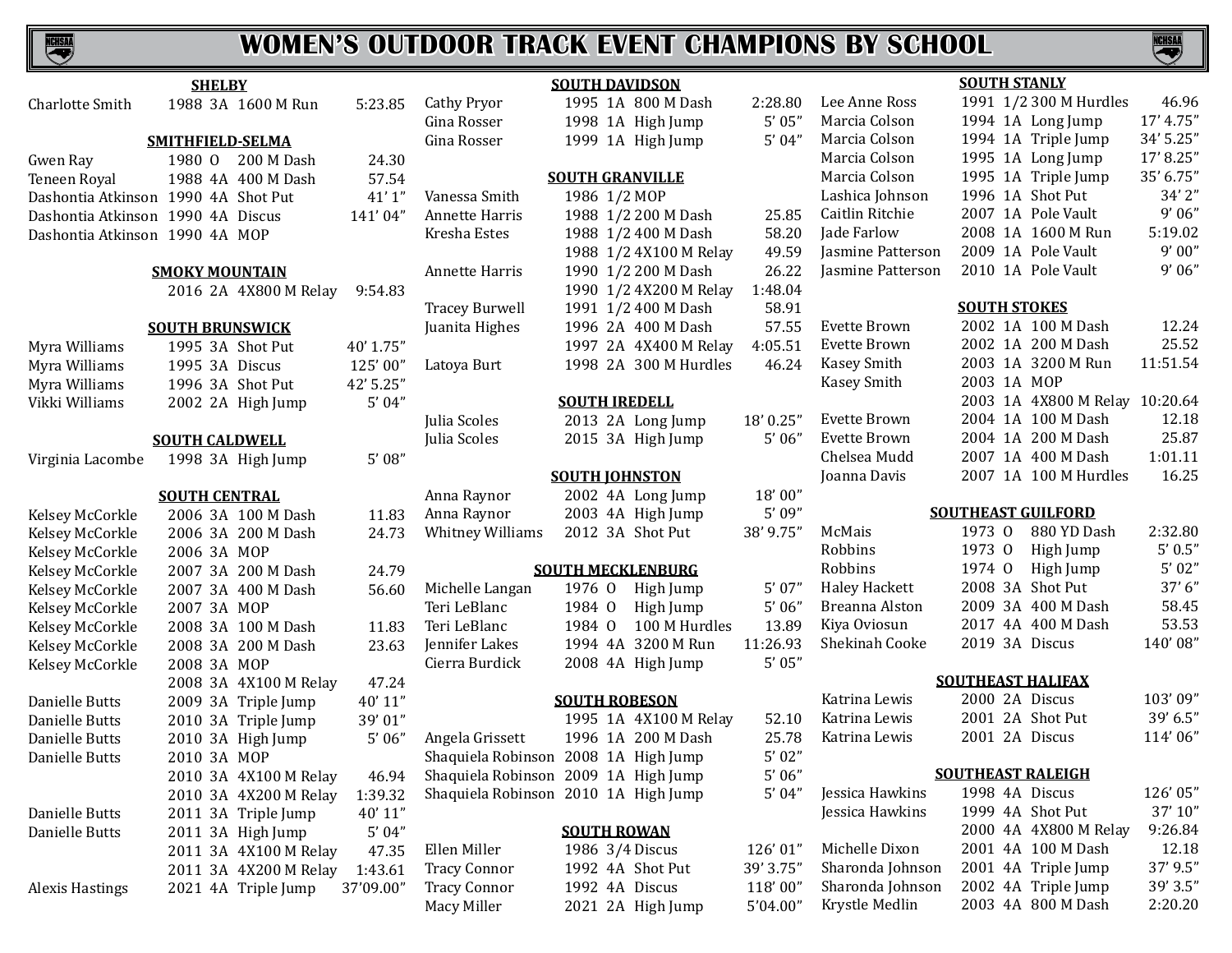

|                                        |                | <b>SOUTHEAST RALEIGH (CONTINUED)</b> |            |                     | <b>SOUTHERN ALAMANCE</b> |                       |           | Laura Langley                                                                                            |                       | 2007 3A High Jump          | 5'08''    |
|----------------------------------------|----------------|--------------------------------------|------------|---------------------|--------------------------|-----------------------|-----------|----------------------------------------------------------------------------------------------------------|-----------------------|----------------------------|-----------|
| Krystle Medlin                         |                | 2004 4A 800 M Dash                   | 2:16.40    | <b>Sherry Faust</b> |                          | 1992 3A 100 M Dash    | 12.43     | Laura Langley                                                                                            |                       | 2008 3A High Jump          | 5'04''    |
|                                        |                | 2004 4A 4X800 M Relay                | 9:36.41    |                     |                          |                       |           |                                                                                                          |                       |                            |           |
| Ebonie Cunningham 2005 4A 400 M Dash   |                |                                      | 56.47      |                     | <b>SOUTHERN DURHAM</b>   |                       |           |                                                                                                          | <b>SOUTHERN VANCE</b> |                            |           |
| Gabby Mayo                             |                | 2005 4A 100 M Hurdles                | 14.41      |                     |                          | 1995 3A 4X100 M Relay | 49.29     | <b>Tiffany Perry</b>                                                                                     |                       | 2000 2A High Jump          | 5'06''    |
| Gabby Mayo                             |                | 2005 4A 300 M Hurdles                | 44.62      |                     |                          | 1995 3A 4X200 M Relay | 1:43.19   | <b>Tiffany Perry</b>                                                                                     |                       | 2001 2A Long Jump          | 18' 5.5"  |
| Gabby Mayo                             | 2005 4A MOP    |                                      |            |                     |                          | 1995 3A 4X400 M Relay | 4:00.14   | <b>Tiffany Perry</b>                                                                                     |                       | 2001 2A High Jump          | 5'04''    |
| Chrishawn Williams 2006 4A Long Jump   |                |                                      | 18'07"     | Heather Carpenter   |                          | 1996 3A 300 M Hurdles | 46.21     |                                                                                                          |                       | 2001 2A 4X200 M Relay      | 1:45.41   |
| Ebonie Cunningham 2006 4A 400 M Dash   |                |                                      | 55.10      | Marshari Williams   |                          | 1996 3A 100 M Hurdles | 14.85     |                                                                                                          |                       | 2002 2A 4X200 M Relay      | 1:45.49   |
| Gabby Mayo                             |                | 2006 4A 100 M Hurdles                | 13.60      | Marshari Williams   |                          | 1997 3A 100 M Hurdles | 15.08     | Alicia Person                                                                                            |                       | 2003 2A Triple Jump        | 37' 7.5"  |
| Gabby Mayo                             |                | 2006 4A 100 M Dash                   | 11.14      | Taressa Davis       |                          | 1997 3A Triple Jump   | 38'07"    | Arlene Mitchell                                                                                          |                       | 2003 2A 100 M Hurdles      | 15.22     |
| Gabby Mayo                             |                | 2006 4A 200 M Dash                   | 23.51      | Patience Coleman    |                          | 2004 3A High Jump     | 5'08''    | Lovetta Perry                                                                                            |                       | 2003 2A 100 M Dash         | 12.39     |
| Gabby Mayo                             |                | 2006 4A 300 M Hurdles                | 43.56      | Patience Coleman    |                          | 2005 3A High Jump     | 5'04''    |                                                                                                          |                       | 2003 2A 4X100 M Relay      | 49.50     |
| Gabby Mayo                             | 2006 4A MOP    |                                      |            | Patience Coleman    |                          | 2006 4A High Jump     | 5' 10''   | Alicia Person                                                                                            |                       | 2004 2A Long Jump          | 17'04"    |
| <b>Monique Vines</b>                   |                | 2006 4A Triple Jump                  | 37'05"     | Patience Coleman    |                          | 2007 4A High Jump     | 5'08''    | Alicia Person                                                                                            |                       | 2005 2A Long Jump          | 18'04"    |
| Chrishawn Williams 2007 4A Triple Jump |                |                                      | 37'07"     | Jacinda Evans       |                          | 2008 4A Long Jump     | 19' 9.75" | Alicia Person                                                                                            |                       | 2005 2A Triple Jump        | 37'00"    |
| Ebonie Cunningham 2007 4A 400 M Dash   |                |                                      | 55.17      | Jacinda Evans       |                          | 2008 4A Triple Jump   | 39'01"    | <b>Aurion Waddell</b>                                                                                    | 2007 2A Discus        |                            | 121'07"   |
| Gabby Mayo                             |                | 2007 4A 100 M Hurdles                | 13.73      | Jacinda Evans       |                          | 2008 4A 100 M Dash    | 11.77     | Tremonisha Taylor                                                                                        | 2008 2A Discus        |                            | 113'06"   |
| Gabby Mayo                             |                | 2007 4A 100 M Dash                   | 11.43      | Jacinda Evans       |                          | 2008 4A 200 M Dash    | 24.47     | Tremonisha Taylor                                                                                        | 2009 2A Discus        |                            | 141'00"   |
| Gabby Mayo                             |                | 2007 4A 200 M Dash                   | 23.72      | Jacinda Evans       | 2008 4A MOP              |                       |           | Shauna Terry                                                                                             |                       | 2010 3A Long Jump          | 17' 10.5" |
| Gabby Mayo                             | 2007 4A MOP    |                                      |            |                     |                          |                       |           | Tremanisha Taylor                                                                                        | 2010 3A Discus        |                            | 137'00"   |
| Chrishawn Williams 2009 4A Long Jump   |                |                                      | 19'04"     |                     | <b>SOUTHERN GUILFORD</b> |                       |           |                                                                                                          |                       |                            |           |
|                                        |                | 2009 4A 4X100 M Relay                | 47.33      | Dixon               | 1974 0                   | Shot Put              | 38' 4.5"  |                                                                                                          | <b>SOUTHSIDE</b>      |                            |           |
|                                        |                | 2009 4A 4X200 M Relay                | 1:39.14    | Dixon               | 1975 0                   | Shot Put              | 38'8"     |                                                                                                          |                       | 2003 1A 4X400 M Relay      | 4:12.86   |
| Deja Barber                            |                | 2010 4A Shot Put (WC)                | 5' 4.25''  | Dixon               | 1976 0                   | Shot Put              | 41'7"     | <b>Eminey Redmond</b>                                                                                    |                       | 2017 1A Long Jump          | 17'06"    |
| Danielle Davis                         |                | 2011 4A Long Jump                    | 18' 11.25" | Shana Harris        |                          | 1993 3A High Jump     | 5'04''    |                                                                                                          |                       | 2018 1A 4X200 M Relay      | 1:46.09   |
| Deja Barber                            |                | 2011 4A Shot Put (WC)                | 5'00''     | Shana Harris        |                          | 1994 2A Long Jump     | 17'09"    |                                                                                                          |                       |                            |           |
| Deja Barber                            |                | 2011 4A 100 M Dash (WC)              | 45.58      | Jenny Cassell       |                          | 1997 2A 100 M Dash    | 12.42     |                                                                                                          |                       | <b>SOUTHWEST EDGECOMBE</b> |           |
| Deja Barber                            |                | 2012 4A Shot Put (WC)                | 5'04''     | LeTreya Parker      |                          | 2001 2A 200 M Dash    | 25.07     | Delphine Mabry                                                                                           | 1981 0                | 800 M Dash                 | 2:21.10   |
| Deja Barber                            |                | 2012 4A 100 M Dash (WC)              | 41.04      | Kylie McMillan      |                          | 2014 3A 100 M Hurdles | 14.11     | Delphine Mabry                                                                                           | 1982 0                | 800 M Dash                 | 2:13.50   |
| Shakinah Brooks                        |                | 2013 4A Long Jump                    | 19' 05"    | Kylie McMillan      |                          | 2015 3A 100 M Hurdles | 13.81     | Vickie Staton                                                                                            | 1984 0                | 400 M Dash                 | 56.85     |
| Tametris Morrison                      |                | 2013 4A 300 M Hurdles                | 42.72      | Kylie McMillan      |                          | 2015 3A 300 M Hurdles | 43.78     | Danisha Norwood                                                                                          | 2000 3A Discus        |                            | 113'01"   |
| Jacklyn Howell                         |                | 2014 4A 100 M Hurdles                | 13.52      | Kylie McMillian     | 2015 3A MOP              |                       |           | Jessica Barnes                                                                                           |                       | 2009 3A Long Jump          | 18' 1.75" |
| Jacklyn Howell                         |                | 2014 4A 300 M Hurdles                | 44.67      | Ania Dawson         | 2016 3A Discus           |                       | 126'06"   | Catherine Armstrong 2012 2A 100 M Dash (WC)                                                              |                       |                            | 28.59     |
|                                        |                | 2016 4A 4X100 M Relay                | 46.25      | Imani Bennett       |                          | 2016 3A Triple Jump   | 39'01"    | Catherine Armstrong 2012 2A 200 M Dash (WC)                                                              |                       |                            | 54.97     |
|                                        |                | 2016 4A 4X400 M Relay                | 3:48.73    |                     |                          |                       |           | Catherine Armstrong 2012 2A 800 M Dash (WC)3:38.28                                                       |                       |                            |           |
| <b>Candice Whitley</b>                 | 2017 4A Discus |                                      | 142'07"    |                     | <b>SOUTHERN NASH</b>     |                       |           | Catherine Armstrong 2013 2A Shot Put (WC)                                                                |                       |                            | 7'04''    |
| Kyna Robinson                          |                | 2018 4A 200 M Dash                   | 24.20      | Pope                |                          | 1972 O Shot Put       | 36'7.5''  | Catherine Armstrong 2013 2A Discus (WC)                                                                  |                       |                            | 18'6"     |
| Sierra Fletcher                        |                | 2018 4A 300 M Hurdles                | 41.87      |                     |                          | 1997 3A 4X400 M Relay | 4:07.65   | Catherine Armstrong 2013 2A 100 M Dash (WC)                                                              |                       |                            | 29.28     |
|                                        |                | 2018 4A 4X100 M Relay                | 47.33      |                     |                          | 1998 3A 4X200 M Relay | 1:42.20   | Catherine Armstrong 2013 2A 400 M Dash (WC)                                                              |                       |                            | 50.09     |
|                                        |                | 2018 4A 4X200 M Relay                | 1:38.23    | Jessica Pierce      |                          | 1999 3A Pole Vault    | 9'00''    | Catherine Armstrong 2013 2A 800 M Dash (WC) 3:45.52                                                      |                       |                            |           |
|                                        |                | 2019 4A 4X100 M Relay                | 46.11      | Meka Battle         |                          | 1999 3A Triple Jump   | 40'00"    | Catherine Armstrong 2014 2A 100 M Dash (WC) 30.14<br>Catherine Armstrong 2014 2A 800 M Dash (WC) 3:43.69 |                       |                            |           |
|                                        |                | 2019 4A 4X200 M Relay                | 1:37.30    | Meka Battle         |                          | 2000 3A Long Jump     | 17'7.5''  | Catherine Armstrong 2014 2A 1600 Meters (WC)7:31.10                                                      |                       |                            |           |
| Autumn Judd                            |                | 2021 4A Shot Put                     | 42'09.00"  | Meka Battle         |                          | 2000 3A Triple Jump   | 39' 11"   |                                                                                                          |                       |                            |           |
|                                        |                |                                      |            | Brianna Dunston     | 2001 3A Discus           |                       | 116'07"   |                                                                                                          |                       |                            |           |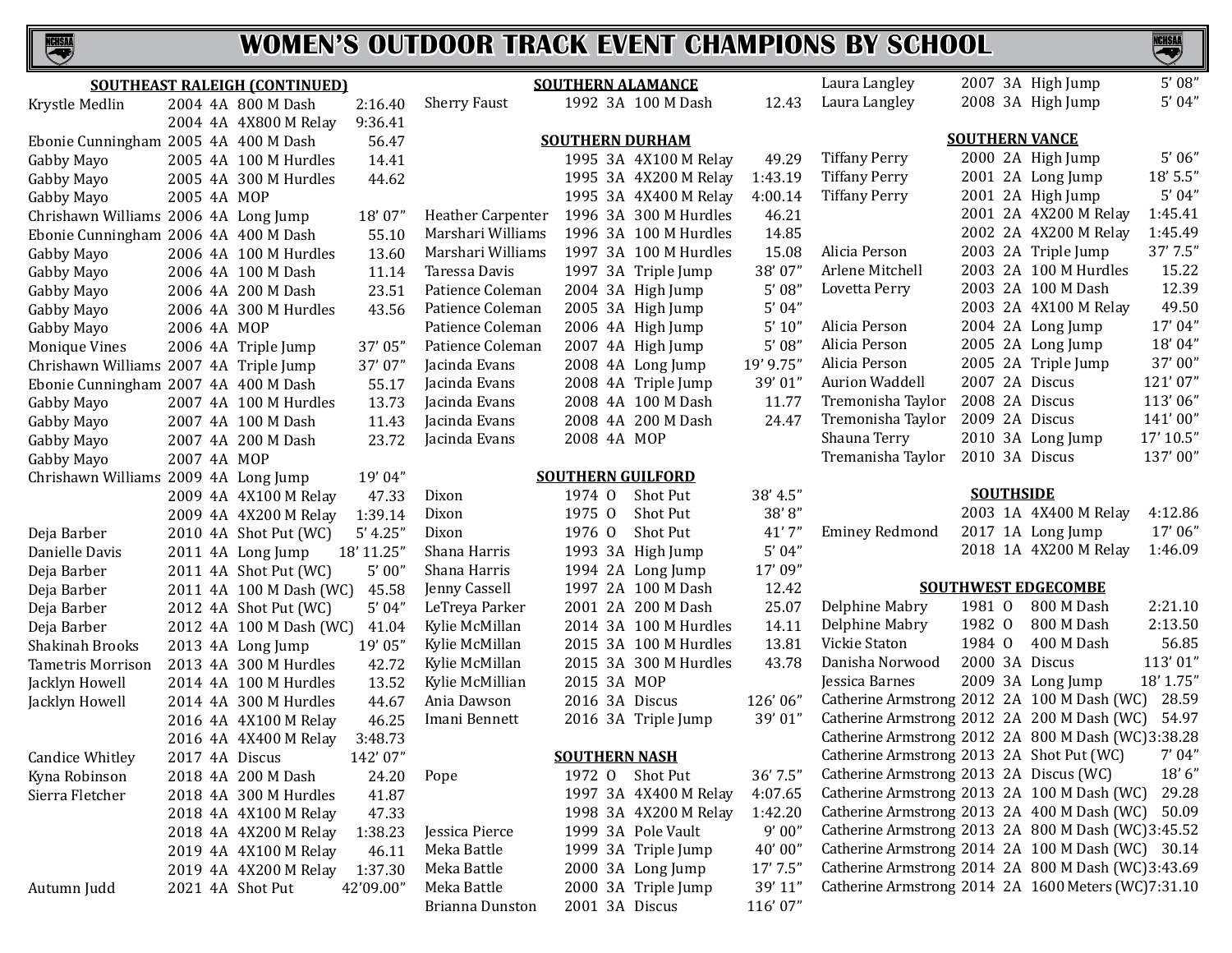

|                        | <b>SOUTHWEST GUILFORD</b>      |          |                       | <b>STARMOUNT</b>   |                                |            | <b>SUN VALLEY (CONTINUED)</b> |                      |                        |            |
|------------------------|--------------------------------|----------|-----------------------|--------------------|--------------------------------|------------|-------------------------------|----------------------|------------------------|------------|
| <b>Ashley Pinnix</b>   | 1997 2A High Jump              | 5'00''   | Terri Matthews        |                    | 1999 1A Pole Vault             | 8'00''     | Laura Hughes                  |                      | 1994 3A 800 M Dash     | 2:20.79    |
|                        | 1997 2A 4X800 M Relay 10:13.09 |          |                       |                    | 1999 1A 4X400 M Relay          | 4:25.50    | Laura Hughes                  |                      | 1994 3A 1600 M Run     | 5:15.67    |
| Nayly Bulkeley         | 1999 3A 800 M Dash             | 2:19.53  | Terri Matthews        |                    | 2000 1A Pole Vault             | 9'06''     |                               |                      | 1994 3A 4X800 M Relay  | 9:57.61    |
|                        | 1999 3A 4X800 M Relay          | 9:49.46  | Susan Shore           |                    | 2001 1A Pole Vault             | 9'00''     |                               |                      | 2007 3A 4X800 M Relay  | 9:30.78    |
| <b>Tiffany Roberts</b> | 2002 3A 200 M Dash             | 24.54    | Susan Shore           |                    | 2003 1A Pole Vault             | 9'06''     |                               |                      |                        |            |
|                        | 2002 3A 4X100 M Relay          | 49.44    | Shea Snow             |                    | 2004 1A Pole Vault             | 10'07"     |                               | <b>SURRY CENTRAL</b> |                        |            |
|                        | 2002 3A 4X200 M Relay          | 1:42.65  | Shea Snow             |                    | 2005 1A Pole Vault             | 10'00''    | Sara White                    |                      | 1990 1/2 300 M Hurdles | 45.89      |
| Portia Baker           | 2003 3A 200 M Dash             | 24.39    | Hunter Welborn        |                    | 2012 2A High Jump              | 5'06''     | Sara White                    |                      | 1991 1/2 100 M Hurdles | 15.32      |
| Portia Baker           | 2003 3A 400 M Dash             | 56.79    | Hunter Welborn        |                    | 2013 2A High Jump              | 5'06''     | Mikki Dollyhigh               |                      | 1992 1/2 400 M Dash    | 59.91      |
| Portia Baker           | 2004 3A 200 M Dash             | 25.23    | Hunter Welborn        |                    | 2014 1A High Jump              | 5'08''     | Sara White                    |                      | 1992 1/2 100 M Hurdles | 15.31      |
| Portia Baker           | 2004 3A 400 M Dash             | 55.82    | Samantha Welborn      |                    | 2014 1A Shot Put               | 35' 10.75" | Sara White                    |                      | 1992 1/2 300 M Hurdles | 46.19      |
| Shemiah Brooks         | 2010 4A Triple Jump            | 39' 10"  | Samantha Welborn      | 2014 1A Discus     |                                | 112'10"    |                               |                      | 1992 1/2 4X400 M Relay | 4:11.50    |
| Shemiah Brooks         | 2011 4A Triple Jump            | 39'03"   |                       |                    |                                |            | Sara White                    |                      | 1993 1/2 100 M Hurdles | 15.10      |
| Shemiah Brooks         | 2012 4A Triple Jump            | 28' 10"  |                       | <b>STATESVILLE</b> |                                |            | Sara White                    |                      | 1993 1/2 300 M Hurdles | 44.90      |
| Nyile Facey            | 2018 3A 100 M Hurdles          | 14.06    | Kim Jones             |                    | 1990 3A High Jump              | 5'06''     |                               |                      | 1993 1/2 4X400 M Relay | 4:10.17    |
|                        |                                |          |                       |                    | 1990 3A 4X100 M Relay          | 49.37      | Jill Lawrence                 |                      | 1994 1A 800 M Dash     | 2:31.10    |
|                        | <b>SOUTHWEST ONSLOW</b>        |          | Kim Jones             |                    | 1991 3A Long Jump              | 18' 8.5"   | Jill Lawrence                 |                      | 1994 1A 400 M Dash     | 59.92      |
| Tahalia Fairman        | 2018 2A 100 M Dash             | 12.30    | Kim Jones             |                    | 1991 3A High Jump              | 5'08''     |                               |                      | 1994 1A 4X400 M Relay  | 4:18.16    |
| Tahalia Fairman        | 2018 2A 200 M Dash             | 25.39    | Kim Jones             |                    | 1992 3A Long Jump              | 18' 6.75"  | Deanne Wood                   |                      | 1996 1A 300 M Hurdles  | 47.50      |
| Tahalia Fairman        | 2019 2A 400 M Dash             | 56.57    | Kim Jones             |                    | 1992 3A High Jump              | 5'04''     | Kara Gillespie                |                      | 1998 2A 800 M Dash     | 2:23.67    |
|                        |                                |          | Jordan Daywalt        |                    | 2007 3A Pole Vault             | 11'06"     |                               |                      | 1998 2A 4X800 M Relay  | 10:19.04   |
|                        | <b>SOUTHWESTERN RANDOLPH</b>   |          | Jordan Daywalt        |                    | 2008 3A Pole Vault             | 11'06"     | Jenny Alyn Scott              |                      | 2003 1A Long Jump      | 16'06"     |
| Melissa Rogers         | 1986 1/2 High Jump             | $5'$ 06" | Cambria Shuford       |                    | 2016 3A 400 M Dash             | 56.28      | Kayla Robertson               |                      | 2003 1A 800 M Dash     | 2:22.43    |
| Pauline Rogers         | 1986 1/2 300 M Hurdles         | 46.81    |                       |                    |                                |            | Kayla Robertson               |                      | 2003 1A 1600 M Run     | 5:15.49    |
| Melissa Rogers         | 1987 1/2 High Jump             | 5'06''   |                       | <b>SUN VALLEY</b>  |                                |            | Kayla Robertson               |                      | 2004 1A 800 M Dash     | 2:24.81    |
| Melissa Rogers         | 1987 1/2 400 M Dash            | 57.37    | Alice Vinson          |                    | 1988 3A 100 M Dash             | 12.65      |                               |                      | 2004 1A 4X800 M Relay  | 10:13.70   |
|                        |                                |          | Alice Vinson          |                    | 1989 3A Triple Jump            | 39' 0.5"   | Raven Stanley                 |                      | 2009 2A Pole Vault     | 10'00''    |
|                        | <b>ST. PAULS</b>               |          | Alice Vinson          |                    | 1989 3A 100 M Dash             | 12.20      | Raven Stanley                 |                      | 2011 2A Pole Vault     | 10'00''    |
| Terria Sinclair        | 2003 2A 200 M Dash             | 25.44    | Alice Vinson          |                    | 1989 3A 200 M Dash             | 25.06      | Sarah Brown                   |                      | 2018 2A Pole Vault     | 12'00"     |
|                        | 2010 2A 4X100 M Relay          | 49.57    | Alice Vinson          | 1989 3A MOP        |                                |            | Sarah Brown                   |                      | 2019 2A Pole Vault     | $12'$ 6.5" |
|                        | 2010 2A 4X200 M Relay          | 1:43.70  |                       |                    | 1989 3A 4X800 M Relay 10:02.72 |            |                               |                      |                        |            |
|                        | 2011 2A 4X200 M Relay          | 1:44.54  | Alice Vinson          |                    | 1990 3A 100 M Dash             | 12.03      |                               | <b>SWAIN COUNTY</b>  |                        |            |
|                        | 2012 2A 4X100 M Relay          | 49.57    | Alice Vinson          |                    | 1990 3A 200 M Dash             | 24.81      | Vanessa Lambert               |                      | 2000 1A 400 M Dash     | 59.27      |
|                        | 2012 2A 4X200 M Relay          | 1:44.24  | Alice Vinson          | 1990 3A MOP        |                                |            | Joule Breedlove               |                      | 2007 1A Triple Jump    | 38' 1.25"  |
|                        | 2013 2A 4X200 M Relay          | 1:43.29  |                       |                    | 1990 3A 4X800 M Relay 10:04.21 |            | Joule Breedlove               | 2007 1A MOP          |                        |            |
| Tia Glover             | 2015 2A 100 M Dash             | 12.37    | <b>Christy Rogers</b> |                    | 1991 3A 100 M Hurdles          | 15.33      | Chelsea Treadway              |                      | 2009 1A 800 M Dash     | 2:20.47    |
|                        |                                |          | Suzanne Black         |                    | 1991 3A 800 M Dash             | 2:21.20    | Chelsea Treadway              |                      | 2010 1A 800 M Dash     | 2:19.50    |
|                        | <b>ST. STEPHENS</b>            |          |                       |                    | 1991 3A 4X800 M Relay 10:03.16 |            | Chelsea Treadway              |                      | 2011 1A 800 M Dash     | 2:14.70    |
| Patty King             | 3200 M Run<br>1985 0           | 11:28.92 | <b>Christy Rogers</b> |                    | 1992 3A 100 M Hurdles          | 15.16      |                               |                      | 2015 1A 4X800 M Relay  | 9:51.83    |
| Jennifer Coffey        | 1989 3A 3200 M Run             | 11:49.43 | Suzanne Black         |                    | 1992 3A 3200 M Run             | 11:36.26   | Emma Pindur                   |                      | 2016 1A 800 M Dash     | 2:22.77    |
| Jennifer Coffey        | 1990 3A 3200 M Run             | 11:58.60 |                       |                    | 1992 3A 4X800 M Relay          | 9:55.40    | Sarah Hyatt                   |                      | 2016 1A Pole Vault     | 8'06''     |
|                        |                                |          | Elizabeth Harrison    | 1993 3A Discus     |                                | 125'07"    |                               |                      | 2016 1A 4X400 M Relay  | 4:16.43    |
|                        |                                |          | Laura Hughes          |                    | 1993 3A 800 M Dash             | 2:22.61    | Emma Pindur                   |                      | 2017 1A 800 M Dash     | 2:19.26    |

1993 3A 4X800 M Relay 9:48.45

2017 1A 4X400 M Relay 4:13.10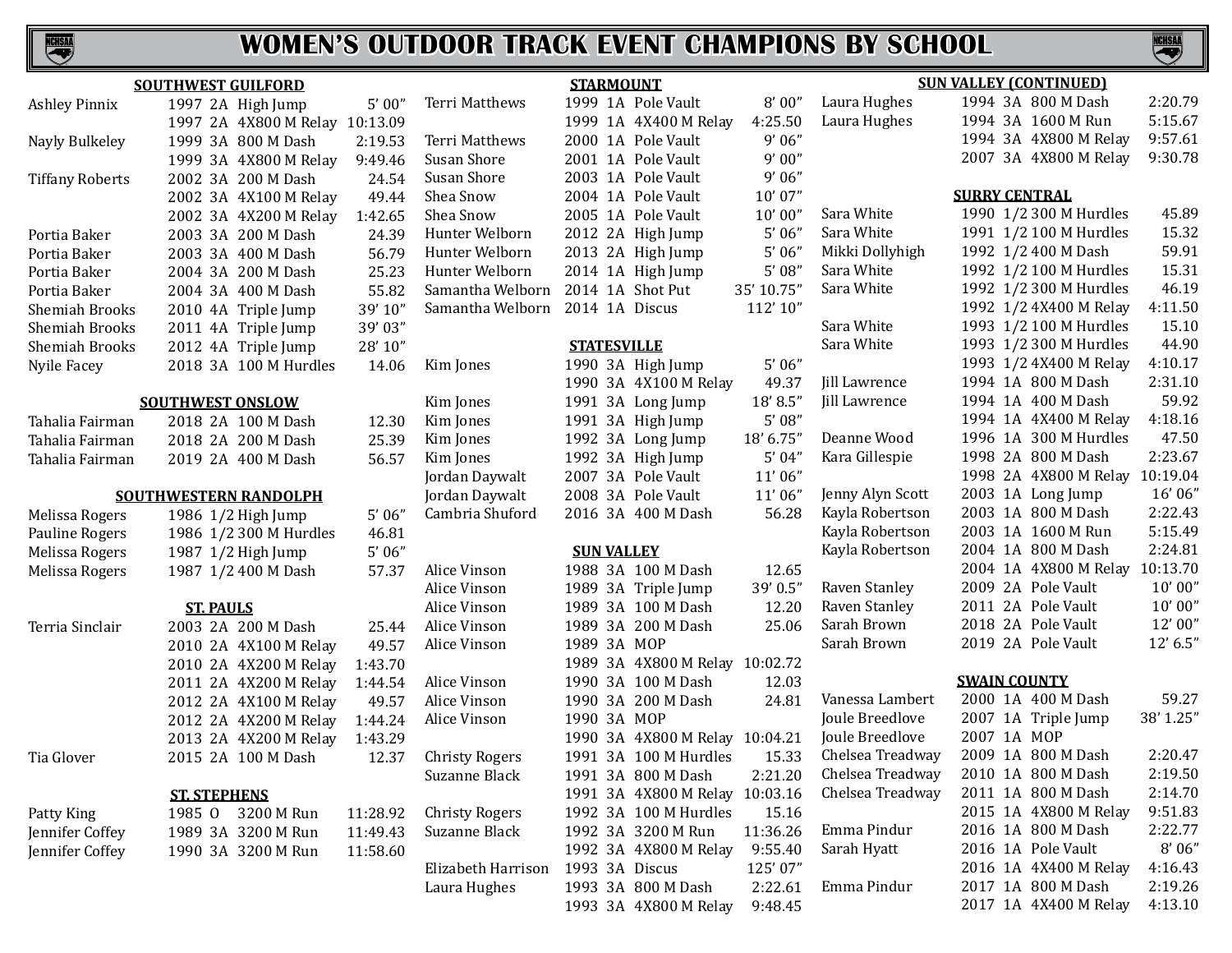

|                                 | <b>SWAIN COUNTY (CONTINUED)</b>        |          |                 | <b>T.C. ROBERSON (CONTINUED)</b> |                       |           |                        |             | <b>T.W. ANDREWS (CONTINUED)</b> |            |  |  |
|---------------------------------|----------------------------------------|----------|-----------------|----------------------------------|-----------------------|-----------|------------------------|-------------|---------------------------------|------------|--|--|
|                                 | 2017 1A 4X800 M Relay 10:10.14         |          | Danielle Deines |                                  | 2000 3A 3200 M Run    | 11:30.21  | Sheena Dawkins         |             | 2001 3A Long Jump               | 17'01''    |  |  |
| Amelia Rogers                   | 2021 1A Pole Vault                     | 9'06''   | Michelle Velez  |                                  | 2000 3A Pole Vault    | 10'00''   |                        |             | 2001 3A 4X100 M Relay           | 48.97      |  |  |
| Jessie Lohmann                  | 2021 1A 300M Hurdles                   | 48.26    | Michelle Velez  |                                  | 2000 3A 100 M Hurdles | 15.20     |                        |             | 2001 3A 4X200 M Relay           | 1:47.37    |  |  |
| Monica Riordan                  | 2021 1A 100M Hurdles                   | 15.13    | Michelle Velez  | 2000 3A MOP                      |                       |           | Nashenna Quick         |             | 2002 2A 100 M Dash              | 12.37      |  |  |
|                                 |                                        |          |                 |                                  | 2000 3A 4X800 M Relay | <b>NA</b> | Sheena Dawkins         |             | 2002 2A Long Jump               | 18' 3.75"  |  |  |
|                                 | <b>SWANSBORO</b>                       |          | Clair Kelley    |                                  | 2005 3A 3200 M Run    | 11:39.82  | Sheena Dawkins         |             | 2002 2A Triple Jump             | 37' 5.75"  |  |  |
| Cindy Floyd                     | 1982 O High Jump                       | 5'06''   |                 |                                  | 2005 3A 4X800 M Relay | 9:52.64   | Sheena Dawkins         | 2002 2A MOP |                                 |            |  |  |
| Peace Shepherd                  | 1991 1/2 High Jump                     | 5'06''   | Hannah McArdle  |                                  | 2006 3A 1600 M Run    | 5:18.83   |                        |             | 2002 2A 4X100 M Relay           | 48.87      |  |  |
|                                 | 1991 1/2 4X400 M Relay                 | 4:10.60  | Sarah Dugan     |                                  | 2006 3A 800 M Dash    | 2:21.00   |                        |             | 2003 2A 4X200 M Relay           | 1:43.47    |  |  |
| <b>Tracy Pickett</b>            | 1995 1A Discus                         | 106'06"  |                 |                                  | 2006 3A 4X800 M Relay | 10:06.17  | Sarah Portee           |             | 2004 2A Triple Jump             | $36'$ 5.5" |  |  |
| <b>Tracy Pickett</b>            | 1996 1A Discus                         | 109'07"  | Caroline Kirby  |                                  | 2007 3A 3200 M Run    | 11:33.33  | Sarah Portee           |             | 2004 2A High Jump               | 5'02"      |  |  |
| <b>Tracy Pickett</b>            | 1997 1A Shot Put                       | 38' 8.5" | Caroline Kirby  |                                  | 2008 3A 3200 M Run    | 11:22.50  | Sarah Portee           | 2004 2A MOP |                                 |            |  |  |
| <b>Tracy Pickett</b>            | 1997 1A Discus                         | 112'10"  |                 |                                  | 2008 3A 4X800 M Relay | 9:25.56   | Ashley McKiver         |             | 2005 2A 100 M Dash              | 12.31      |  |  |
| Erin Johnson                    | 1999 2A Pole Vault                     | 7'06''   | Laura Hoer      |                                  | 2009 3A 1600 M Run    | 5:00.31   | Ashley McKiver         |             | 2005 2A 200 M Dash              | 25.65      |  |  |
| Erin Johnson                    | 2000 2A Pole Vault                     | 9'00''   | Laura Hoer      | 2009 3A MOP                      |                       |           | Ashley McKiver         | 2005 2A MOP |                                 |            |  |  |
|                                 | 2001 2A 4X400 M Relay                  | 4:14.28  | Sequoia Watkins | 2009 3A Discus                   |                       | 125'00"   |                        |             | 2005 2A 4X100 M Relay           | 49.67      |  |  |
| Michelle Matthews               | 2002 2A 800 M Dash                     | 2:20.68  |                 |                                  | 2009 3A 4X800 M Relay | 9:40.01   | Dekalah Price          |             | 2006 3A Long Jump               | 17'09"     |  |  |
| Michelle Matthews               | 2003 2A 800 M Dash                     | 2:23.56  | Laura Hoer      |                                  | 2010 4A 3200 M Run    | 10:46.29  | Dekalah Price          |             | 2006 3A Triple Jump             | 38' 4.75"  |  |  |
|                                 | 2009 2A 4X400 M Relay                  | 4:09.03  | Sequoia Watkins | 2010 4A Discus                   |                       | 142'04"   | Paisley Simmons        |             | 2010 2A 100 M Dash              | 12.03      |  |  |
| K.C. Watson                     | 2010 2A Pole Vault                     | 9'03''   | Sequoia Watkins |                                  | 2011 4A Shot Put      | 42' 5.25" | Nora McKiver           |             | 2011 2A 100 M Hurdles           | 14.60      |  |  |
| Korie Bennett                   | 2012 2A Pole Vault                     | 10'06"   | Sequoia Watkins | 2011 4A Discus                   |                       | 141'06"   | Nora McKiver           |             | 2011 2A 300 M Hurdles           | 43.69      |  |  |
|                                 |                                        |          | Lauren Moody    |                                  | 2014 4A 800 M Dash    | 2:12.84   | Nora McKiver           |             | 2012 2A 100 M Hurdles           | 14.22      |  |  |
|                                 | <b>T.C. ROBERSON</b>                   |          | Michelle Cobb   |                                  | 2016 4A Triple Jump   | 38'08"    | Nora McKiver           |             | 2012 2A 300 M Hurdles           | 44.87      |  |  |
| <b>Francine Dumas</b>           | 1986 3/4 1600 M Run                    | 5:02.29  | Michelle Cobb   |                                  | 2017 4A Triple Jump   | 38' 11.5" | <b>Paisley Simmons</b> |             | 2012 2A 100 M Dash              | 12.03      |  |  |
| <b>Francine Dumas</b>           | 1987 3A 800 M Dash                     | 2:18.12  | Amanda Wahler   | 2018 3A Discus                   |                       | 129'05"   | <b>Paisley Simmons</b> |             | 2012 2A 200 M Dash              | 24.74      |  |  |
| <b>Francine Dumas</b>           | 1987 3A 1600 M Run                     | 5:10.69  | Elise Wright    |                                  | 2018 3A 1600 M Run    | 5:01.52   | Nora McKiver           |             | 2013 2A 100 M Hurdles           | 14.37      |  |  |
| <b>Francine Dumas</b>           | 1987 3A 3200 M Run                     | 11:30.46 |                 |                                  |                       |           | Nora McKiver           |             | 2013 2A 300 M Hurdles           | 42.70      |  |  |
| <b>Francine Dumas</b>           | 1987 3A MOP                            |          |                 | <b>T.W. ANDREWS</b>              |                       |           | Nora McKiver           | 2013 2A MOP |                                 |            |  |  |
|                                 | 1988 3A 4X100 M Relay                  | 49.71    | Pinnix          | 1972 0                           | Long Jump             | 16'00"    | <b>Paisley Simmons</b> |             | 2013 2A 100 M Dash              | 12.05      |  |  |
|                                 | 1988 3A 4X200 M Relay                  | 1:45.46  |                 | 1975 0                           | 4X110 YD Relay        | 49.40     | <b>Paisley Simmons</b> |             | 2013 2A 200 M Dash              | 24.61      |  |  |
| Mary Osada                      | 1995 3A 800 M Dash                     | 2:21.08  |                 | 1980 0                           | 4X100 M Relay         | 48.80     |                        |             | 2013 2A 4X100 M Relay           | 48.27      |  |  |
|                                 | Sarah Vance Goodman 1995 3A 3200 M Run | 11:13.75 |                 | 1980 0                           | 4X200 M Relay         | 1:42.00   | Mikel Franklin         |             | 2016 2A High Jump               | 5'07''     |  |  |
|                                 | Sarah Vance Goodman 1996 3A 3200 M Run | 10:58.42 |                 | 1981 0                           | 4X200 M Relay         | 1:40.50   | Peighton Simmons       |             | 2016 2A Triple Jump             | 38'00"     |  |  |
|                                 | 1996 3A 4X800 M Relay                  | 9:51.76  | Vanessa Hatch   | 1984 0                           | Discus                | 121'03"   | Nicole Barnes          |             | 2017 2A 100 M Hurdles           | 14.19      |  |  |
|                                 | Sarah Vance Goodman 1997 3A 1600 M Run | 5:03.05  |                 | 1985 0                           | 4X200 M Relay         | 1:42.89   | Nicole Barnes          |             | 2017 2A 100 M Dash              | 12.09      |  |  |
|                                 | Sarah Vance Goodman 1997 3A 3200 M Run | 11:16.08 | San Harrison    |                                  | 1987 3A 100 M Dash    | 12.32     | Peighton Simmons       |             | 2017 2A Triple Jump             | 39' 0.75"  |  |  |
| Sarah Vance Goodman 1997 3A MOP |                                        |          | San Harrison    |                                  | 1987 3A 200 M Dash    | 25.29     | Zacora McKnight        |             | 2017 2A 300 M Hurdles           | 44.71      |  |  |
|                                 | 1997 3A 4X800 M Relay                  | 9:55.17  |                 |                                  | 1987 3A 4X100 M Relay | 49.58     |                        |             | 2017 2A 4X100 M Relay           | 48.32      |  |  |
|                                 | Sarah Vance Goodman 1998 3A 1600 M Run | 5:03.80  |                 |                                  | 1987 3A 4X200 M Relay | 1:44.10   |                        |             | 2017 2A 4X200 M Relay           | 1:40.71    |  |  |
|                                 | Sarah Vance Goodman 1998 3A 3200 M Run | 10:54.64 | Tenisha Pinnix  |                                  | 1990 3A Long Jump     | 18' 10"   | Nicole Barnes          |             | 2018 2A Long Jump               | 18' 7.5"   |  |  |
| Sarah Vance Goodman 1998 3A MOP |                                        |          |                 |                                  | 1990 3A 4X200 M Relay | 1:43.49   | Nicole Barnes          |             | 2018 2A Triple Jump             | 36'08"     |  |  |
|                                 | 1998 3A 4X800 M Relay                  | 9:44.00  |                 |                                  | 1992 3A 4X400 M Relay | 4:09.03   | Nicole Barnes          |             | 2018 2A 100 M Hurdles           | 13.99      |  |  |
| Erin Kelley                     | 1999 3A 3200 M Run                     | 11:28.52 |                 |                                  | 2000 3A 4X200 M Relay | 1:43.43   | Nicole Barnes          |             | 2018 2A 300 M Hurdles           | 44.37      |  |  |
| Danielle Deines                 | 2000 3A 1600 M Run                     | 5:20.73  | Nasheena Quick  |                                  | 2001 3A 100 M Dash    | 12.45     | Nicole Barnes          | 2018 2A MOP |                                 |            |  |  |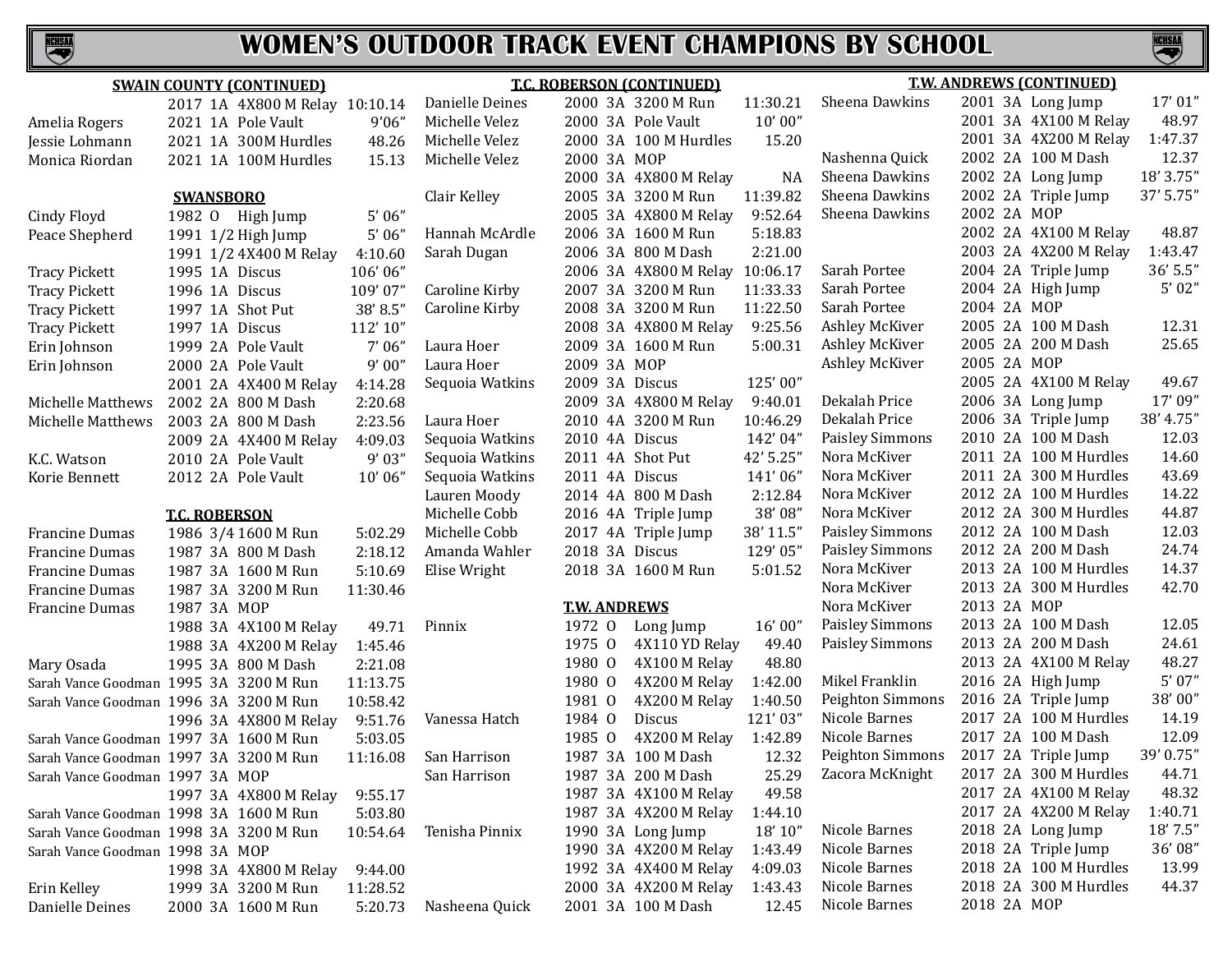# **NCHSAA**

## **WOMEN'S OUTDOOR TRACK EVENT CHAMPIONS BY SCHOOL**



 $49.00$ <br> $38'6''$ 

| <b>TAR HEEL</b>     |                                        |            |                                      | <b>UNION</b>       | <b>WARREN COUNTY</b>             |         |                                          |                   |                                |           |
|---------------------|----------------------------------------|------------|--------------------------------------|--------------------|----------------------------------|---------|------------------------------------------|-------------------|--------------------------------|-----------|
| <b>Kristal Troy</b> | 1999 1A 400 M Dash                     | 59.82      |                                      |                    | 1995 1A 4X200 M Relay            | 1:52.70 | Starbesha Satterwhite 2015 2A 200 M Dash |                   |                                | 25.22     |
|                     |                                        |            |                                      |                    | 1996 1A 4X200 M Relay            | 1:48.49 |                                          |                   |                                |           |
|                     | <b>TARBORO</b>                         |            | Chevon Keith                         |                    | 2002 1A High Jump                | 5'00''  |                                          | <b>WASHINGTON</b> |                                |           |
| Wanda Phillips      | 1989 3A 400 M Dash                     | 58.69      |                                      |                    |                                  |         | Missie Purgason                          |                   | 1986 3/4 800 M Dash            | 2:18.37   |
|                     | 1989 3A 4X200 M Relay                  | 1:44.04    |                                      | <b>UNION PINES</b> |                                  |         | L'Tonya Hall                             |                   | 1988 3A Triple Jump            | 38' 05"   |
|                     | 1989 3A 4X400 M Relay                  | 4:03.56    | Kim McPhatter                        |                    | 1993 1/2 High Jump               | 5'04''  | L'Tonya Hall                             |                   | 1988 3A 200 M Dash             | 25.37     |
| Vicki Pittman       | 1990 3A 300 M Hurdles                  | 45.49      | Kim McPhatter                        |                    | 1994 2A High Jump                | 5'06''  |                                          |                   | 1988 3A 4X800 M Relay          | 9:54.88   |
|                     | 1990 3A 4X400 M Relay                  | 4:00.31    |                                      |                    |                                  |         | Meyetta Grimes                           | 1994 3A Discus    |                                | 115'03"   |
| Vicki Pittman       | 1991 3A 300 M Hurdles                  | 45.43      |                                      |                    | VANCE, Z. B. (CHARLOTTE)         |         | Ronetta Burgess                          |                   | 1999 3A 100 M Hurdles          | 15.90     |
|                     | 1991 3A 4X400 M Relay                  | 4:10.01    | <b>Tracy Prohoniak</b>               |                    | 2003 4A Pole Vault               | 10'06"  |                                          |                   |                                |           |
|                     | 1993 3A 4X400 M Relay                  | 4:06.75    |                                      |                    | 2004 4A 4X100 M Relay            | 47.60   |                                          | <b>WATAUGA</b>    |                                |           |
| Renee Hudson        | 1994 3A 300 M Hurdles                  | 46.57      | Dominique Weahers 2010 4A 200 M Dash |                    |                                  | 24.45   | April Cook                               | 1981 0            | High Jump                      | 5'06''    |
|                     | 1994 3A 4X400 M Relay                  | 4:08.49    |                                      |                    |                                  |         | April Cook                               | 1983 0            | High Jump                      | 5' 8.25'' |
|                     |                                        |            |                                      | <b>WADDELL</b>     |                                  |         | April Cook                               |                   | 1983 0 400 M Dash              | 55.60     |
|                     | <b>TERRY SANFORD</b>                   |            | Aja Jackson                          |                    | 2005 4A 800 M Dash               | 2:16.90 | Windy McIntyre                           |                   | 1989 4A 3200 M Run             | 11:38.79  |
|                     | Demetria Washington 1996 4A 400 M Dash | 54.35      | Aja Jackson                          |                    | 2005 4A 1600 M Run               | 5:09.76 | Brenda Taylor                            |                   | 1995 4A 100 M Hurdles          | 14.62     |
|                     | Demetria Washington 1997 4A 400 M Dash | 54.78      |                                      |                    | <b>WAKE FOREST (-ROLESVILLE)</b> |         |                                          |                   | <b>WATAUGA (CONTINUED)</b>     |           |
|                     | Demetria Washington 1998 4A 100 M Dash | 12.10      | <b>Becky Post</b>                    |                    | 1999 4A Pole Vault               | 9'00"   | Brenda Taylor                            |                   | 1995 4A 300 M Hurdles          | 43.81     |
|                     | Demetria Washington 1998 4A 200 M Dash | 24.37      | Kellie Todd                          |                    | 2001 4A Long Jump                | 18' 10" | Brenda Taylor                            |                   | 1996 4A 100 M Hurdles          | 14.53     |
|                     |                                        |            | Sarah Graham                         |                    | 2010 4A High Jump                | 5'06''  | Brenda Taylor                            |                   | 1996 4A 300 M Hurdles          | 43.30     |
|                     | <b>THOMASVILLE</b>                     |            | Sarah Graham                         |                    | 2011 4A High Jump                | 5'08''  | Brenda Taylor                            | 1996 4A MOP       |                                |           |
| Jackie Gandy        | 1980 0<br>Discus                       | 124'04"    | Jillian Weidner                      |                    | 2021 4A 100M Dash (WC)           | 25.50   | Brenda Taylor                            |                   | 1997 4A 100 M Hurdles          | 14.23     |
| Sandra Nichols      | 1981 0<br>200 M Hurdles                | 28.30      | Jillian Weidner                      |                    | 2021 4A 200M Dash (WC)           | 47.47   | Brenda Taylor                            |                   | 1997 4A 300 M Hurdles          | 42.14     |
| Jackie Gandy        | 1982 0<br>Discus                       | 128'09"    |                                      |                    |                                  |         | Brenda Taylor                            | 1997 4A MOP       |                                |           |
|                     | 2005 1A 4X100 M Relay                  | 51.34      |                                      | <b>WAKEFIELD</b>   |                                  |         | <b>Whitney Woods</b>                     |                   | 1997 4A 3200 M Run             | 11:30.07  |
|                     |                                        |            |                                      |                    | 2010 4A 4X200 M Relay            | 1:39.14 |                                          |                   | 1997 4A 4X400 M Relay          | 3:53.84   |
|                     | <b>TOPSAIL</b>                         |            |                                      |                    | 2010 4A 4X400 M Relay            | 3:49.83 | Donna Bealer                             |                   | 1998 4A 800 M Dash             | 2:16.78   |
|                     | 2007 1A 4X100 M Relay                  | 50.45      | Ariah Graham                         |                    | 2011 4A 400 M Dash               | 55.01   | Marina Chase                             |                   | 1998 4A 3200 M Run             | 11:21.50  |
|                     | 2007 1A 4X200 M Relay                  | 1:45.51    |                                      |                    | 2011 4A 4X400 M Relay            | 3:53.69 |                                          |                   | 1998 4A 4X800 M Relay          | 9:34.07   |
|                     |                                        |            | Ariah Graham                         |                    | 2012 4A 400 M Dash               | 55.14   |                                          |                   | 1999 4A 4X800 M Relay          | 9:36.61   |
|                     | <b>TRITON</b>                          |            |                                      |                    | 2012 4A 4X400 M Relay            | 3:47.72 | Sallie Gurganus                          |                   | 2004 4A Pole Vault             | 11'00''   |
| Rhonda Parks        | 1993 4A Long Jump                      | 18' 11.75" | Kristen Lee                          |                    | 2013 4A Pole Vault               | 13'00"  | Sallie Gurganus                          |                   | 2005 4A Pole Vault             | 11' 08"   |
| Rhonda Parks        | 1994 4A High Jump                      | 5'06''     | Tiana Patillo                        |                    | 2013 4A 400 M Dash               | 55.46   | Sallie Gurganus                          |                   | 2006 4A Pole Vault             | 12' 01"   |
| LaWanda Henry       | 2005 3A Shot Put                       | 40'7''     | Tiana Patillo                        | 2013 4A MOP        |                                  |         | <b>Taylor Cook</b>                       |                   | 2008 4A Pole Vault             | 11'00''   |
| LeaAnna Godwin      | 2009 3A 800 M Dash                     | 2:16.81    | Tyra Lea                             |                    | 2013 4A 200 M Dash               | 23.95   |                                          |                   |                                |           |
|                     |                                        |            | Veronica Fraley                      | 2018 4A Shot Put   |                                  | 47'2"   |                                          | <b>WEDDINGTON</b> |                                |           |
|                     | <b>TRYON</b>                           |            | Veronica Fraley                      | 2018 4A Discus     |                                  | 142'02" | Victoria Shobe                           |                   | 2005 3A Pole Vault             | 11'06''   |
|                     | 1988 1/2 4X400 M Relay                 | 4:06.64    |                                      |                    |                                  |         | Breahna Morrison                         |                   | 2010 3A 400 M Dash             | 55.69     |
|                     |                                        |            |                                      | <b>WALKERTOWN</b>  |                                  |         | <b>Lindsey Good</b>                      |                   | 2010 3A 800 M Dash (WC)3:09.52 |           |
|                     | <b>TUSCOLA</b>                         |            | Aaliyah Craft                        |                    | 2014 1A 200 M Dash               | 26.02   |                                          |                   | 2010 3A 4X400 M Relay          | 4:00.13   |
| Laura Plott         | 1989 4A Discus                         | 124'06"    |                                      |                    |                                  |         |                                          |                   | 2014 3A 4X100 M Relay          | 49.00     |
|                     |                                        |            |                                      |                    |                                  |         |                                          |                   |                                |           |

**WALLACE-ROSE HILL** Tameka Peterson 2000 2A 100 M Dash 12.17<br>Tameka Peterson 2001 2A 100 M Dash 12.07

2001 2A 100 M Dash

Hannah Stokes 2015 3A Shot Put 38' 6"<br>Elizabeth Becker 2017 3A 100 M Dash (WC) 20.48 Elizabeth Becker 2017 3A 100 M Dash (WC) 20.48<br>Elizabeth Becker 2017 3A 200 M Dash (WC) 36.82

2017 3A 200 M Dash (WC)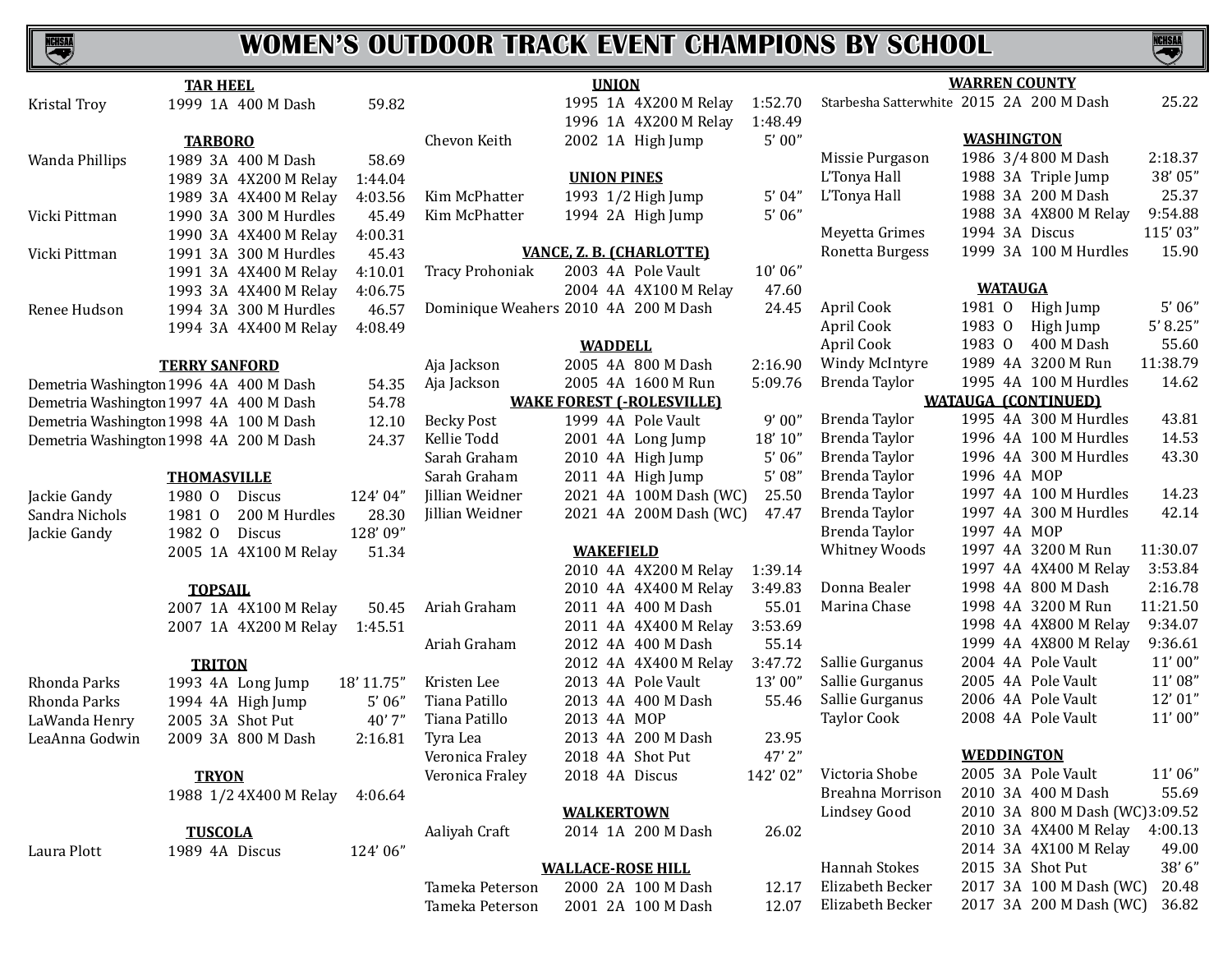

|                                      |                       | <b>WEDDINGTON (CONTINUED)</b>   |           |                         | <b>WEST CHARLOTTE (CONTINUED)</b> |             | <b>WEST JOHNSTON</b>   |                         |           |  |
|--------------------------------------|-----------------------|---------------------------------|-----------|-------------------------|-----------------------------------|-------------|------------------------|-------------------------|-----------|--|
| Elizabeth Becker                     |                       | 2017 3A 400 M Dash (WC) 1:12.08 |           |                         | 2000 4A 4X400 M Relay             | 3:56.33     | Maraya Slatter         | 2008 4A 800 M Dash      | 2:17.83   |  |
| Elizabeth Becker                     |                       | 2017 3A 800 M Dash (WC) 2:37.65 |           | Shamaya Poe             | 2002 4A 100 M Dash                | <b>NA</b>   | Jasmine Dawson         | 2013 4A 100 M Dash      | 11.70     |  |
| <b>Riley Felts</b>                   |                       | 2018 3A Pole Vault              | 12'00"    | Shamaya Poe             | 2005 4A 100 M Dash                | 11.84       | <b>Hayley Whoolery</b> | 2019 3A 1600 M Run      | 5:02.12   |  |
| Mackenzie Kuelz                      |                       | 2021 3A High Jump               | 5'06.00"  |                         | 2005 4A 4X100 M Relay             | 48.44       |                        |                         |           |  |
|                                      |                       | 2021 3A 4X400 Relay             | 3:59.72   | Nyosha Bryant           | 2008 4A 400 M Dash                | 55.58       |                        | <b>WEST LINCOLN</b>     |           |  |
|                                      |                       |                                 |           | Nyosha Bryant           | 2009 4A 100 M Dash                | 11.92       | Lily Tallent           | 2004 2A Shot Put        | 37' 1.75" |  |
|                                      | <b>WEST BRUNSWICK</b> |                                 |           | Nyosha Bryant           | 2009 4A 200 M Dash                | 24.12       | Lily Tallent           | 2004 2A Discus          | 122' 08"  |  |
| Irene Johnson                        |                       | 1993 1/2 Triple Jump            | 37' 0.25" | Nyosha Bryant           | 2009 4A MOP                       |             |                        |                         |           |  |
| <b>Rhonette Phillips</b>             |                       | 2001 2A Pole Vault              | 10'00''   |                         |                                   |             |                        | <b>WEST MECKLENBURG</b> |           |  |
| Jessica Doyle                        | 2002 3A Discus        |                                 | 108' 3.5" |                         | <b>WEST CRAVEN</b>                |             | Barbara Myers          | 1985 0<br>Discus        | 117'06"   |  |
| Lashondria Humphrey 2002 3A Shot Put |                       |                                 | 34' 9.5"  | Vicki Mitchell          | 2006 3A Discus                    | 117'09"     |                        | 1996 4A 4X200 M Relay   | 1:42.61   |  |
| Kayl Padgett                         |                       | 2011 3A Shot Put                | 42'7"     | Vicki Mitchell          | 2007 3A Discus                    | 124' 10"    |                        | 1996 4A 4X800 M Relay   | 9:46.00   |  |
| Kayl Padgett                         | 2011 3A Discus        |                                 | 133' 11"  | Nyshedra Brown          | 2011 3A 100 M Dash                | 12.33       | Keisha Boggan          | 1997 4A Shot Put        | 38'0"     |  |
|                                      |                       |                                 |           | Nyshedra Brown          | 2011 3A 200 M Dash                | 24.91       |                        | 1997 4A 4X100 M Relay   | 47.66     |  |
| <b>WEST CALDWELL</b>                 |                       |                                 |           | Nyshedra Brown          | 2012 3A 100 M Dash                | 11.77       |                        | 1998 4A 4X200 M Relay   | 1:40.06   |  |
| Joanie Mungro                        |                       | 1995 2A High Jump               | 5'02"     | Nyshedra Brown          | 2012 3A 200 M Dash                | 24.37       | Kristie Boggan         | 2000 4A Shot Put        | 38'2"     |  |
| Latoya Mungro                        | 1995 2A Discus        |                                 | 128'06"   |                         |                                   |             | Kristie Boggan         | 2001 4A Shot Put        | 39'1"     |  |
| Latoya Mungro                        | 1996 2A Discus        |                                 | 121'10"   |                         | <b>WEST DAVIDSON</b>              |             |                        | 2010 4A 4X100 M Relay   | 47.56     |  |
| Kittrell                             | 1974 0                | 880 YD Dash                     | 2:27.30   | Patty Shoaf             | 1988 1/2 800 M Dash               | 2:23.45     |                        | 2011 4A 4X100 M Relay   | 48.11     |  |
| Sampson                              | 1975 0                | High Jump                       | 5'01''    | Callie Wynn             | 2013 2A 3200 M Run                | 11:12.28    |                        | 2011 4A 4X200 M Relay   | 1:40.29   |  |
| Jessie Hoeverman                     | 1987 3A Discus        |                                 | 115'01"   |                         |                                   |             | Sanu Jallow            | 2021 4A 800 Meter Run   | 2:07.78   |  |
| Jennifer Bennett                     |                       | 1988 3A 800 M Dash              | 2:19.99   |                         | <b>WEST FORSYTH</b>               |             |                        |                         |           |  |
| Jennifer Bennett                     |                       | 1989 3A 800 M Dash              | 2:22.24   | Lindsay Absher          | 2018 4A Pole Vault                | 13'03"      |                        | <b>WEST MONTGOMERY</b>  |           |  |
| Sha-Mecca Twitty                     |                       | 1998 4A High Jump               | 5'06''    | Lindsay Absher          | 2019 4A Pole Vault                | 12'00"      | Melissa Harris         | 1990 1/2 100 M Dash     | 12.79     |  |
| Sha-Mecca Twitty                     |                       | 1999 4A High Jump               | 5'04''    |                         |                                   |             | Araybian Lilly         | 2017 1A 100 M Dash      | 12.65     |  |
| Chanel Raynor                        | 2003 3A Discus        |                                 | 107'03"   |                         | <b>WEST HENDERSON</b>             |             | Araybian Lilly         | 2017 1A 200 M Dash      | 25.65     |  |
| <b>Blake Dodge</b>                   |                       | 2012 3A 800 M Dash              | 2:16.03   | <b>Sherry Smith</b>     | 1987 3A Long Jump                 | 17' 10.875" | Araybian Lilly         | 2017 1A 400 M Dash      | 58.33     |  |
| <b>Blake Dodge</b>                   |                       | 2013 3A 800 M Dash              | 2:13.23   | Amy Knox                | 1994 2A 800 M Dash                | 2:25.80     | Araybian Lilly         | 2018 1A 100 M Dash      | 12.48     |  |
| <b>Blake Dodge</b>                   |                       | 2013 3A 1600 M Run              | 4:59.35   | Amy Knox                | 1994 2A 1600 M Run                | 5:25.60     | Araybian Lilly         | 2018 1A 200 M Dash      | 25.73     |  |
| <b>Blake Dodge</b>                   | 2013 3A MOP           |                                 |           | Amy Knox                | 1994 2A 3200 M Run                | 11:54.40    | Araybian Lilly         | 2018 1A 400 M Dash      | 57.06     |  |
|                                      |                       | 2013 3A 4X800 M Relay           | 9:22.11   |                         | 1994 2A 4X800 M Relay 10:06.50    |             | Araybian Lilly         | 2018 1A MOP             |           |  |
| <b>Blake Dodge</b>                   |                       | 2014 3A 800 M Dash              | 2:13.86   | Jessica Sims            | 2003 2A 300 M Hurdles             | 46.11       |                        |                         |           |  |
| Emme Fisher                          |                       | 2017 3A 800 M Dash              | 2:15.69   | Melissa Cabe            | 2004 2A Pole Vault                | 9'06''      |                        | <b>WEST ROWAN</b>       |           |  |
| Mackenzie Whitaker 2017 3A Long Jump |                       |                                 | 18' 7.5"  | <b>Lindsey Pate</b>     | 2005 2A Discus                    | 119'08"     | Sherina Steele         | 2002 3A MOP             |           |  |
|                                      |                       |                                 |           |                         | 2005 2A 4X800 M Relay 10:03.80    |             | Sterina Steele         | 2002 3A 100 M Hurdles   | 15.19     |  |
|                                      | <b>WEST CHARLOTTE</b> |                                 |           | <b>Brittany Fennell</b> | 2006 2A 400 M Dash                | 57.57       | Sherina Steele         | 2003 3A Long Jump       | 18' 9.75" |  |
| Stella Johnson                       | 1976 0                | 110 YD Hurdles                  | 15.00     | <b>Lindsey Pate</b>     | 2006 2A Discus                    | 114'02"     | Amber Holloway         | 2010 3A 300 M Hurdles   | 44.10     |  |
| Stella Johnson                       | 1977 0                | 110 YD Hurdles                  | 14.20     | Meredith Foster         | 2009 2A High Jump                 | 5'03''      |                        |                         |           |  |
| Katrina Grier                        | 1981 0                | Long Jump                       | 20' 1.25" |                         |                                   |             |                        | <b>WEST STOKES</b>      |           |  |
| Katrina Grier                        | 1982 0                | Long Jump                       | 19' 6.75" |                         | <b>WEST IREDELL</b>               |             | <b>Courtney Booze</b>  | 2014 2A Shot Put (WC)   | 7'07''    |  |
| Von Ross                             |                       | 1988 4A Long Jump               | 18' 9.25" | Tonie Lazenby           | 1990 3A 400 M Dash                | 57.78       | <b>Courtney Booze</b>  | 2014 2A Discus (WC)     | 22' 03"   |  |
| Von Ross                             |                       | 1989 4A Long Jump               | 18' 4.75" | Tonie Lazenby           | 1991 3A 400 M Dash                | 57.13       | Kaitlyn Stone          | 2016 2A 3200 M Run      | 10:53.80  |  |
| Tarsha Bess                          |                       | 1991 4A 100 M Dash              | 11.88     | Alaya Gillespie         | 2021 2A 400 Meter Dash            | 56.86       |                        |                         |           |  |
| Ursula McLean                        |                       | 1997 4A 800 M Dash              | 2:19.46   |                         |                                   |             |                        |                         |           |  |
|                                      |                       |                                 |           |                         |                                   |             |                        |                         |           |  |